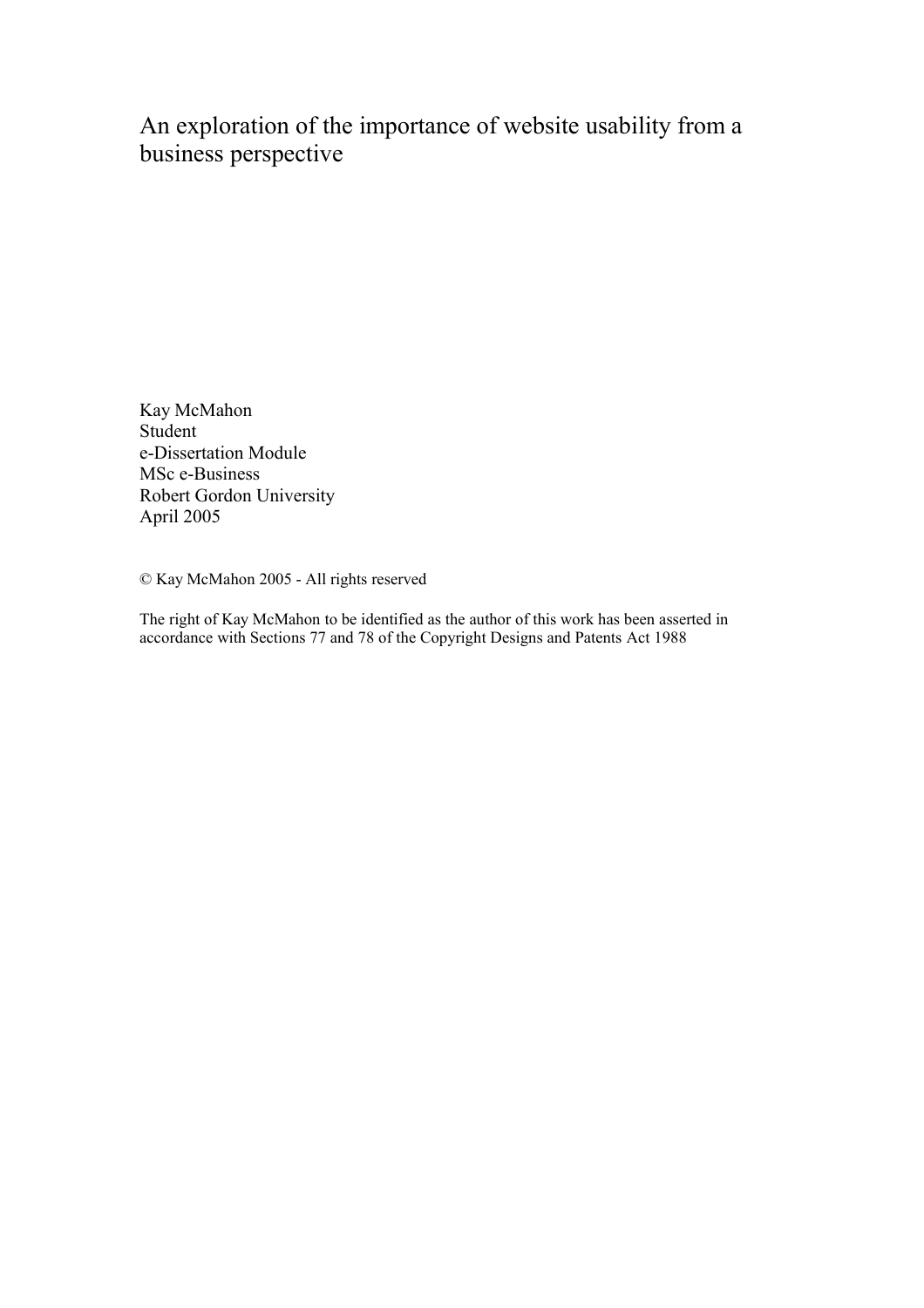## Executive Summary

There has been a vast amount of academic research and work by practitioners on the subject of website usability. This encompasses a diverse range of subjects from accessibility through to providing the optimal user experience. This work covers many disciplines from neuroscience (e.g. in the case of flow theory) to customer relations management (CRM), marketing, graphic design, public relations and so on. However, there appeared to be no existing work which summarised and evaluated from a business perspective the various writings on the diverse aspects of usability issues. The purpose of this report was to do just that and, having done so, to evaluate how aware business managers were of the issues, and how effectively they were working with their designers to create effective e-commerce websites.

Given the multi-disciplinary nature of the task, it was argued that teamwork is essential to create effective and successful e-commerce websites. It was also argued that business managers need to have an understanding of the issues involved to enable them to become useful and effective members of the team.

First an extensive Literature Review was undertaken, in which the micro and the macro aspects of usability were discussed and evaluated. Next the why and how of usability was discussed, including a section on who should be responsible for usability issues.

Having identified current thinking on the major issues, e.g. whether usability is paramount or whether it is necessary to provide something more (such as entertainment) the next step was to undertake primary research. This attempted to find if the empirical situation was a true reflection of what was suggested by the literature, and to what extent managers concerned themselves with usability issues.

Questionnaires were uploaded to FlowTheory.com, and managers, designers, and manager/designers invited to participate. The response to the survey was disappointingly low. Those who did reply appeared to be those who either had some interest in the subject or were interested in learning more. It is likely that those managers who allegedly cause problems for designers are those least likely to take part in such research. Nevertheless, this research showed some pointers for the future. It brought together a patchwork of disparate writings on the subject and created a starting point for future research. It also provided a means for managers to gain an overview of the subject from one document without the need to scour the vast amount of literature.

In conclusion, the participants generally agreed that teamwork was essential in the creation of successful e-commerce websites and that website usability should be taught on university business courses. How far these respondents are representative of managers as a whole is open to question – one that could perhaps be addressed by future research.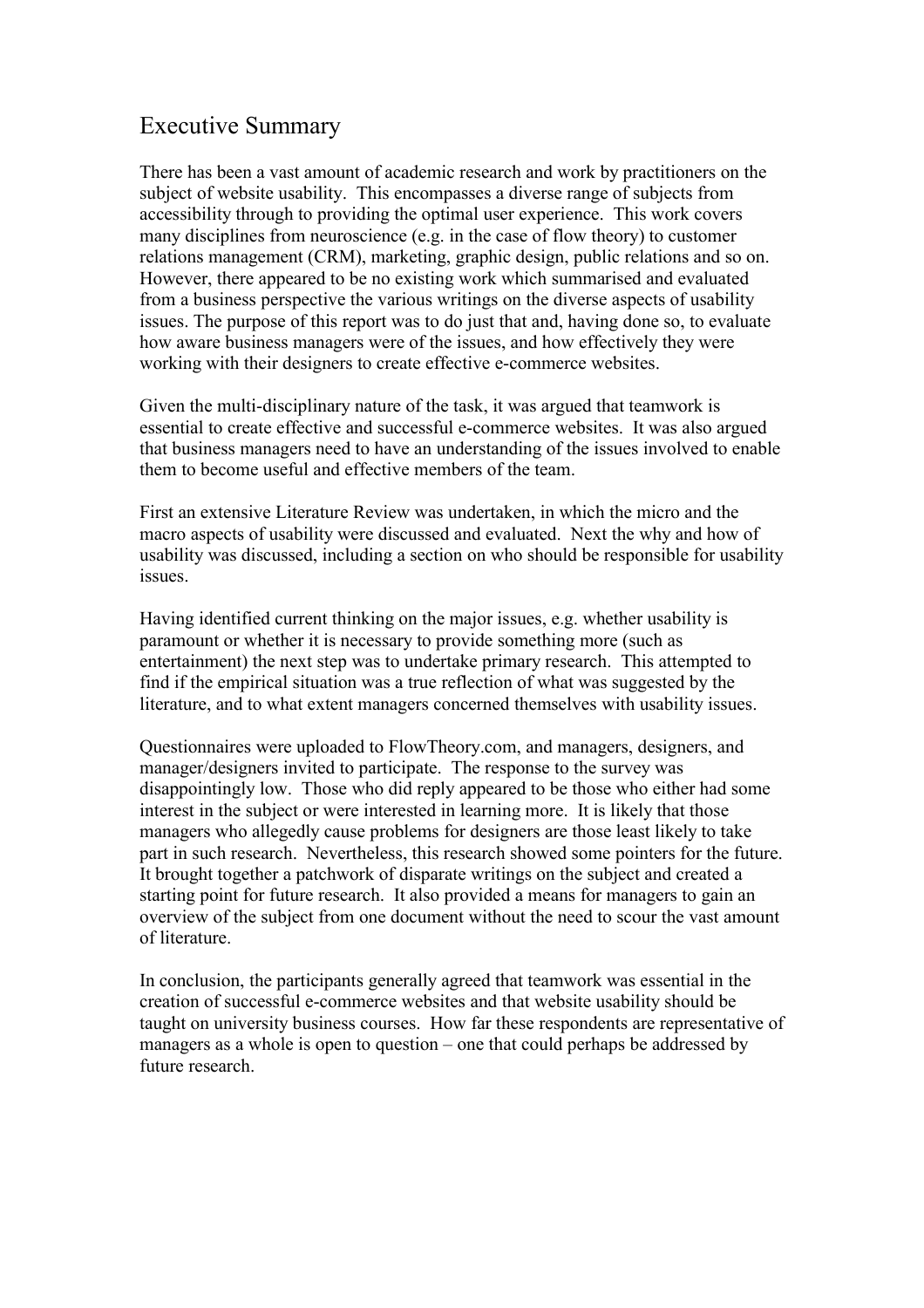# Table of Contents

| 1. Introduction                                                                                                       | Page<br>5 |
|-----------------------------------------------------------------------------------------------------------------------|-----------|
| 1.1 Background                                                                                                        |           |
| $1.2$ Aim                                                                                                             | 7         |
| 1.3 Objectives                                                                                                        |           |
| 2. Literature review                                                                                                  | 8         |
| 2.1 Introduction                                                                                                      |           |
| 2.2 A Macro Approach – The Big Picture                                                                                | 9         |
| 2.2.1 Introduction                                                                                                    |           |
| 2.2.2 Usability and Accessibility                                                                                     |           |
| 2.2.3 Design must be consumer based                                                                                   | 10        |
| 2.2.4 User Experience                                                                                                 | 12        |
| 2.2.5 Flow Theory                                                                                                     | 13        |
| Introduction - What is Flow? - Does flow exist? – Dimensions of                                                       |           |
| flow – Why might flow be important for e-business? - Conclusion                                                       |           |
| 2.3 A Micro Approach – The Details                                                                                    | 17        |
| 2.3.1 Web design factors for managers to consider                                                                     |           |
| 2.3.2 Other usability issues which managers should be aware                                                           | 21        |
| of                                                                                                                    |           |
| Positioning of elements – Effectiveness of online advertisements –<br>Banner blindness – Typography – 404 page design |           |
| 2.4 Usability – why and how                                                                                           | 23        |
| 2.4.1 Cost-Justifying Usability                                                                                       |           |
| 2.4.2 Measuring Usability                                                                                             | 26        |
| 2.4.3 Usability Testing                                                                                               | 28        |
| 2.4.4 Standardisation                                                                                                 | 29        |
| 2.4.5 International Standards                                                                                         | 30        |
| 2.4.6 Accreditation of usability professionals                                                                        | 31        |
| 2.4.7 Who should be responsible for usability?                                                                        | 32        |
| (i) Accessibility                                                                                                     |           |
| (ii) Usability                                                                                                        | 33        |
|                                                                                                                       | 34        |
| (iii) User experience                                                                                                 |           |
| 2.4.8 Co-operation between disciplines                                                                                | 35        |
| 2.4.9 Delivering what the customer wants                                                                              | 37        |
| <b>2.5 Literature Review Conclusions</b>                                                                              | 38        |
| 3. Methodology                                                                                                        | 39        |
| 3.1 Introduction                                                                                                      |           |
| 3.2 Selection of approach                                                                                             |           |
| 3.3 Design of the questionnaires                                                                                      |           |
| 3.3.1 Type of information collected                                                                                   |           |
| 3.4 Pilot study                                                                                                       | 40        |
| 3.5 Selection of sample and collection of data                                                                        | 41        |
|                                                                                                                       |           |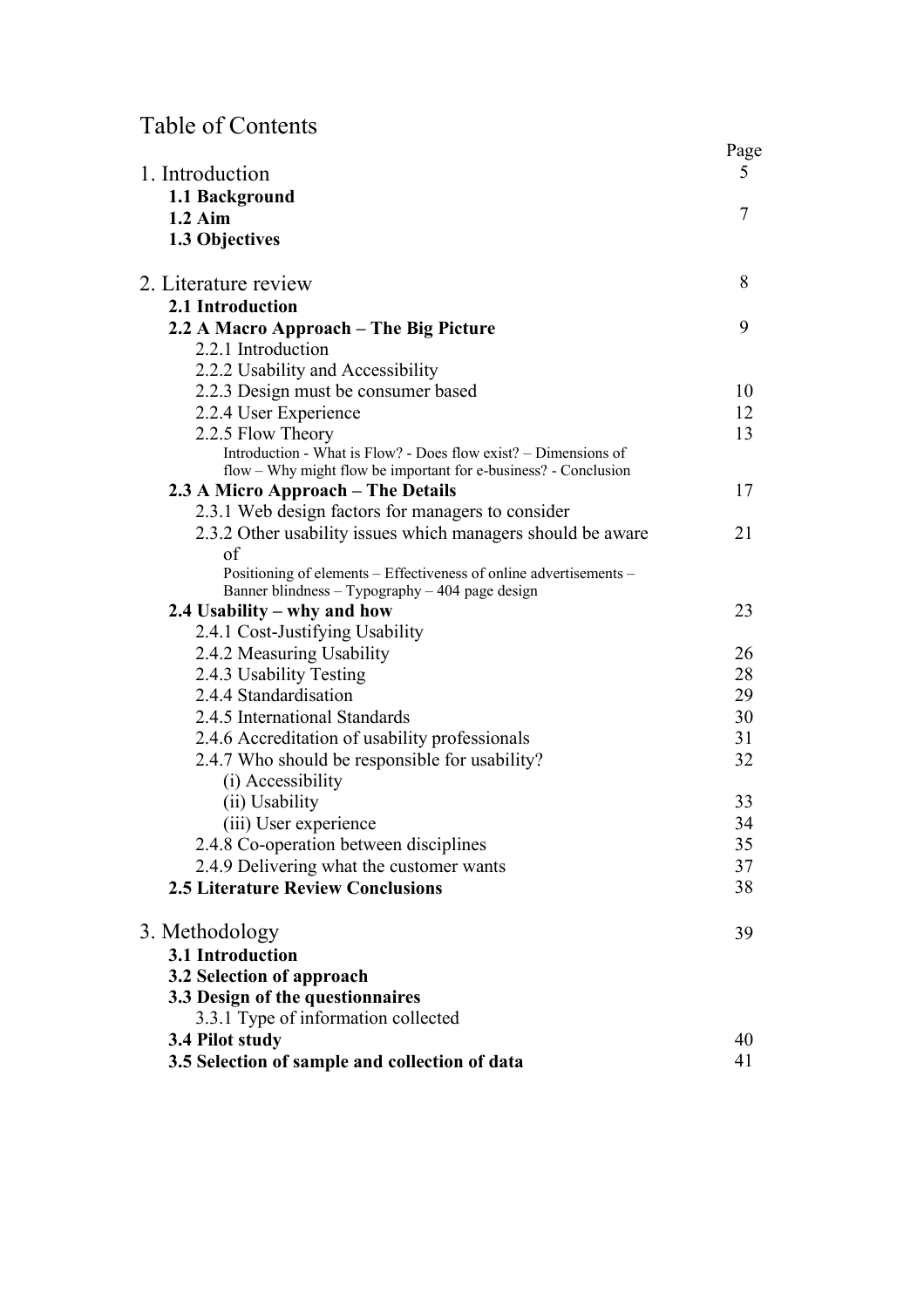| 4. The Findings                                                                                  | 43 |
|--------------------------------------------------------------------------------------------------|----|
| 4.1 Introduction                                                                                 |    |
| <b>4.2 Background information</b>                                                                |    |
| 4.2.1 Managers                                                                                   |    |
| 4.2.2 Designers                                                                                  | 46 |
| 4.2.3 Manager/Designers                                                                          | 47 |
| <b>4.3 Opinions</b>                                                                              | 48 |
| 4.3.1 An e-commerce website has to be visually appealing                                         | 49 |
| 4.3.2 These days customers expect to be entertained while                                        | 51 |
| they are buying                                                                                  |    |
| 4.3.3 Web design decisions are too important to be left to                                       | 52 |
| designers alone                                                                                  |    |
| 4.3.4 Customers no longer want glitter – they want content<br>and service, and they want it fast | 53 |
| 4.3.5 Business managers have a key role in ensuring that the                                     |    |
| e-commerce website is easy to use                                                                |    |
| 4.3.6 Designers are paid to design and they should be                                            | 54 |
| allowed to get on with it                                                                        |    |
| 4.3.7 Website usability should be a component of all                                             | 55 |
| business management university courses                                                           |    |
| 4.3.8 Views on the importance of various factors in the                                          | 56 |
| effectiveness of e-commerce websites                                                             |    |
| 4.3.9 Importance of effective advertising                                                        | 57 |
| 4.3.10 Importance of good customer service                                                       | 58 |
| 4.3.11 Importance of product quality                                                             |    |
| 4.3.12 Importance of ease of use                                                                 | 60 |
| 4.3.13 Importance of entertainment value                                                         |    |
| 4.3.14 Importance of visual appeal                                                               | 62 |
| <b>4.4 Additional analysis</b>                                                                   |    |
| 4.4.1 Managers only                                                                              |    |
| 4.4.2 Managers and manager/designers                                                             | 64 |
| 4.4.3 Pure play or not                                                                           |    |
| 4.4.4 Entire sample                                                                              | 65 |
| 4.5 Limitations of this study                                                                    |    |
| 5. Conclusions                                                                                   | 67 |
| <b>5.1 Recommendations for future research</b>                                                   |    |
|                                                                                                  |    |
| References                                                                                       | 72 |
|                                                                                                  |    |
|                                                                                                  |    |

| Appendix                             |    |
|--------------------------------------|----|
| <b>Smith's UX Curriculum Diagram</b> | 84 |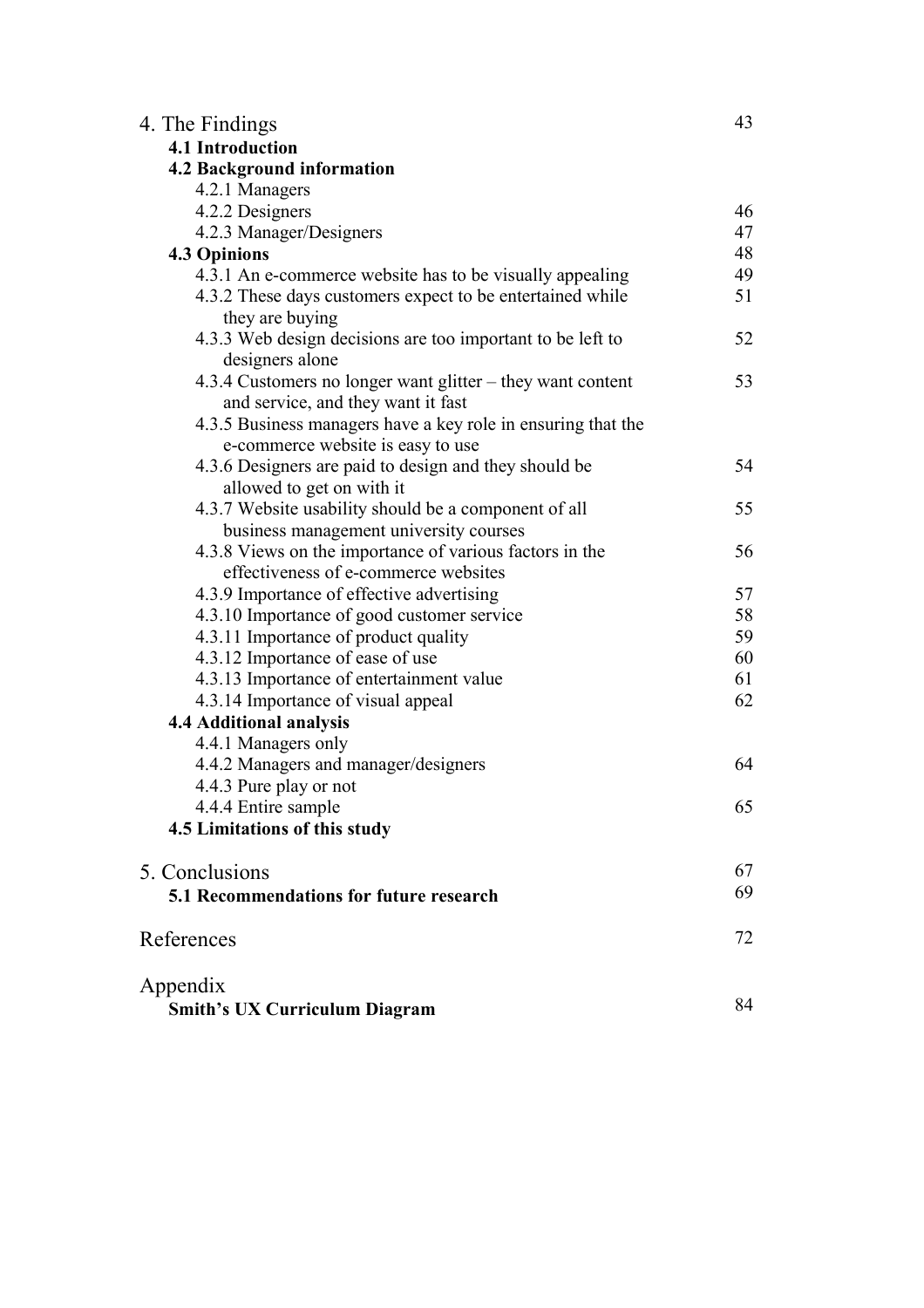## **1. Introduction**

## 1.1 Background

In the early days of e-commerce website designers<sup>\*</sup> often built websites to be visually appealing, without regard for usability. This led to some spectacular dot com failures. Boo.com is a prime example; the company "burned" around \$200 million of capital before it crashed in May 2000, only six months after its launch. Whilst it was not exclusively the website's lack of usability which brought about Boo's failure (there were also market positioning errors and a lack of financial control) the "memorably bad" interface is what is most remembered as being a contributing factor. (Walker 2004a)

In e-commerce the website is the firm's interface with the customer, and its usability is crucial to the success of the venture. (Turban & Gehrke 2000) E-commerce success is determined in part by trust (Lee & Turban 2001), and the research shows a strong relationship between interface quality and trust. (Roy *et al*. 2001) However, at the most fundamental level, if a customer cannot **use** an e-commerce site then s/he cannot buy from it - regardless of how much trust the website inspires, how good the marketing campaign, or how efficient the firm's Supply Chain Management (SCM) or financial control. It could therefore be argued that usability has become one of the most important issues in website design.

Thus an understanding of website usability and its underlying theories would seem to be at least useful, if not essential, for those who wish to succeed in e-business. However, there appears to be a skills gap in this area between business managers and designers, with each group working in isolation of the other.

<sup>∗</sup> In larger firms designers design the website while developers build and test it. For brevity, these separate functions are referred to here as if the entire creation of a website is carried out by the designer.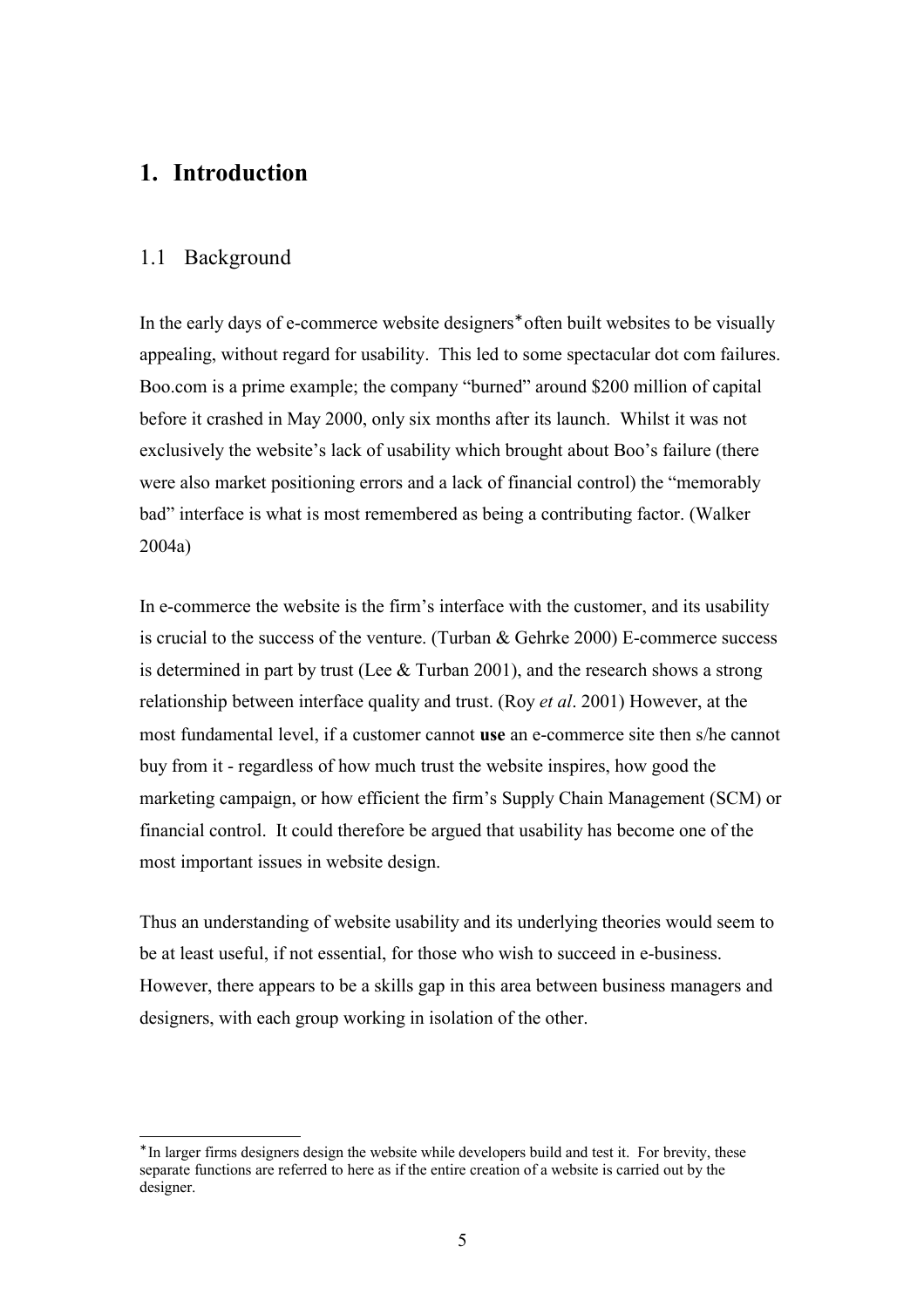"Business managers can make online projects [work] by accepting the responsibility for their design - or court disaster by letting technologists shape them." (Walker 2004b)

A precedent has been set for this by the accountancy profession, whose members are now bridging the gap between business and technology. Today accountants are becoming experts in Internet security systems and other Internet based business applications. (Practical Accountant 2002) Business managers too need to embrace the new technology in this way, yet it appears that usability issues are held at arm's length and left solely to designers.

Despite the incredible growth of the Internet, very few researchers have looked at Web browsing in any depth.

> "In particular, people's usability problems with current Web technologies have been little discussed in the literature. Perhaps in part because of this lack of research, the motivations behind many new Web technologies, such as eXtended Markup Language (XML) or public key infrastructures (PKI), are almost entirely technical and are only vaguely connected with the problems of end users. In the research literature there is a distinct lack of basic understanding of users' problems with current Web technologies, and the Internet more generally." (Brown & Sellen 2001)

Usability has only recently been elevated to its present position of importance. This can be seen empirically by the emergence of many usability consultants and professionals, as well as by the increasing number of academic studies on the subject, such as those by Turban & Gehrke (2000), Kwon *et al.* (2002), and Choi & Kim (2004). Most of the recent academic work on usability focuses on the underlying theories of the subject, whilst work on specific design features is often proprietary research and expensive to obtain. (Much of it is based on eye-tracking and other usability laboratory tests.) There is a need to consolidate what is already known about the underlying theories with new thinking in the area. There is also a need to bring website usability theories into the public domain to enable them to be developed rigorously and to raise awareness of their importance to business.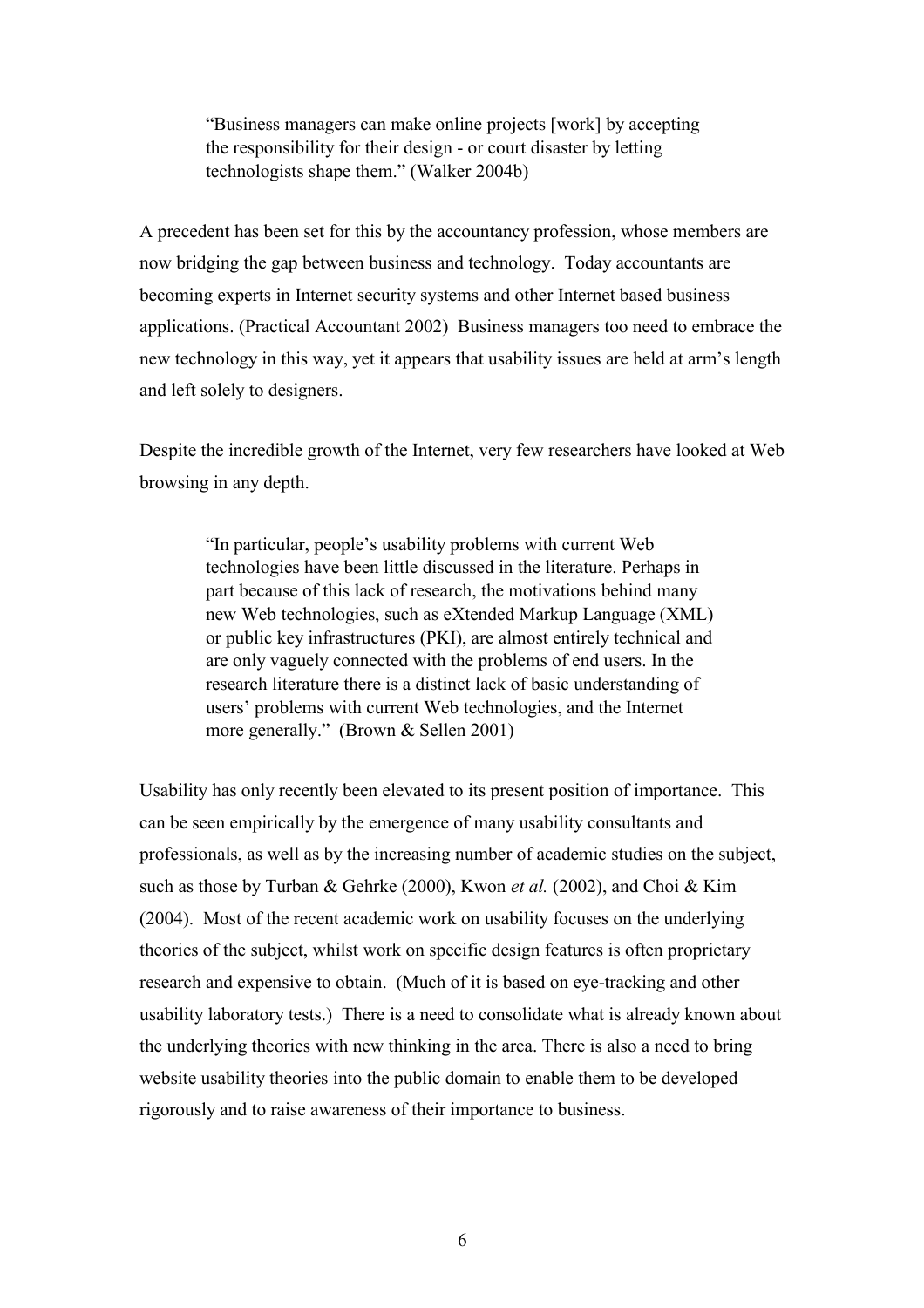More specifically, research is needed to ascertain the extent to which British business managers are aware of usability issues and how important they consider them to be. Research may also be needed in the future to ascertain the extent to which usability theory is taught in formal business education establishments in the UK. Will usability become a rigorous discipline in its own right or will it continue to be left in the hands of designers and unregulated usability consultants?

## 1.2 Aim

The aim of this report is to assess how far business managers in the UK are concerned with the usability of their e-commerce websites and to what extent they are working effectively with designers on usability issues.

## 1.3 Objectives

To review current thinking by academicians and practitioners on usability issues

To summarise and evaluate from a business perspective the various writings on the diverse aspects of usability issues

To assess UK business managers' level of awareness of usability issues

To assess the importance they ascribe to usability issues assuming they are aware of them

To determine who they think should be responsible for the usability of their ecommerce website: the manager, the designer, both together, or another party

To explore the reasons why they think responsibility for the usability of their ecommerce website should lie with the person(s) identified above

To critically evaluate whether there is a gap between managers' and designers' views on usability issues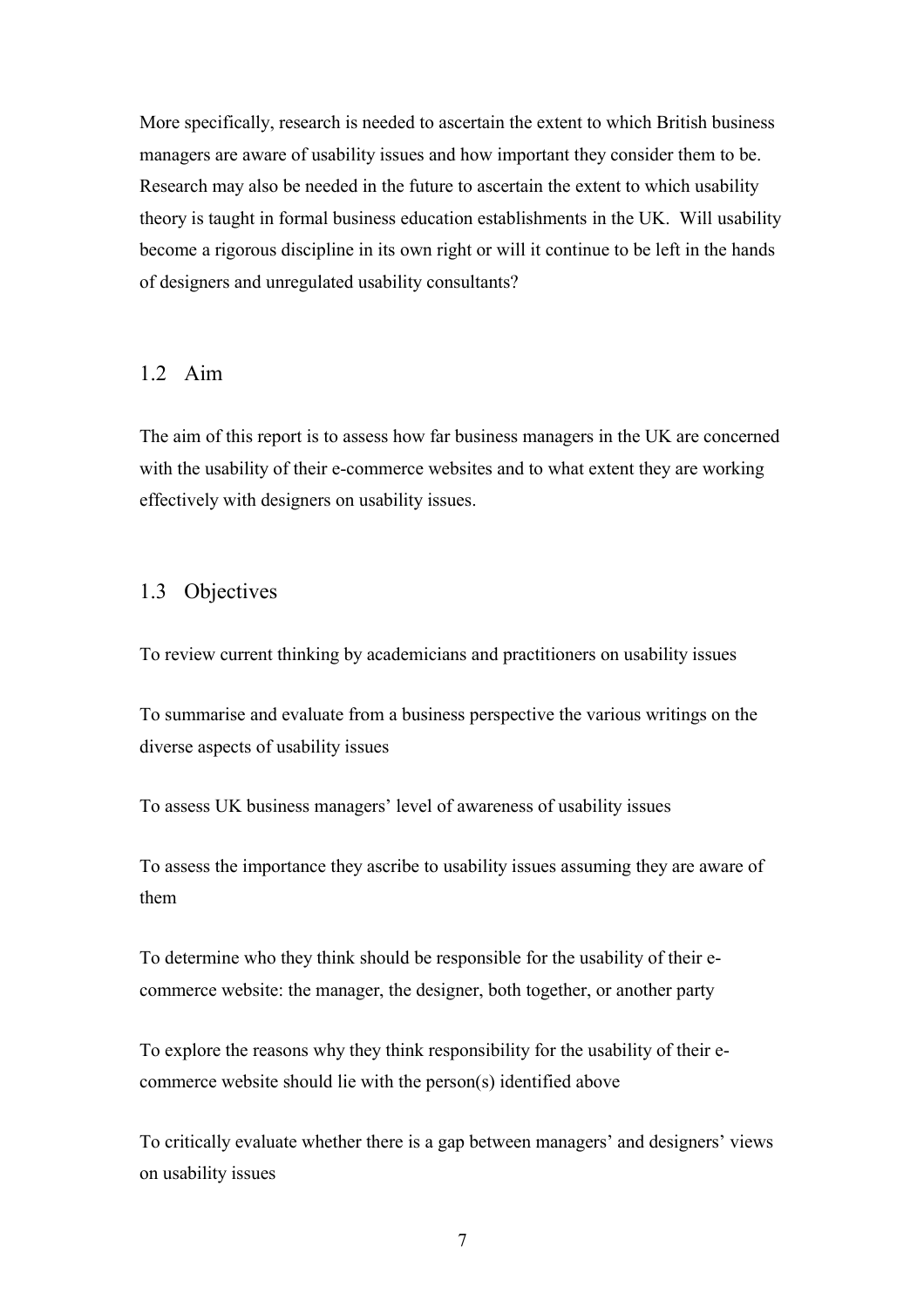## **2. Literature Review**

#### 2.1 Introduction

Website usability is not simply about the nuts and bolts of how websites work. Nor is it about creating sites which the technologists believe will work. There is some evidence to show that what customers want may be different to what experts believe they want. (Turban & Gehrke 2000) Although the study was conducted in the early days of e-commerce and based on a pragmatic approach (the number of times different factors of usability were cited by consumers and experts), it is likely that the findings are still relevant. Designers are trained to design and are not usually trained in consumer relations, marketing, and other business-related issues. Equally the business managers who concern themselves with these issues often do not have training in design-related issues.

> "Everyone in the group agreed that creating a usable Web site required real organisational commitment, commitment that could only come from senior management. And most of the designers and design managers around the table that day wanted to build such support. But few knew how to teach their colleagues about the importance of site usability." (Walker 2004c)

The existing research on website usability tends to be insular rather than crossdisciplinary. Much of the literature is by journalists and respected experts in the field as well as by academicians. Whilst it was necessary to consider all of types of work to obtain a full picture, it was also important to consider the source of the information and note, where appropriate, its limitations.

An exploration of Flow Theory (Csikszentmihalyi 1990) - which encompasses optimal user experience - uncovers work in various disciplines of psychology and medicine, such as that by Donohoe & Palmer (in Marr, A.J. undated), Novak *et al*. (2003), and Korzaan (2003). Research on banner placement and banner blindness by Outing & Ruel (2004) relates to marketing management. Usability is also an important aspect of Customer Relationship Management (CRM) and creating customer trust and loyalty (Lee & Turban 2001; Roy *et al*. 2001; Choi & Kim 2004).

8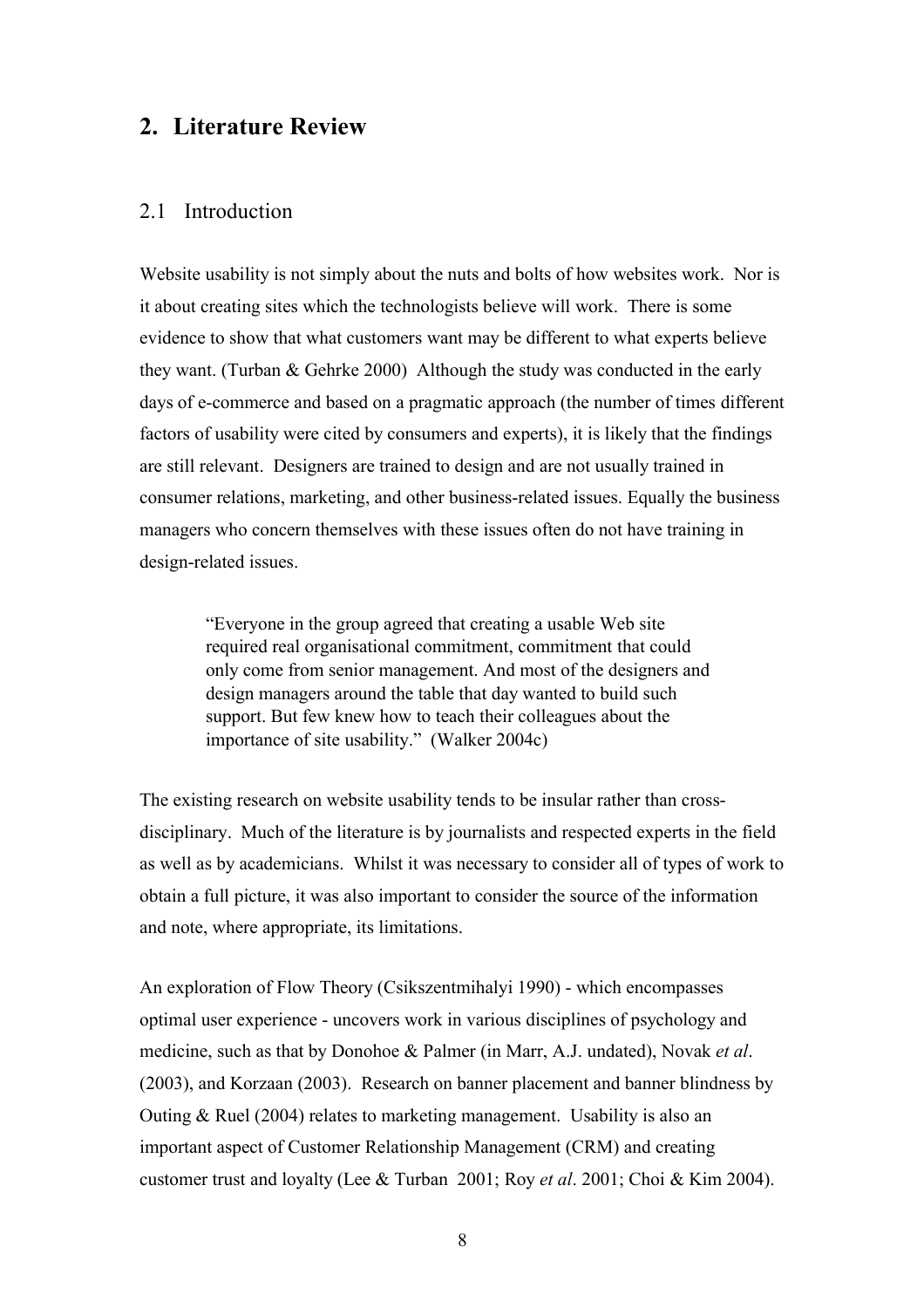The literature discusses the legal and ethical, as well as the commercial considerations of accessibility. (Byrne 2003)

The foregoing is a small sample of the abundance of literature on the diverse aspects of usability. Yet until now there does not seem to be any single piece of academic work to bring together these isolated writings and look at usability issues from a business point of view.

Given the large scope of the subject, it was decided to tackle the literature review in stages:

- a macro approach
- a micro approach
- usability why and how

## 2.2 A Macro Approach – The Big Picture

### **2.2.1 Introduction**

Usability is a complex subject encompassing issues such as accessibility and consumer experience. These issues are discussed below.

### **2.2.2 Usability and Accessibility**

"The power of the Web is in its universality. Access by everyone regardless of disability is an essential aspect." (Berners-Lee 2005)

There is growing debate pitting accessibility against usability but the two are not mutually exclusive. Gustafson outlined in technical detail how it is possible to achieve both. (Gustafson 2004) The CSS Zen Garden (csszengarden.com 2005) website is generally regarded as the ultimate example of good practice to achieve an attractive yet 100% accessible site.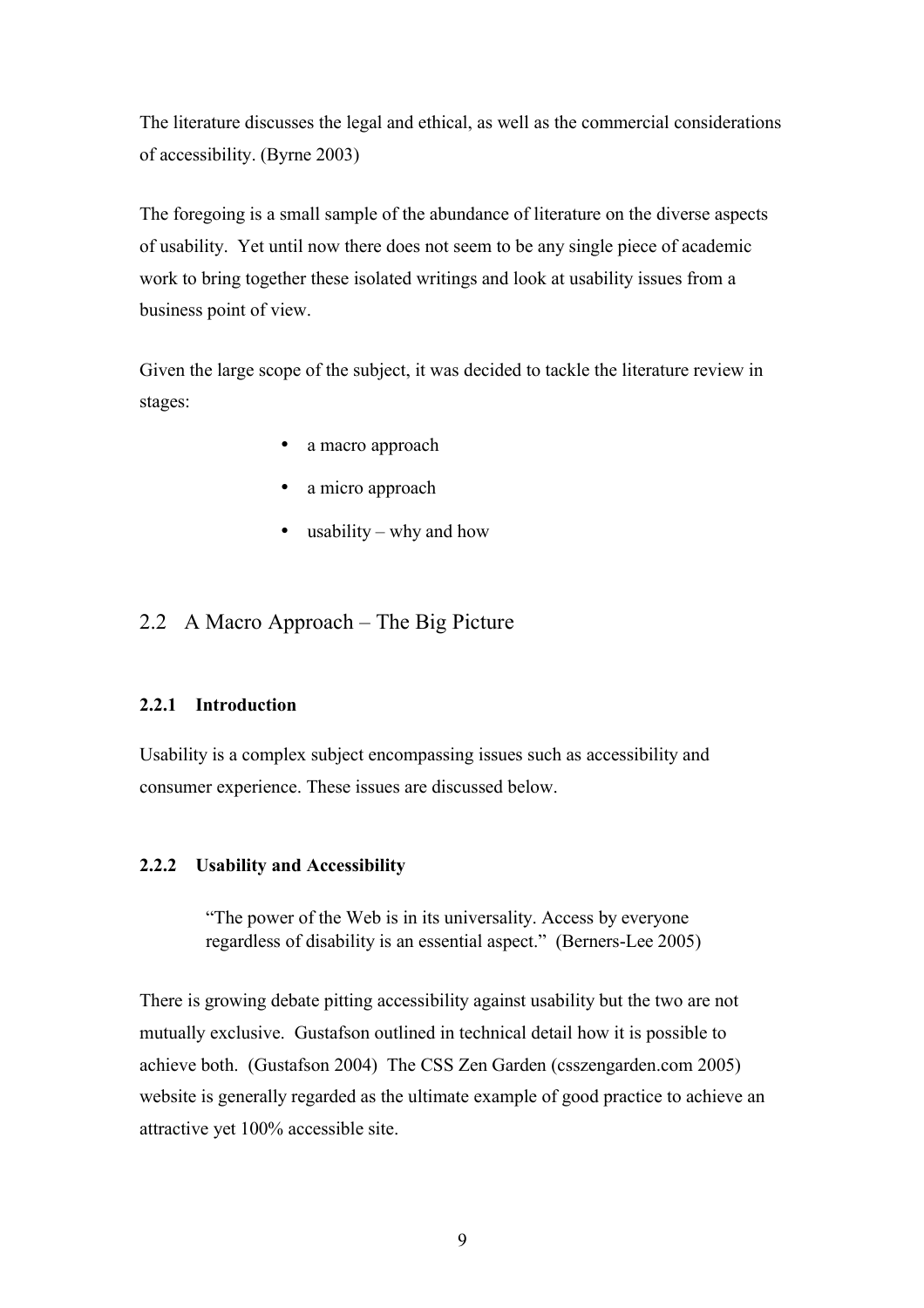Apart from the obvious fact that a website must be usable to enable the customer to buy, there are also legal, ethical and commercial considerations as to why accessibility is important for business (Byrne 2003).

- **Legislation:** The Disability Discrimination Act 1999 requires UK businesses to make their online information accessible to disabled people.
- **Ethics:** Should a court action be taken against a company on the grounds of discriminatory practice, it could prove very damaging to the company's image. Such action is becoming increasing likely to occur. In 2003 the Disability Rights Commission (DRC) announced: "One thousand websites will be investigated for their ability to be accessed by Britain's 8.5 million disabled people in the Disability Rights Commission's (DRC) first Formal Investigation." (DRC 2003)
- **Commerce:** There are numerous commercial benefits in having an accessible site. Being accessible to all increases the number of potential customers. Having more customers raises the profile of the site and creates a virtuous circle. Also, funding bodies are likely to insist on accessibility as a criterion when considering applications for funding. (Byrne 2003)

There can be no doubt remaining that accessibility is an important subject for business managers.

## **2.2.3 Design must be consumer based**

Web design factors influence a customer's motivation to purchase. To achieve success in e-commerce, website design must therefore be focused on the customer, and the current trend is towards simplicity. (Kwon et al 2002)

> "Users no longer want glitter - they want content and service, and they want it fast. This demand will continue to drive Web site design toward speed, navigation efficiency, simplicity, and elegance with an emphasis on customer focus and security." (Turban & Gehrke 2000)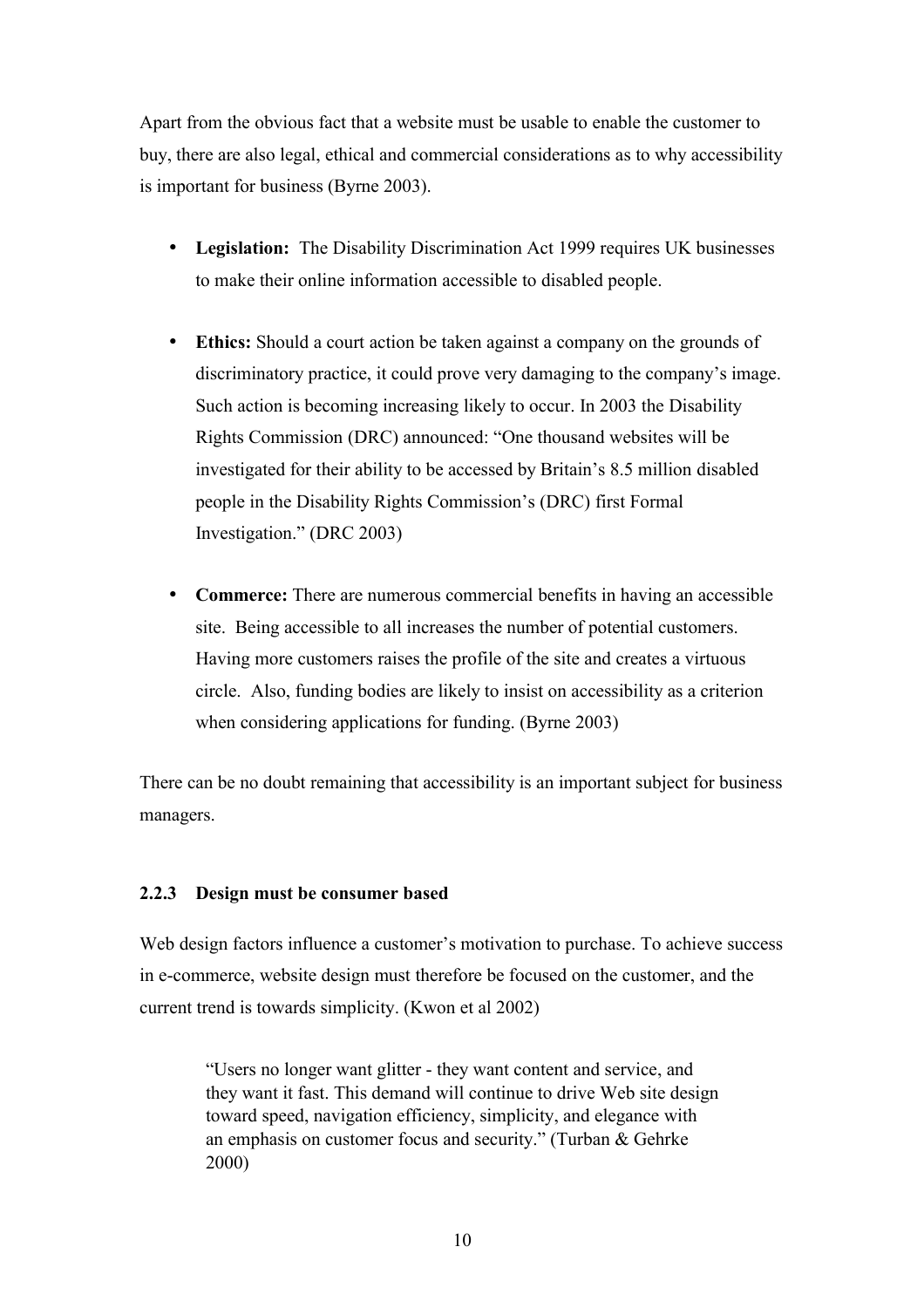Whilst the literature showed consensus that usability is important, there appeared to be two schools of thought as to whether simplicity was paramount or whether it was also necessary to provide something more. In order to understand the current thinking on the issue it was necessary to widen the literature search to include opinions of industry leaders as well evidence from scholarly articles.

A purely functional site may not be enough to attract and retain customers. They also want to participate in activities which make online shopping an enjoyable experience. (Koufaris 2002) Additionally, Cummins (in Choi & Kim 2004) argued that providing game-like interaction for e-commerce customers would increase the overall quality of customer experience. People like challenge and reward. (Fruhlinger 2001)

Nutley (2005) discussed how today's sites have become so easy to use that the customer can get through the transaction process too quickly and easily. This is good for customer retention, but if the customer misses all the other messages on the site, then it is bad for increased sales. Paradoxically, usability may be counter-productive.

Despite this, usability "guru" Jakob Nielsen continues to insist on function over form. Nielsen's website useit.com (Nielsen 2005) is almost devoid of any design, and is intended to be the ultimate example of simplicity and standardisation. As a result it is entirely lacking in features to enhance the visitor's experience, and many find its appearance unpleasant and dated. Nevertheless, although Nielsen may appear to be stuck in a 1990s time-warp, he has so far maintained his place as one of the world's leading usability experts. Others disagree with his views.

> "Usability? Yes, that matters, but beauty, pleasure, and fun those are truly important.(*sic*) Yes, the product has to be balanced, yes, it should provide value, fulfill the needs of the users, and make good business sense. Sure, all of that. But if it is unattractive, if it doesn't feel right, who cares if it works?" (Schroeder *et al*. 2002)

Dodd (a senior user experience designer for the BBC) also argued that times have changed and usability is no longer enough:

> "A few years back, usability was the buzzword in web design. Any site that was relatively easy to use was a welcome relief from the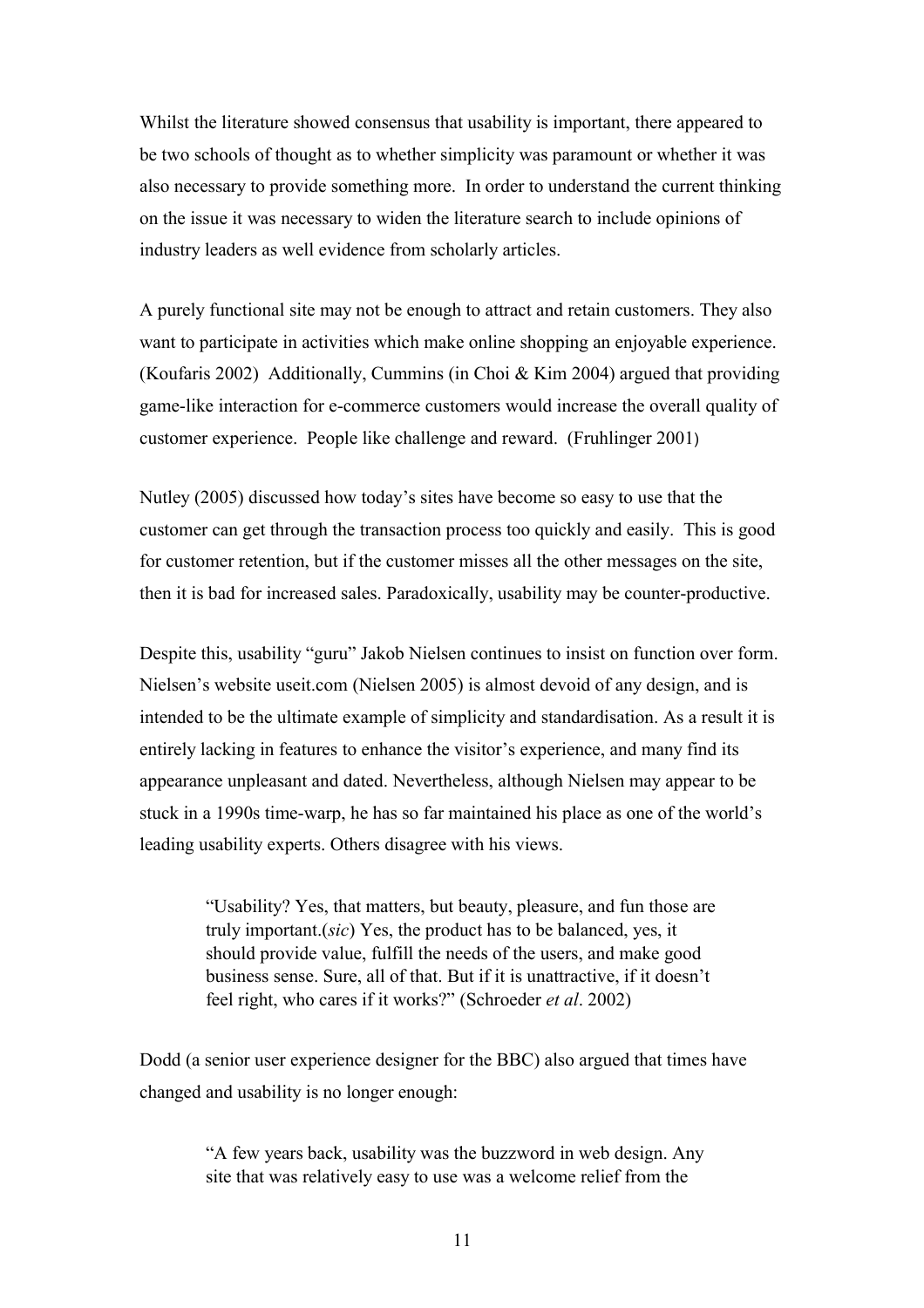typical quagmire of the Internet, and its designer was heralded as some kind of revolutionary." (Dodd 2005)

Dodd (2005) stated that good usability used to put a site above its competitors, but now that most designers understood usability, this was no longer the case. Sites needed to do more to distinguish themselves – they must create a good user experience. This would become the standard in future.

It appears that consumers want sites which are simple and enjoyable to use. This would seem to be common sense, but the only way to know what customers really want is to ask them. This could be done by adding a feedback form or a discussion forum to the company website. The limitation of this, however, is that the company can only ask its existing customers, not its potential customers, nor indeed those who have already been put off by the website.

Wood (2004) stated that customers should be involved early in the process of designing a website. Usability should not be seen as something to test afterwards, "a check you do near the end of a development project to prove how clever the team has been at guessing what customers want".

## **2.2.4 User Experience**

Research has shown that efficient interaction features positively influence customer loyalty. (Choi & Kim 2004) People are increasingly talking in terms of "experience". Pine & Gilmore (in McLellan 2003) suggest that we have moved from a service economy to an experience economy.

> "There is support for Pine and Gilmore's model from a diverse array of analysts. Wolf, a media industry strategist, argues that all businesses (even banks and supermarkets) will increasingly need to be entertaining to thrive." (McLellan 2003)

If company websites are to deliver an experience, rather than just provide services, it would seem reasonable to assume that a company would aspire to providing the optimal user experience.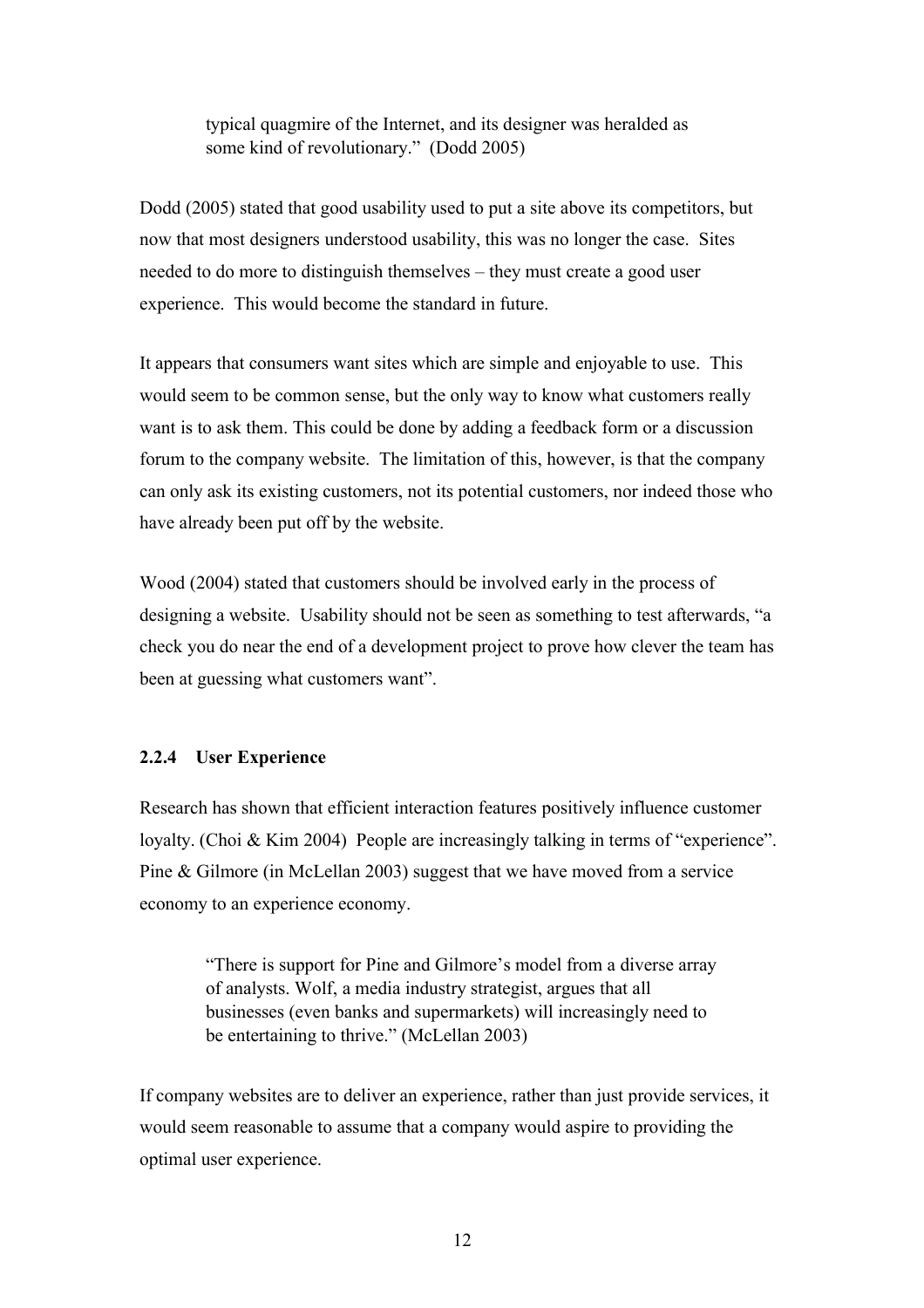### **2.2.5 Flow Theory**

#### **2.2.5.1 Introduction**

Since Csikszentmihalyi introduced the concept of "flow" in the 1970s, it has spawned considerable discussion in the literature, notably by Donohoe & Palmer (in Marr, A. J., undated) and Novak *et al.* (2003). An interesting commentary on flow was A. J. Marr's undated work, in which *inter alia* he argued that a satisfactory theory of flow does not exist. This work was rejected by peer review. Despite this, the reviewers conceded that some of his ideas were thought provoking and useful.

#### **2.2.5.2 What is flow?**

Csikszentmihalyi defined flow as:

"…the 'holistic sensation that people feel when they act with total involvement'. When people are in flow, they 'shift into a common mode of experience when they become absorbed in their activity. This mode is characterized by a narrowing of the focus of awareness, so that irrelevant perceptions and thoughts are filtered out, by loss of self-consciousness, by a responsiveness to clear goals and unambiguous feedback, and by a sense of control over the environment'" (in Koufaris 2002)

### **2.2.5.3 Does flow exist?**

Csikszentmihalyi stated that it was difficult to define consciousness directly because

"…there is no single accepted definition of how it works. Many disciplines touch on it and thus provide peripheral accounts. Neuroscience, neuroanatomy, cognitive science, artificial intelligence, psychoanalyses, and phenomenology, are some of the most directly relevant fields...however, trying to summarise their findings would result in an account similar to the descriptions the blind men gave to an elephant: each different and each unrelated to the others." (Csikszentmihalyi 1990)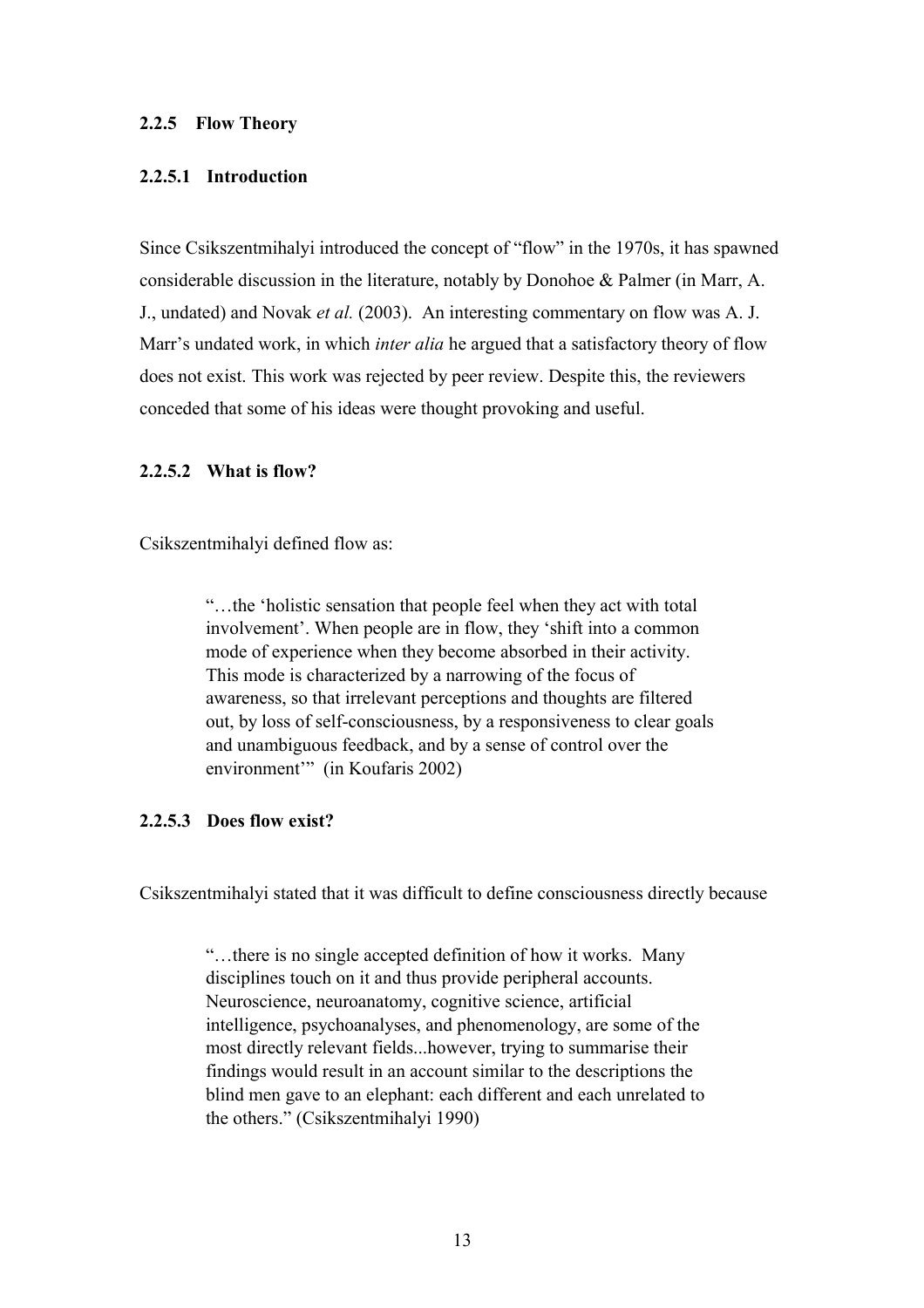Despite recognising the difficulties of creating a unified theory acceptable to the various disciplines, Csikszentmihalyi (1990, p.25) nevertheless went straight on to claim that he could provide a model for doing so, grounded in fact by using "a phenomenological model of consciousness based on information theory".

A. J. Marr (2001), however, argued that "Csikszentmihalyi did not ground his observations to neural events, but rather to mentalistic entities such as 'psychic energy', 'undreamed states of consciousness' and the like." What Csikszentmihalyi referred to as behavioural contingencies were exactly the same as those caused by dopamine release in the brain.

Marr stated that the major gap in the research was that "no one has ever undertaken an objective measurement of the physiological correlates to flow". All that would have been required was for Csikszentmihalyi "to take the time before his interview of 5000 people to strap just one of them to a simple EEG, EKG, EMG, GSR, or other device to measure brain, cardiac, or muscular activity while they engaged in behaviors which created flow experiences." (Marr undated)

The debate continues about flow theory and its validity. However, much of it ventures deep into theories of psychology and neuroscience, and is beyond the scope of this report.

Flow has also recently been studied in the context of e-business and "has been recommended as a possible metric of the online consumer experience". Koufaris (2002) concluded that flow was a valuable construct but it was too broad and ill defined because of the many ways in which it had been tested and applied. However, some components of flow, i.e. those relating to intrinsic enjoyment, had relevance to e-commerce.

It seems therefore that the jury is still out on the theories underlying flow. Despite this, the conditions necessary for flow to occur would appear to be relevant to those attempting to provide the optimal consumer experience.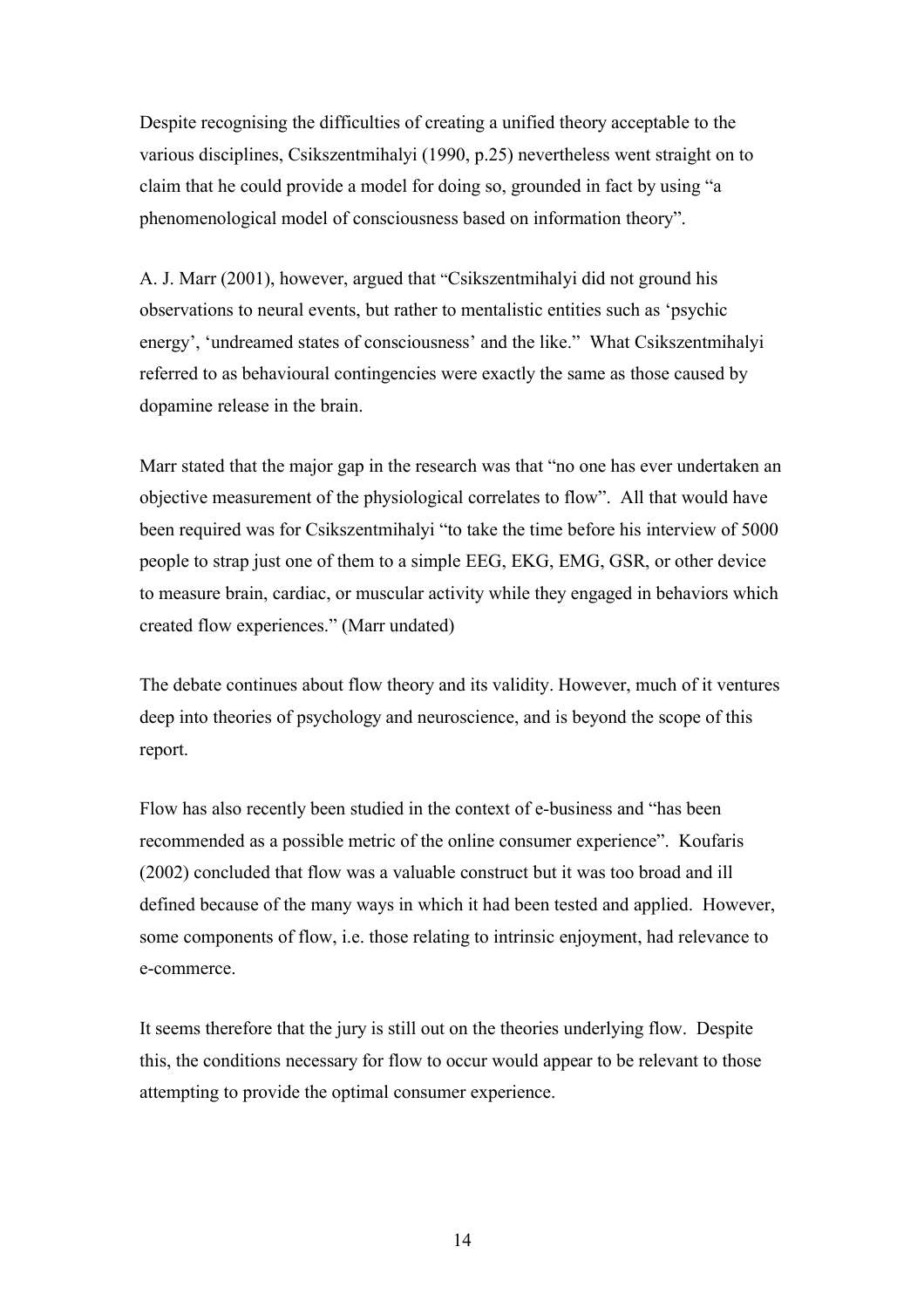## **2.2.5.4 Dimensions of flow**

Csikszentmihalyi outlined nine dimensions of flow:

- Clear goals
- Immediate feedback
- Personal skills well suited to challenges
- Merger of action and awareness
- Concentration on the task at hand
- A sense of potential control
- A loss of self-consciousness
- An altered sense of time
- Experience which becomes autotelic (self-contained goal experience)

(in Chen *et al*. 1999)

## **2.2.5.5 Why might flow be important for e-business?**

There is a considerable body of academic work on flow and, whilst much of it relates to outdoor activities, some of the most recent work relates to e-commerce.

Csikszentmihalyi asked:

"Is it impossible to develop an economy…where consumption involves the processing of ideas, symbols, and emotional experiences, rather than the breakdown of matter*?*"

(in Novak *et al.* 2003)

Novak *et al*. (2003) argued that the Internet was beginning to make this happen. Referring to the spectacular failures of the dot com crash, they stated that the unique features of the Internet, "Webby applications", would be likely to lie behind success in e-commerce.

Additionally, flow can create compelling consumer experiences online. "Thus the continued study of the contrast between goal-directed and experiential processes online is likely to further enhance consumer researchers' understanding of the fundamentals of compelling online experiences". (Novak *et al.* 2003)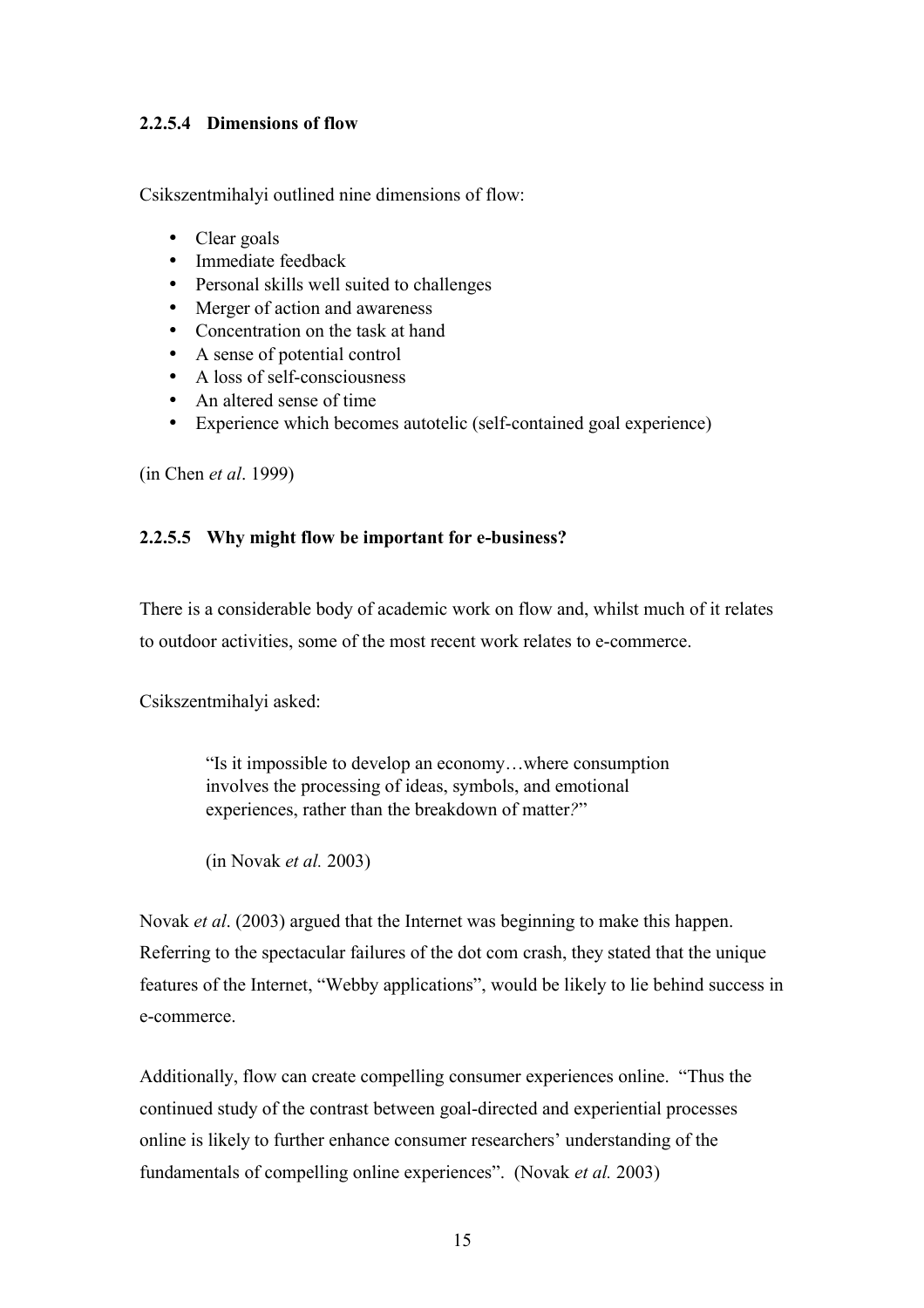Chou and Ting (2003) also argued that because of the causal relationship between flow and habit-formation, "it is critical for firms to master the process of evoking flow in order to create loyal customers."

Koufaris (2002) was unable to find a significant relationship between flow dimensions and unplanned purchases and cautioned against explaining consumer behaviour using a multidimensional flow construct. The observed behaviour may be simply enjoyment of shopping.

Korzaan (2003) subsequently stated that "the role of flow in online shopping is unclear", and did further research which concluded that flow was relevant in explaining online consumer behaviour.

## **2.2.5.6 Flow - Conclusion**

It appears that flow does exist, although it could also be called "intrinsic enjoyment". Some research has shown flow to be relevant (Chou & Ting 2003; Korzaan 2003), others have found the theory itself to be too broad and ill-defined to be of use (Koufaris 2002).

What is relevant to business managers is the need to create a compelling environment, and the need to understand online consumer behaviour. Whether or not flow theory has a role to play in consumer research, it would seem that the nine dimensions of flow are useful guidelines for building compelling websites.

## 2.3 A Micro Approach – The Details

Having seen how usability fits in to the big picture, it is next appropriate to look at some details of usability and how they relate to e-business. Much of the research in this area is proprietary. However, there is considerable discussion in the public domain.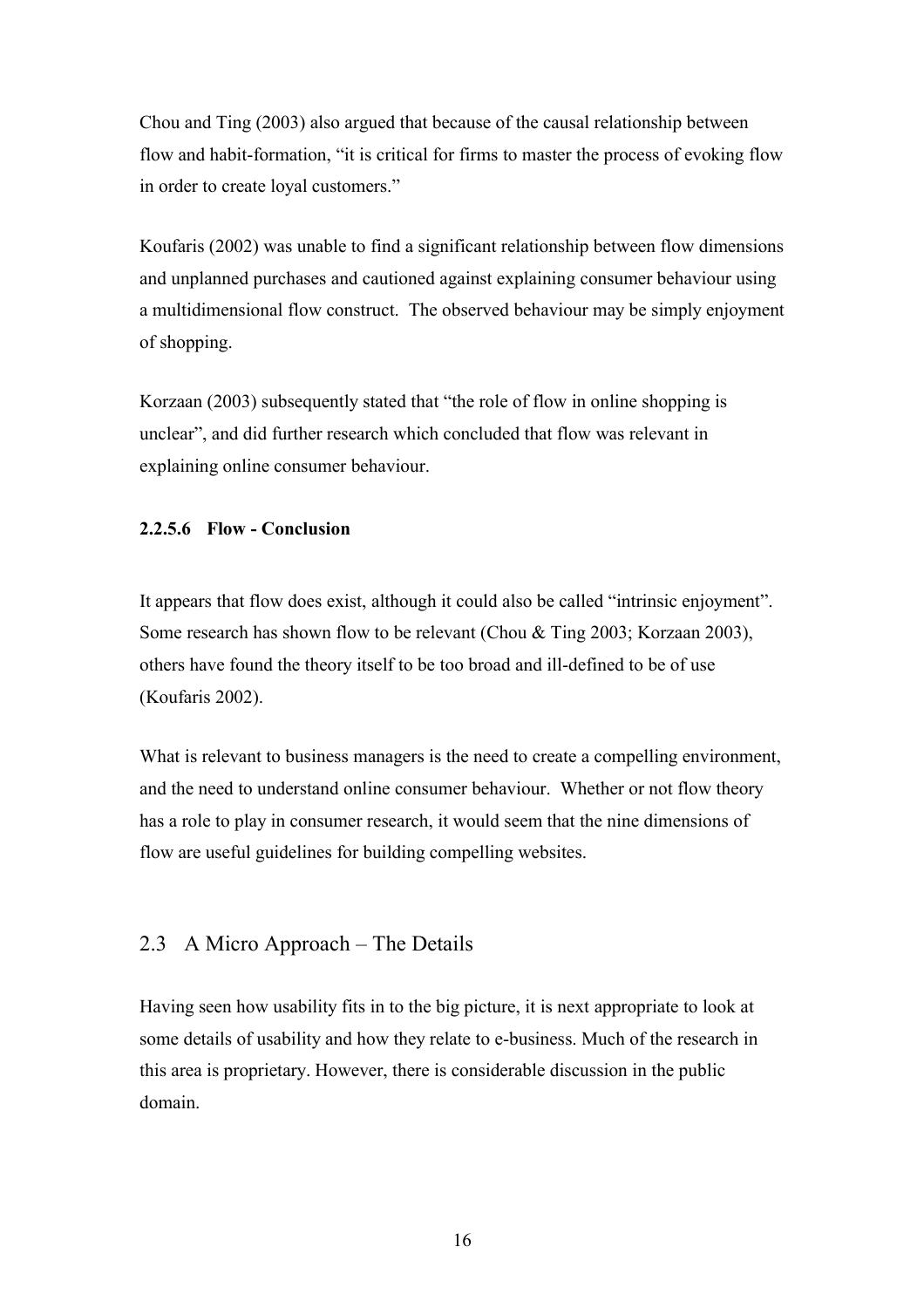After reviewing the literature in this area, it was decided that an in-depth study of each of the vast number of micro factors of usability was beyond the scope of this report. Thus, some of the most important factors are listed and described briefly below.

#### **2.3.1 Web design factors for managers to consider**

Managers who wish to ensure that their site is usable can use the following checklist to diagnose the most common website faults**.** 

#### • **Speed of loading**

If a page does not load in less than 8.6 seconds (Moss 2004a) the visitor is likely to go elsewhere. There are several online tools to measure a site's loading speed, such as the one available at 1-hit.com. (1-hit.com 2005) A common cause of slow loading is un-optimised images. Images can be optimised to reduce their kilobyte (KB) weight without any noticeable loss of quality. Again, there are free online tools to do this task, including one at the 1-hit website mentioned above. Moss (2004b) outlined ten ways to speed up the download time of web pages, which is extremely useful but perhaps only for the more technically-inclined reader.

#### • **Navigation**

Poor navigation causes confusion and frustration. In addition, users have become accustomed to particular layouts, such as seeing the logo, which should also be a link back to the home page, at the top left of the web page. (Moss 2004a)

## • **Objects blinking and spinning**

People find these annoying. Animated gifs (images that move) also lower the quality of a website by making it look amateurish. People have learned to ignore animations anyway because they often perceive them to be advertisements. (Nielsen 2004a)

#### • **Lack of proof reading**

Spelling and typing mistakes look amateurish and they put people off.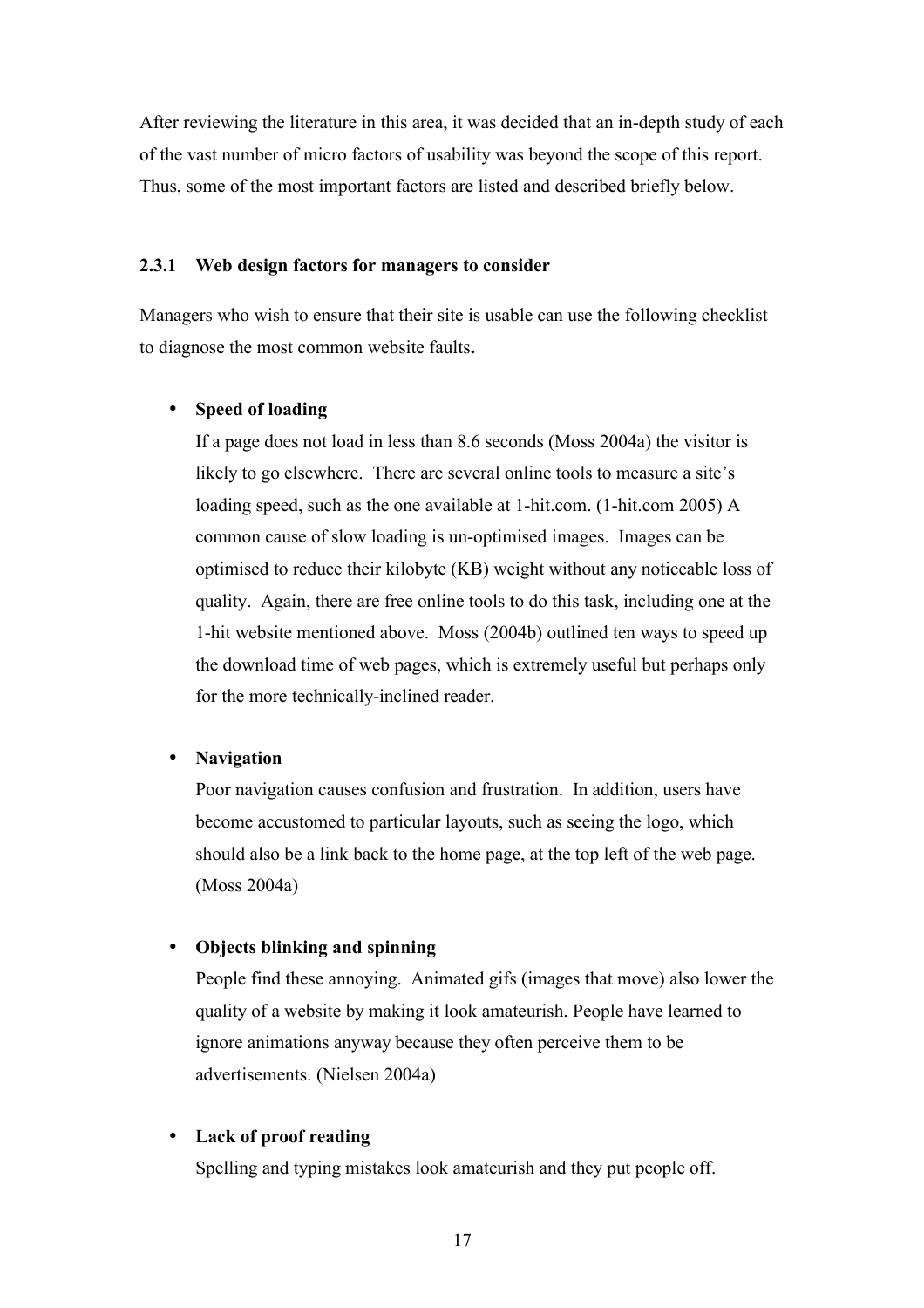Superfluous apostrophes are probably the most common error. Even many corporate sites have them.

## • **Overwide page size**

This requires visitors with small screen monitors to scroll from left to right, which is an annoyance.

## • **Mandatory Intro Page**

People find these annoying. A "skip" option should always be offered.

## • **Pop-ups**

Pop-ups are advertisements which "pop-up" in front of the web page being viewed. They are widely reviled because they are so annoying. 95% of users rated them "very negatively" or "negatively" in a survey based on 605 respondents in 2004. (Nielsen 2004b) Many people use pop-up blockers these days and do not see the pop-ups anyway. If they do see them, people tend to close them as soon as they appear without looking at them.

**"**pop-up purges mean that users close pop-up windoids before they have even fully rendered; sometimes with great viciousness (a sort of getting-back-at-GeoCities triumph)." (Nielsen 2004a )

## • **Product information**

Managers should check that there is sufficient information about the product(s) on the website. Information about price is very important, as is delivery information.

"'Imagine a department store where the staff gave you a blank look you when you asked about delivery times for your new fridge,' says Wendy Hewson, research director at the Hewson Group and author of the [Profit or Pain from your user experience (in Mouncey 2003)] report. 'That's what it's like shopping at most Web sites.' Hewson adds that 44% of online shoppers in the UK said that, in addition to preventing them from completing a purchase on the Web, a bad online experience would discourage them from visiting a company's bricks-and-mortar stores or buying from its mail order catalogue." (CRM Today 2003)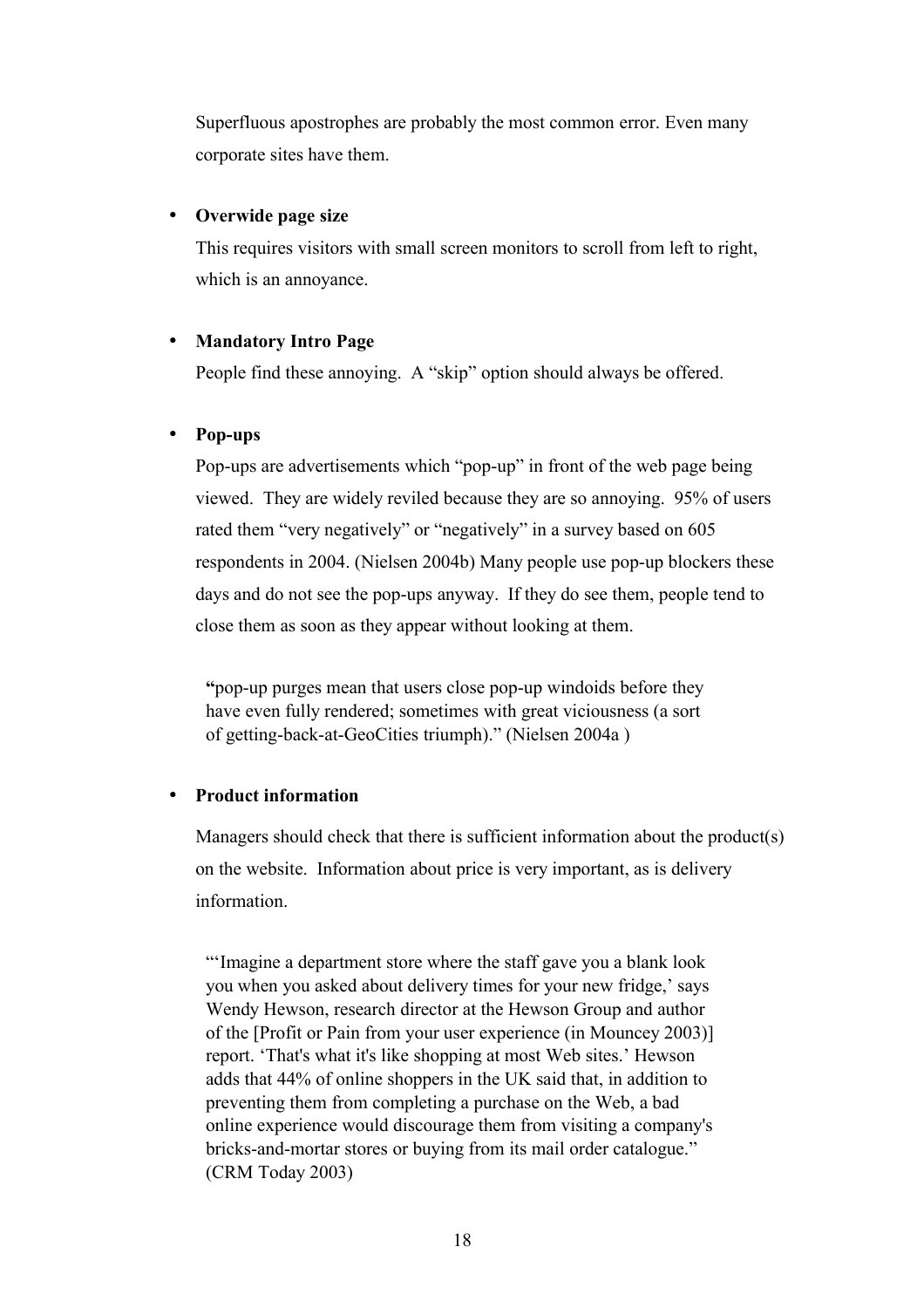## • **Scrolling**

It is generally considered to be good practice to break up the information into chunks to minimise the need for scrolling.

"This not only aids in digesting the information but reduces scrolling (which appeals to the many who remain convinced that the general population still has no clue how to scroll)." (Gustafson 2004)

## • **Contrast link text colour and main text colour**

Hyperlinks should be a different colour to the other text on a page. This helps the user to see them more easily and know that they are links. Avoid using blue text or underlining for any text that is not a link. (Nielsen 2004; Moss 2004c)

A comprehensive discussion of how to use links effectively is provided in the article "Writing Effective Link Text" by Moss (2004c).

### • **Avoid Frames**

Apart from looking old-fashioned and causing problems for search engine robots (most search engines cannot follow links between frames), frames cause usability problems with printing, using the back button, history, and bookmarking. Frames are best avoided.

### • **Sound**

Sound is an annoyance unless the visitor opts to hear it.

## • **Consistency of design**

Managers should check that their site has a consistent look throughout. Best practice is to separate design and content by using cascading style sheets (CSS).

CSS is a way of building web pages, often in conjunction with templates so that the overall appearance of a website can be changed quickly, easily, and consistently. Style sheets also have the additional benefit of increasing loading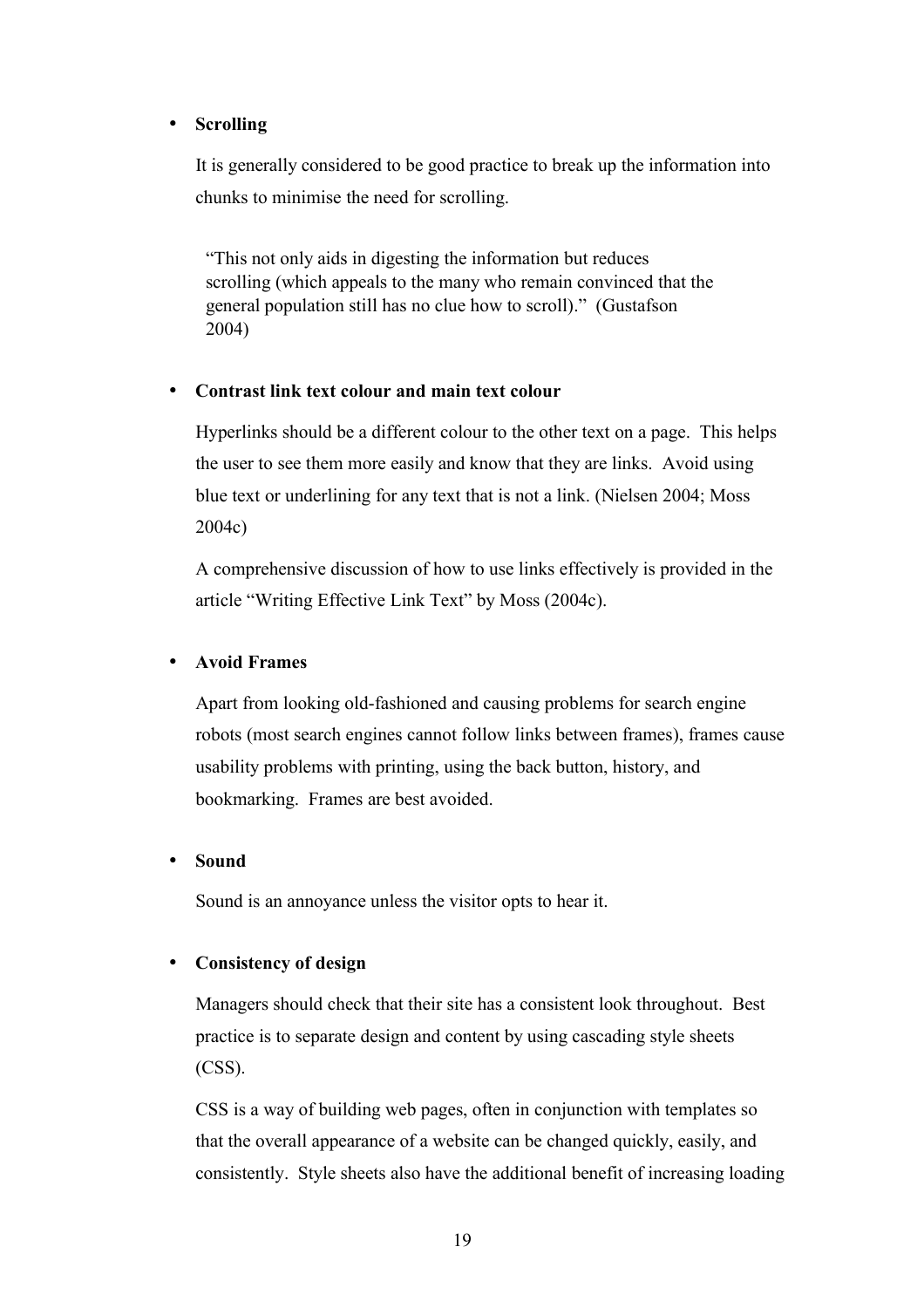speed as they need to be loaded only once to enable the visitor to view many pages.

Managers can also try the "loo roll test".

"…visit your favourite grocery website, type in loo rolls and see what happens. According to the [Profit or Pain] report a search on Tesco returns 4 headings and 137 items…but no toilet tissue! Go on, try it today..." (Mouncey 2003)

However, do not try this at Tesco's "new and improved" website. (Tesco.com 2005) Registration is compulsory before a visitor can enter the groceries section of their online store. (Visited on 29 March 2005) (See Flander's comments in Section 2.4.7 (ii) below for an explanation of why this is considered to be poor design.)

In addition to these usability checks, there are also several accessibility checks which should be carried out. Accessibility is a legal requirement and those who ignore the rules do so at their peril. Moss provides a list of ten quick accessibility checks. (Moss 2004e)

Ensuring good usability does not necessarily guarantee accessibility. The Bobby test (Watchfire 2005) provides an accessibility report when a web page's uniform resource locator (URL) is entered into the online tool on the Bobby web page. Even Nielsen's website, which emphasises usability, does not meet the stringent criteria required to qualify as being accessible, and failed the Bobby test with Priority 1, 2,  $\&$  3 errors when tested on 21st October 2004.

However, it should also be noted that simply passing the Bobby test does not necessarily guarantee that a site will satisfy all accessibility obligations. Whilst passing the test represents a tangible achievement, a pass can be gained without complying with what is now considered to be best practice.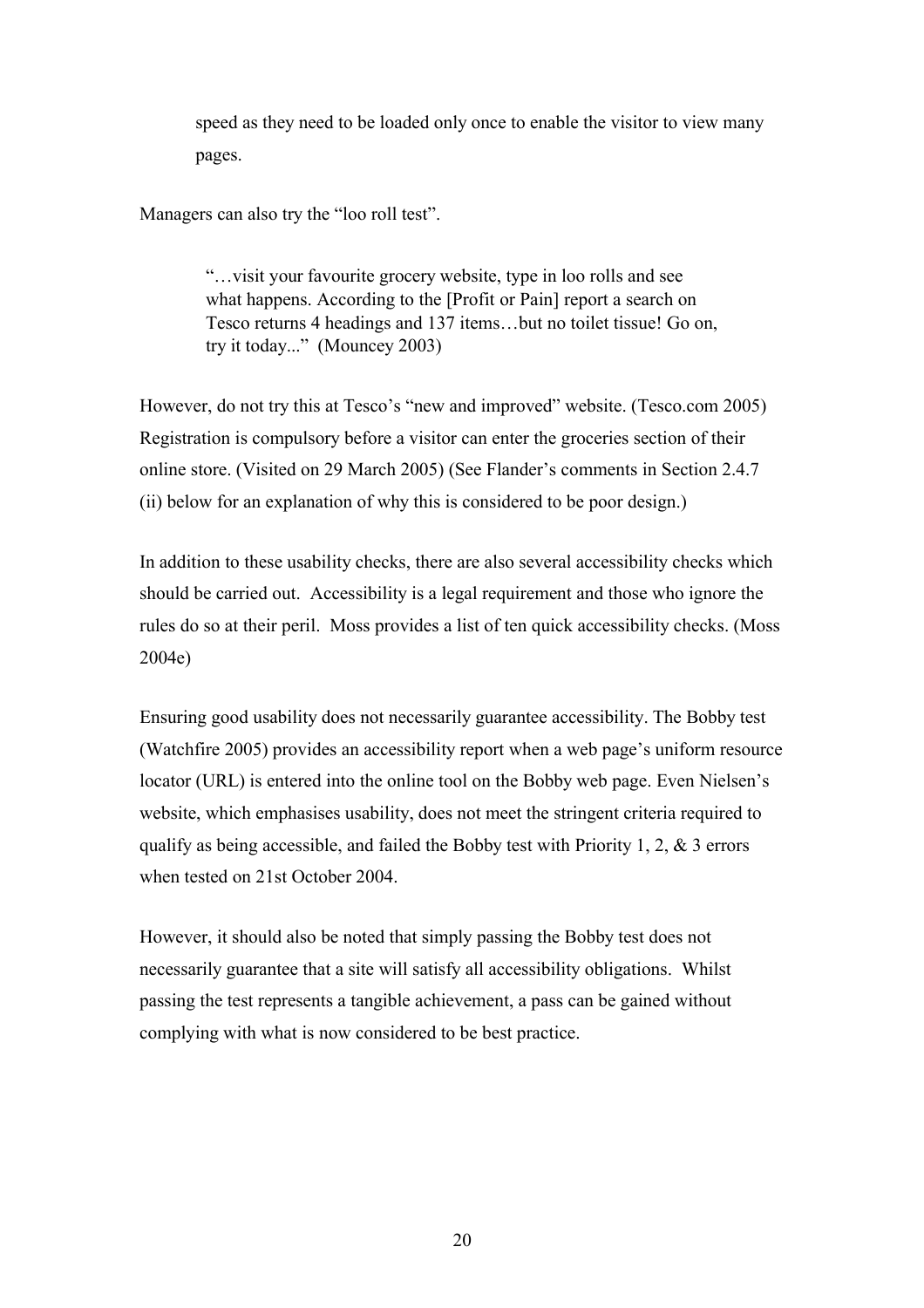#### **2.3.2 Other usability issues which managers should be aware of**

As well as the quick and simple tests outlined above, there are some more complex usability issues which business managers should at least be aware of.

#### **2.3.2.1 Positioning of elements**

Eye-tracking studies have shown that the positioning of elements (where things such as the logo and the search box are placed on the web page) can affect the user experience. (Outing & Ruel 2004b)

### **2.3.2.2 Effectiveness of online advertisements**

Similarly, placement can affect the performance of online advertisements. (Outing  $\&$ Ruel 2004a) "Bunnyfoot has calculated that of the £300m spent on online advertising in the UK, around 20% (£66m) was wasted due to suboptimal placing." (Goff 2004)

How annoying the advertisement is also affects its performance. There is evidence to show that annoying advertisements are successful. (Penenberg 2004) In a study of consumers' perceptions of different types of advertisements, including web advertisements, it was also found that frequency more than content was annoying in intrusive advertisements. (Dynamic Logic 2004a)

Web page clutter has been shown to affect advertisement performance. (Dynamic Logic 2002)

Also, Wanadoo (in Harwood 2004) found that "online consumers are more receptive to different Internet ad formats depending on their frame of mind." The research identified four main mindsets depending on what the user is doing at the time (e.g. researching, entertainment, etc). Different formats were more successful for different mindsets.

#### **Banner Blindness**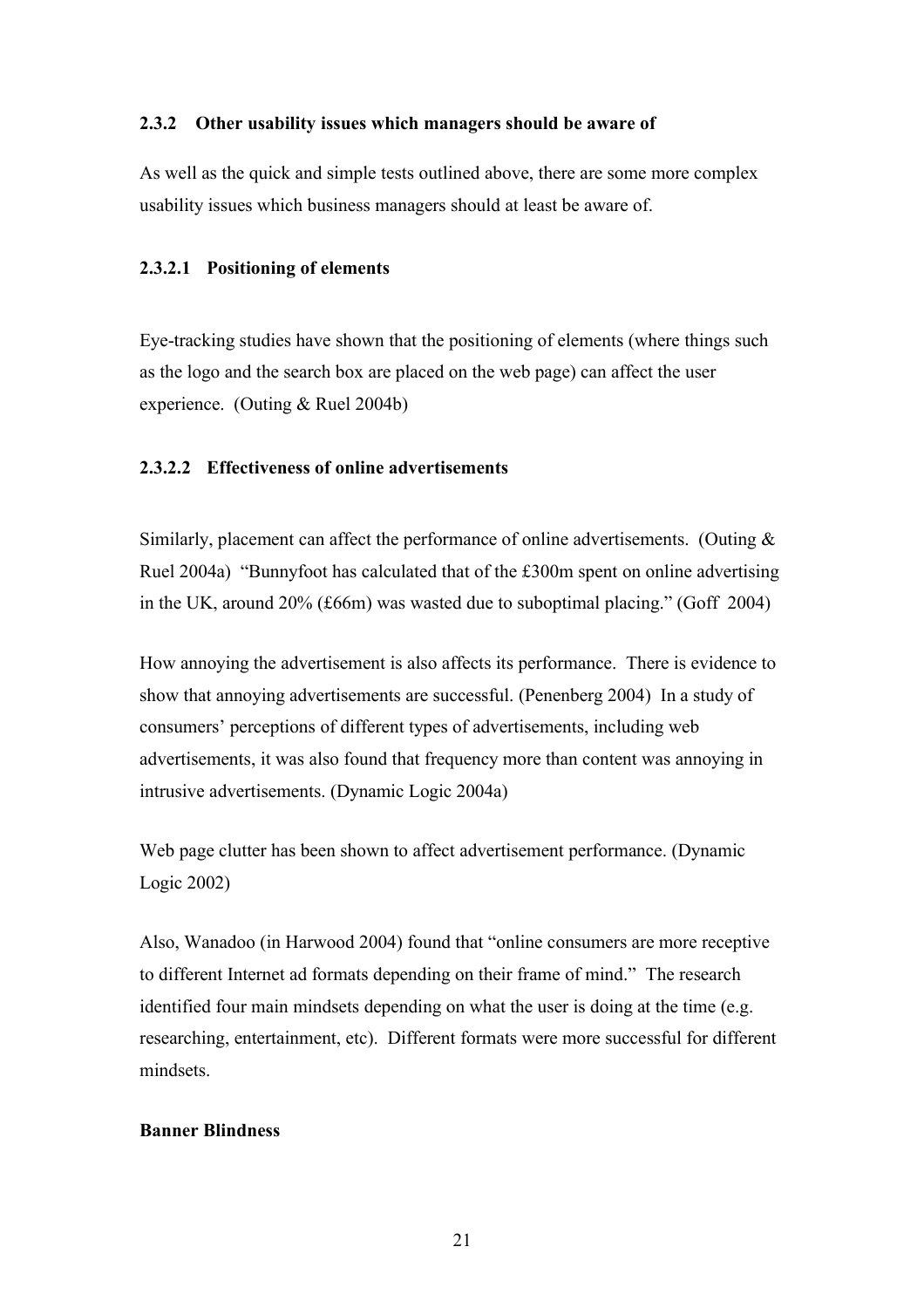Users have learnt to ignore any advertising which gets in the way of their goal-driven navigation."Banner blindness means that users never fixate their eyes on anything that looks like a banner ad due to shape or position on the page." (Nielsen 2004a)

#### **Typography**

"In his quest to eliminate any sort of design from the web, standards fascist Jakob Nielsen doesn't seem to realise that good typography is supposed to actually help usability, not hinder it." (Knowles 2004)

Good typography is about getting text to do its job properly – allowing the reader to read the words it contains as well as conveying the tone. This is an important part of design yet "it seems to be one of the last things the average designer bothers to think about". (Knowles, 2004)

#### **404 page design**

A 404 error results when a website visitor tries to visit a web page which does not exist, the visitor will then be redirected to the site's 404 page. The error may be due to a number of causes, e.g. the URL of the sought-for page may have been changed because of a site redesign. If the 404 page is unhelpful it is highly likely that the visitor will click away to another site. Having a 404 page which apologises for any inconvenience, explains why the 404 error may have occurred, and directs the visitor to the home page, increases the likelihood that the visitor will stay within the site.

There are many other issues for the manager to be aware of, such as how their site search and print page facilities function. It is hoped that this report has provided a starting point for further exploration of the micro aspects in the future.

How a website works (or not) has a major influence on the consumer experience and ultimately, whether or not they buy. Business managers need not concern themselves with the technical aspects of every detail of the micro factors - these are subjects for specialists. However, it is argued here that business managers should at least have some awareness of the existence of these issues to enable them to communicate more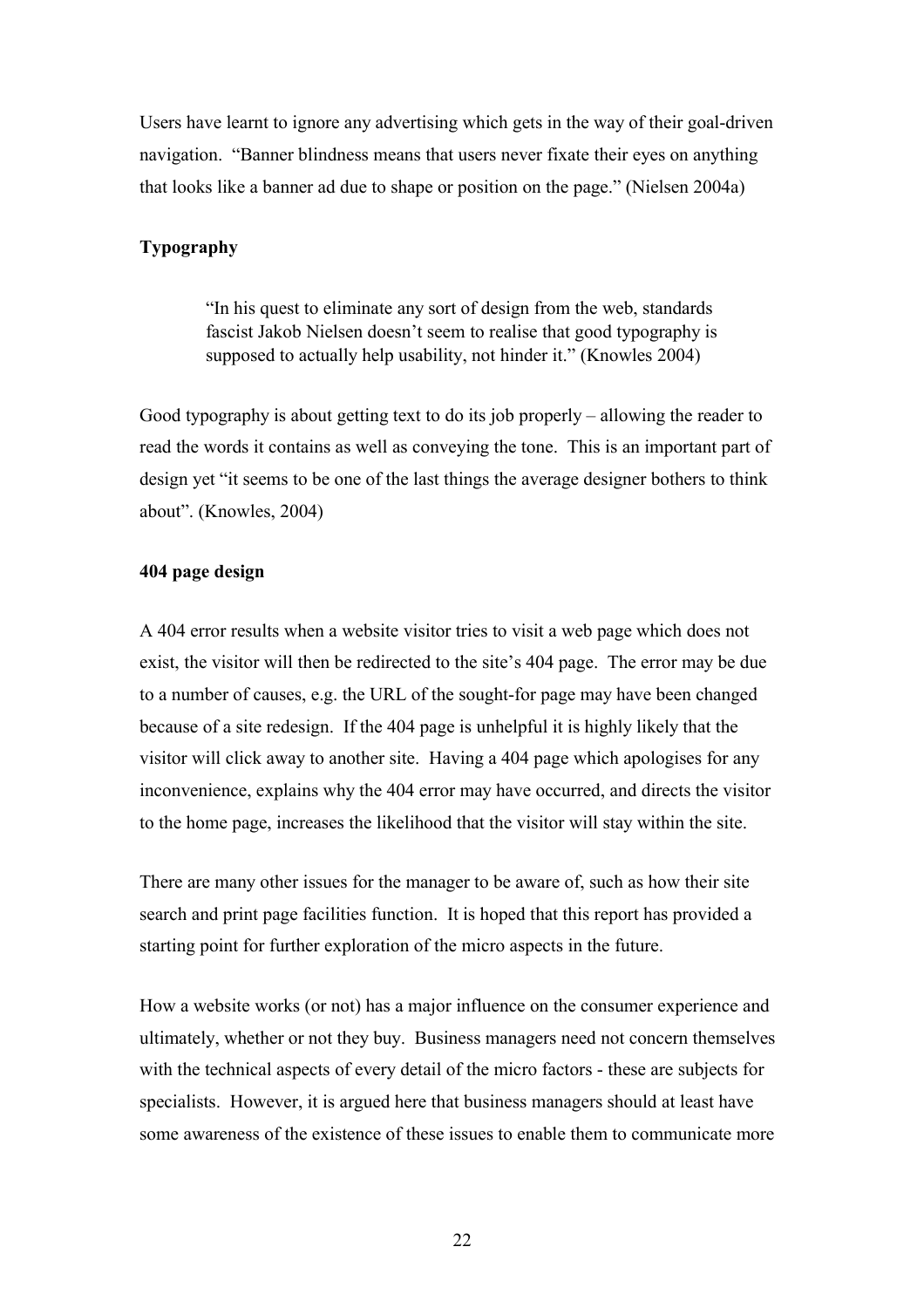effectively with their designers. If the website does not look good or does not work properly the customer will not buy and is unlikely to return.

## 2.4 Usability – why and how

## **2.4.1 Cost-justifying Usability**

Having looked at the big picture and the details of usability, the next stage is to discuss why it is important. In a nutshell, good website usability can both save money and make more money for a business.

> "For e-commerce, ROI [return on investment] comes from increased sales: making it easier for customers to find the product, understand the product, and complete the checkout transaction." (Nielsen 2002)

Usability:

- May affect the customer's intention to purchase
- Can boost sales conversion
- Can increase customer loyalty

## **Usability may affect the customer's intention to purchase**

Research into online auction sites showed how web design factors affected the users' intention to bid. It was suggested that future research was needed to determine whether there was a similar relationship between sales and website design factors. (Kwon & Kim 2002)

Winn and Beck's (2002) research into e-commerce sites showed how "design" elements on an e-commerce Web site carry out the rhetorical function of persuasion".

> "Knowing that the way in which the salient factors are presented on the site can affect their persuasive power puts designers firmly in command of the persuasive process… As a result, designers who understand the rhetorical nature of the interfaces they create will be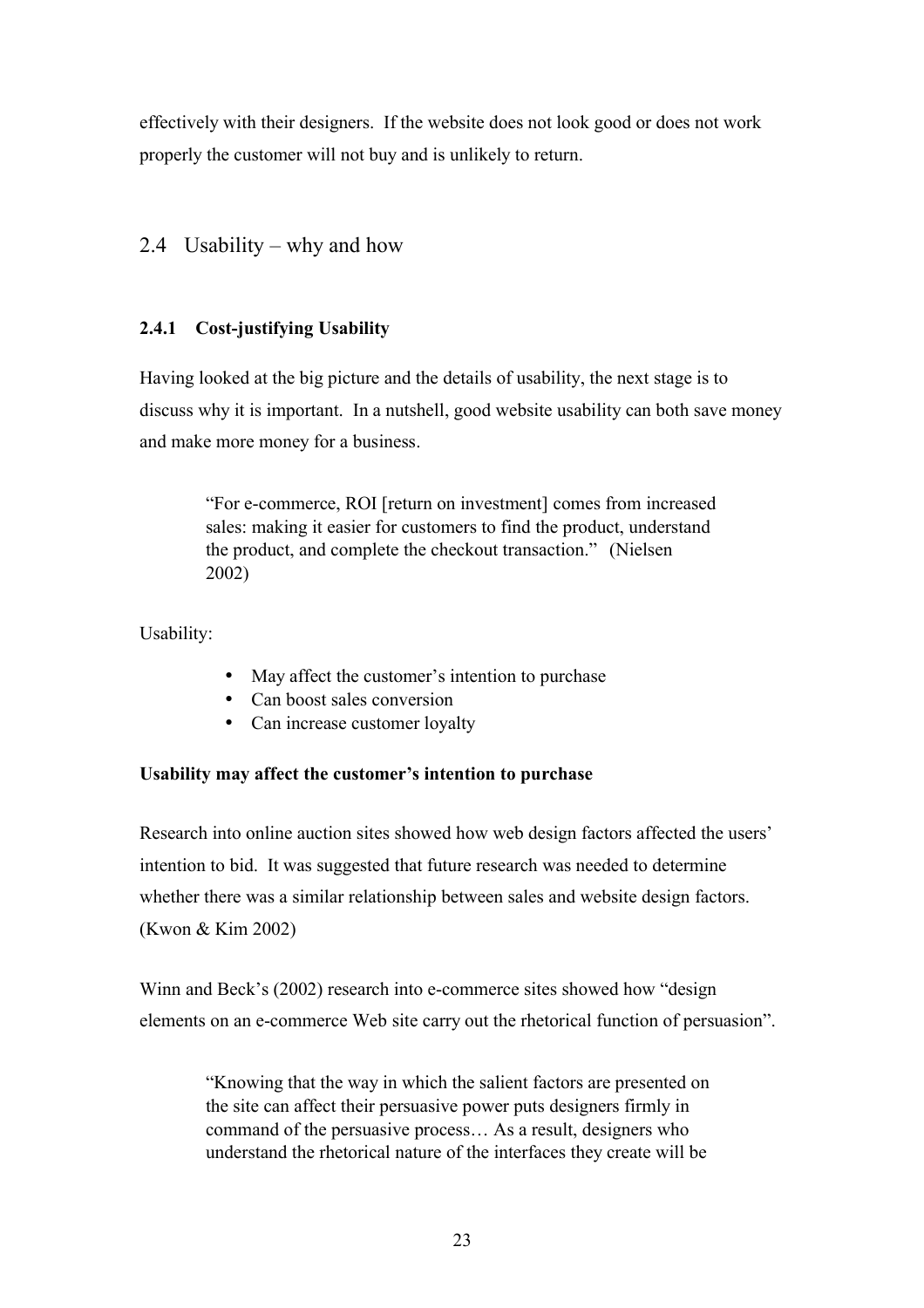better equipped to make educated design choices." (Win & Beck 2002)

Winn and Beck (2002) went on to outline a framework of evaluation tools for web designers. These tools could also be useful for business managers who want to ensure their e-commerce website is functioning as well as it could be.

### **Usability can boost sales conversion**

The conversion rate for an e-commerce business is the number of visitors making a purchase directly from the website expressed as a percentage of the total number of visitors. Success is measured in terms of turning visitors into customers. To achieve this, goals and objectives must be clearly delineated and the website design must meet them. To increase sales, there are two choices – either a large advertising budget to attract more visitors or to spend money on improved web design to increase the conversion rate.

Laszlo Systems (2005) (developers and vendors of e-commerce systems) described research by Shop.org which suggests that as many as 75% of potential customers abandon their shopping carts prior to purchase. The key reasons given were:

- Making changes is too difficult (56%)
- Checkout process is too long  $(41\%)$
- Site requires registration before purchase (34%)
- Checkout is confusing  $(27%)$

Simplifying and improving the checkout process by addressing the above issues increases the conversion rate by reducing the number of abandoned purchases. (Laszlo 2005) Starling (2001) provides a comprehensive and still-relevant article for those who want more details on this subject.

### **2.4.1.1 Usability can increase customer loyalty**

Choi and Kim (2004) found that "efficient interaction features positively influence customer loyalty". Loyalty is important for several reasons. It is cheaper to retain existing customers than attract new ones and returning visitors are more likely to buy.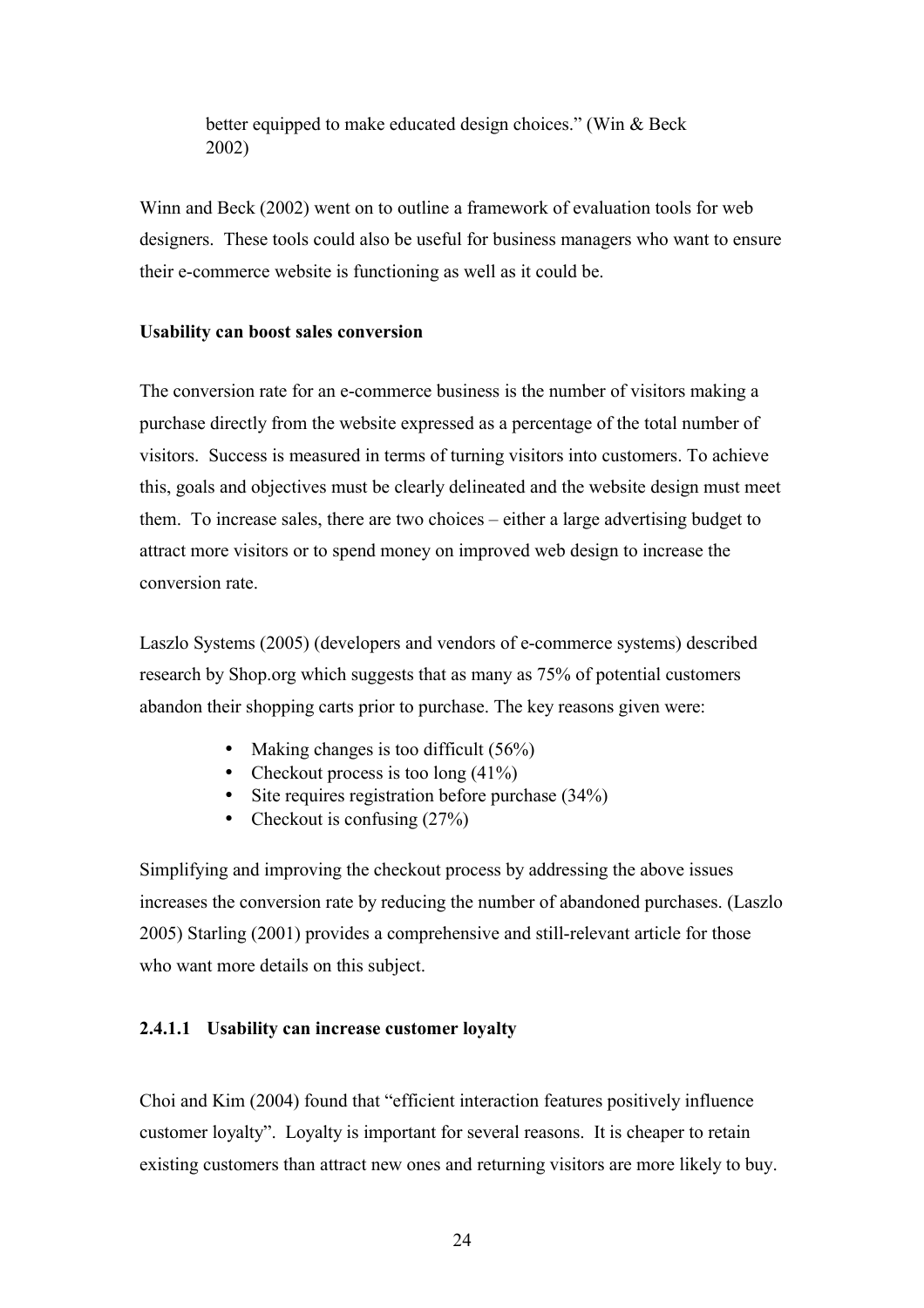Mauro (2002) compared online and laboratory-based methods of testing usability and discussed the ROI implications of integrating formal usability testing into web development projects.

> "For every dollar spent acquiring a customer, you will spend \$100 re-acquiring them after they leave because of poor usability or bad customer service." (Mauro 2002, p.9)

As Chief Executive Officer (CEO) of a professional usability consultancy, Mauro has a vested interest in promoting usability testing. However, his report was informally peer-reviewed and his claim is believable.

In addition, returning visitors are more likely to buy than new ones.

"Statistics have consistently shown that in terms of e-commerce and sales over the Internet, the chances of a visitor buying something increase dramatically after the third visit." (Wilson 2005)

Reid Smith suggested that e-marketers should develop "e-loyalty design standards" to ensure that all web design stimulates customer retention. These standards are the strategy behind the website design and cover the navigation strategy, the basic usability, and the degree of interactivity. These strategies need to be developed before the website is created by the web designer. "Integrating e-loyalty into all areas of your website should be your ultimate design goal" (Reid Smith 2000, p232)

Koufaris (2002) stated that customer retention was one of the primary goals of all companies, but customer loyalty online might be low because of low switching costs. Also, a simply functional site might be unappealing for those customers who viewed shopping as a chance to go out and have some fun. If the website did not provide an enjoyable experience the customer might return to the more enriching real world.

Chou and Ting (2003) stated that addiction was an ultimate form of loyalty, and it "is critical for firms to master the process of evoking flow in order to create loyal customers". They did, however, caution that causing addiction could be harmful to the individual customers.

25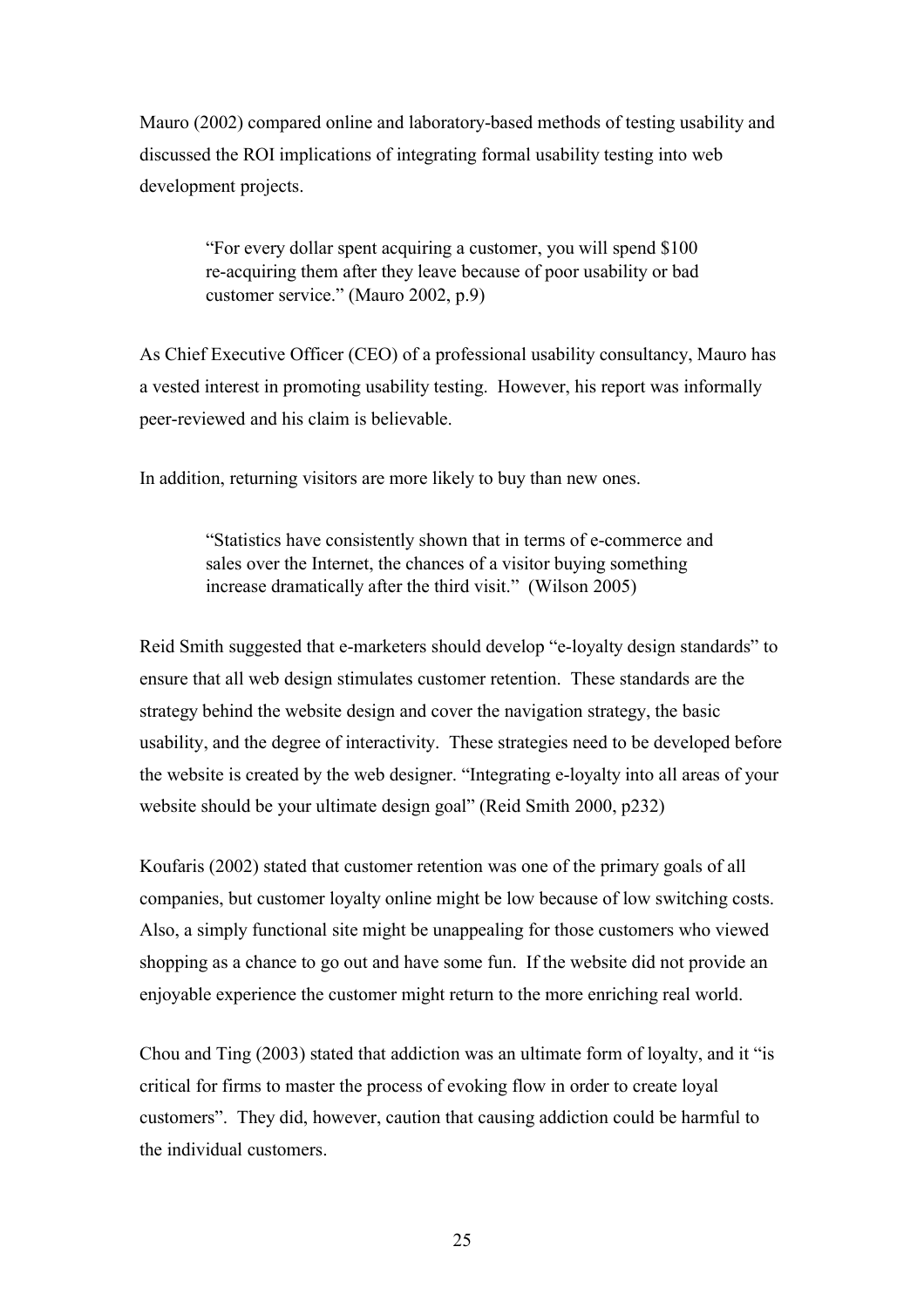## **2.4.2 Measuring Usability**

Having discussed why website usability is important for e-commerce, the next step is to look at how it can be measured. There is a vast amount of literature in this area, notably that by Georgio Brajnik (2005), who has produced a copious amount of useful work about evaluating various means of measuring usability. One method of measuring usability is by using automated tools, of which there are many, including UsableNet's LIFT - generally considered to be the industry leader - (UsableNet 2005), the Bobby test - free - (Watchfire 2005), and the WAVE tool (Webaim 2005). Brajnik (2000) critically compared and evaluated eleven such tools and identified gaps which he believed should be filled. A problem he identified was that there was no standard way to evaluate the tools themselves.

Whilst automated tools can be used to measure usability, they are not the only means available.

> "To test usability of a website a developer can adopt two kinds of methods: usability inspection methods (e.g. heuristic evaluation [Nielsen and Mack, 1994]) or user testing [Nielsen, 2000]. Heuristic evaluation is based on a pool of experts that inspect and use a (part of a) website and identify usability problems that they assume will affect end users. With user testing, a sample of the user population of the website is selected and is asked to use (part of the) website and report things that they think did not work or are not appropriate." (Brajnik 2000)

Mauro provided an extensive "Methodology trade-off matrix", which details the pros and cons of the various methods. (Mauro 2002, p41)

Tiedke *et al*. (2002) put forward a framework for automated website analysis and usability evaluation, AWUSA (Automated Website Usability Analyzer). This framework interrelates the two main ways of detecting usability problems: directly by analysing the website itself (to discover problems such as broken links and incorrect syntax); and indirectly by analysing visitors' behaviour on the website. This model is likely to be of interest only to professional usability specialists.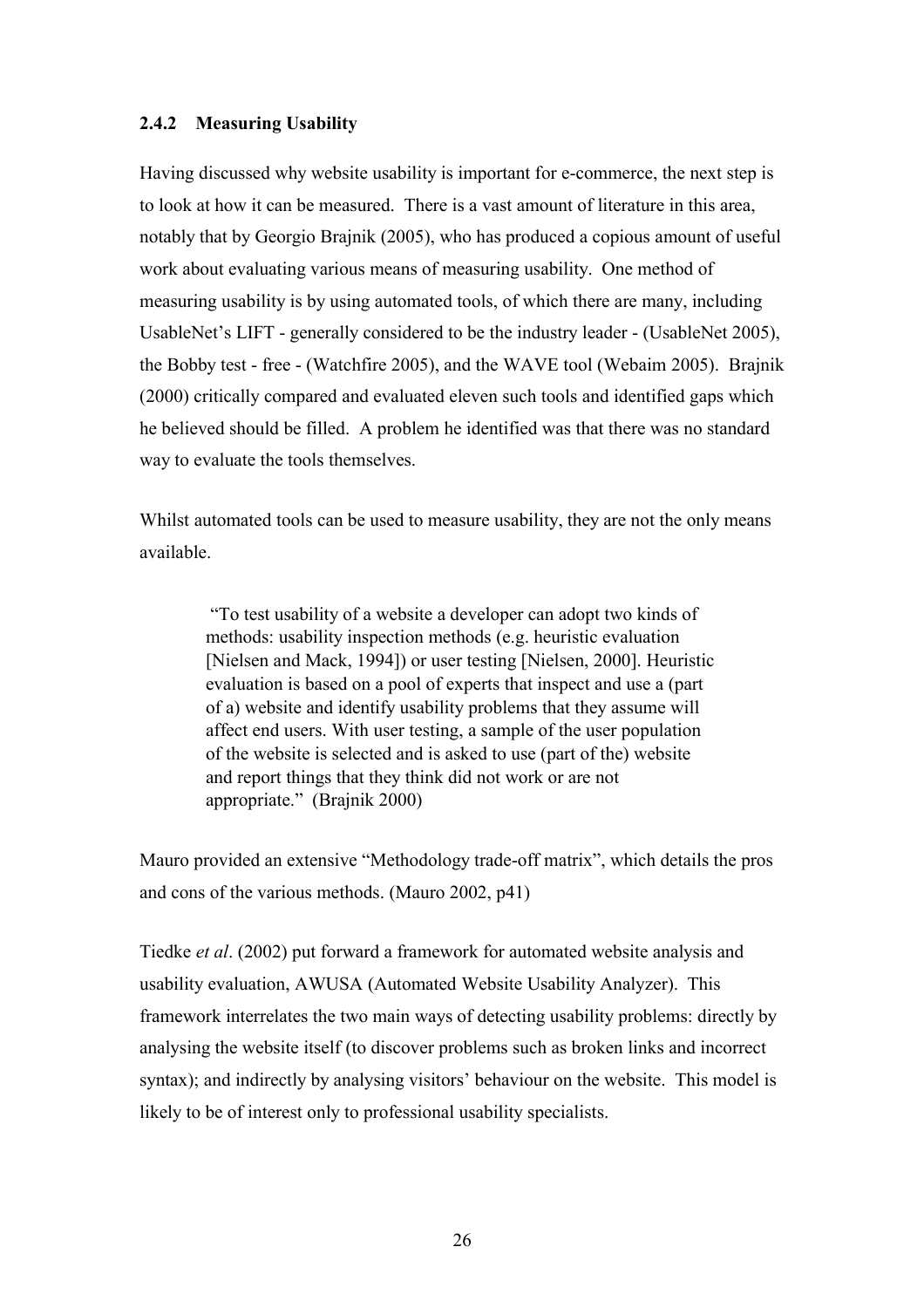In any case, heuristic testing is now somewhat outdated as research has shown the process consistently produces false positives ("problems" that do not actually exist in the real world). To rely too much on a heuristic approach could result in a company wasting money on fixing things which are not in fact broken.

> "This points us back to a simple truth: real users will show the way. Without them, usability experts, for all their PhDs and pseudoscience, can't guide companies to more effective interaction online." (Wood 2004)

Frulinger (2001) stated that whilst "rules and heuristics can be effective measures of usability", they do not take the idiosyncrasies of different user types into account. If strict heuristics are applied to web design, and all websites look and function in the same way, there will be no challenge for the user and they will become bored. He added: "I propose that, with sufficient user research, a sense of 'flow' can be achieved that challenges users sufficiently without boring them. You don't want to make your product usable for just **any** user. Rather, you want to make it usable for the **right** user." (Frulinger 2001)

Participants of the Knexus community gathering in November 2004 identified three best practice understandings:

> "1. Include usability throughout the Web development. It saves time and money in development by getting it right the first time.

"2. Analytics are a key part of usability. Once you have identified the metrics, there is a constant process of: A Measure the metrics B: Analyse the metrics C: Modify your site

"3. Usability testing does not have to be expensive - you can use colleagues within your organisation to review your site." (Barnet 2004)

Membership of Knexus Community is restricted to corporate executives only. There are no SMEs, Information Technology (IT) vendors or management consultants allowed. However, it would seem that this outline of best practice would also be useful for SME managers.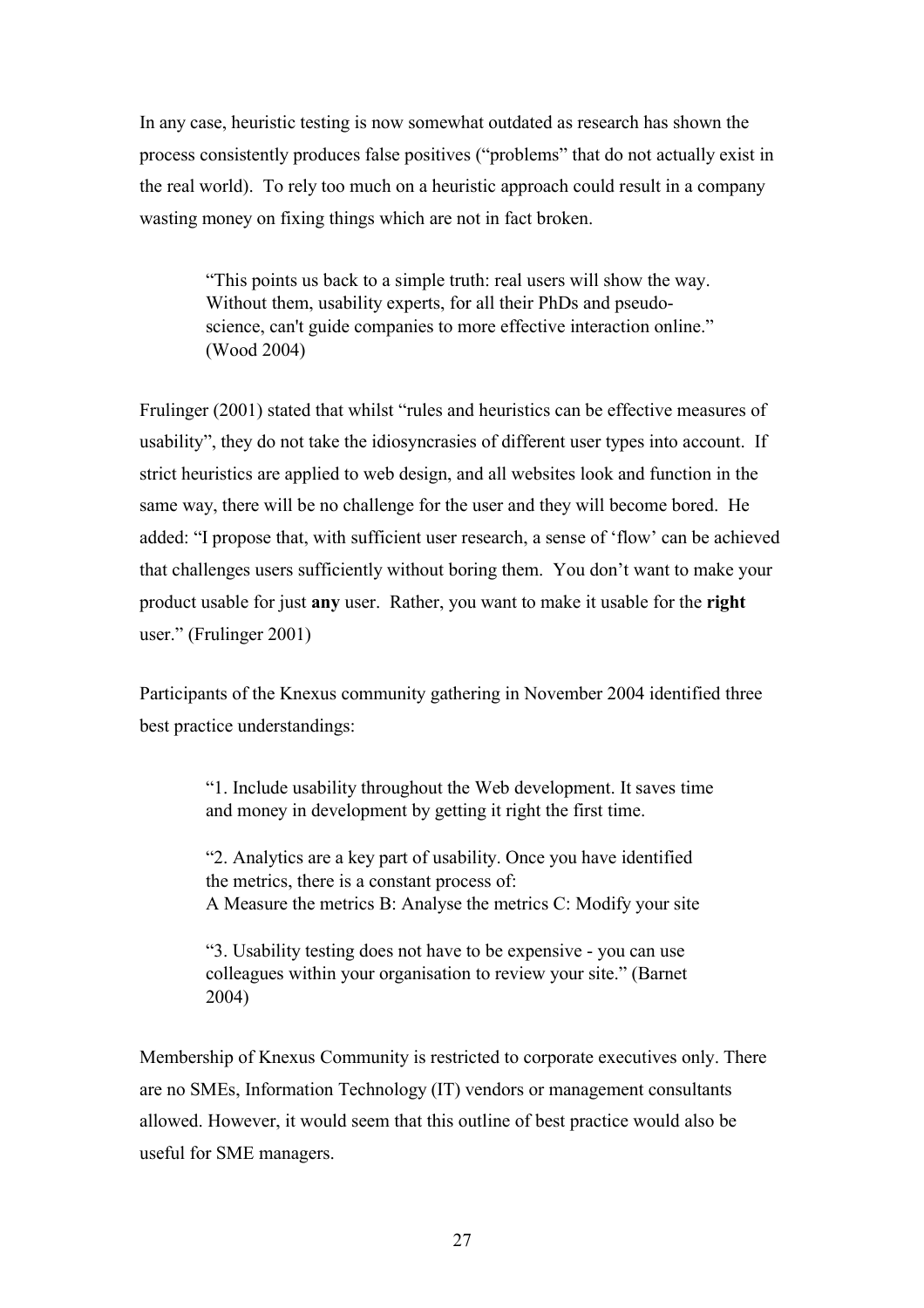#### **2.4.3 Usability Testing**

Having discussed how to measure usability, the next step is to consider how to test it. There are at least two schools of thought in this area too. On the one hand, those such as Nielsen suggest that:

> "Anybody can do usability testing. We run a workshop where we teach a team how to run studies in three days: we do this by actually conducting a complete, if small, usability project in those three days, complete with planning the test, running the test, and analyzing the test results and turning them into redesign recommendations. The key point is to do simplified testing." Jakob Nielsen (in Evans & Finck 2002)

On the other hand, usability professionals, such as Mauro (2002), scoff at the idea of "guru usability". To be worthwhile, usability should be tested by those with professional training in the many rigorous disciplines involved.

The "truth" probably lies somewhere between the two views. Extensive testing, including laboratory testing, can be expensive and may not be appropriate for SMEs on smaller budgets. When considering how to run usability tests, managers should select methods suitable for the size and nature of the venture involved. Whichever methods are chosen, it is likely that testing with real users would be beneficial in most cases. However, before testing anything "you need to define what it is you're measuring, and then the best way to measure it." (Howell 2004)

There is considerable discussion in the literature about how many participants are required. Eight participants was considered to be best practice in usability testing as the number delivers an optimum number of issues with the least number of participants. (Marr, L. 2001) However, there is some evidence to show that this may no longer be the case due to the increased complexity of modern e-commerce websites (Perfetti & Landesman 2001). It is also crucial to select a group of testers who are representative of the intended user, or the testing will be flawed. (Mayhew undated)

Molich *et al.*'s (2004) work on assessing the consistency of usability testing across organisations revealed the following: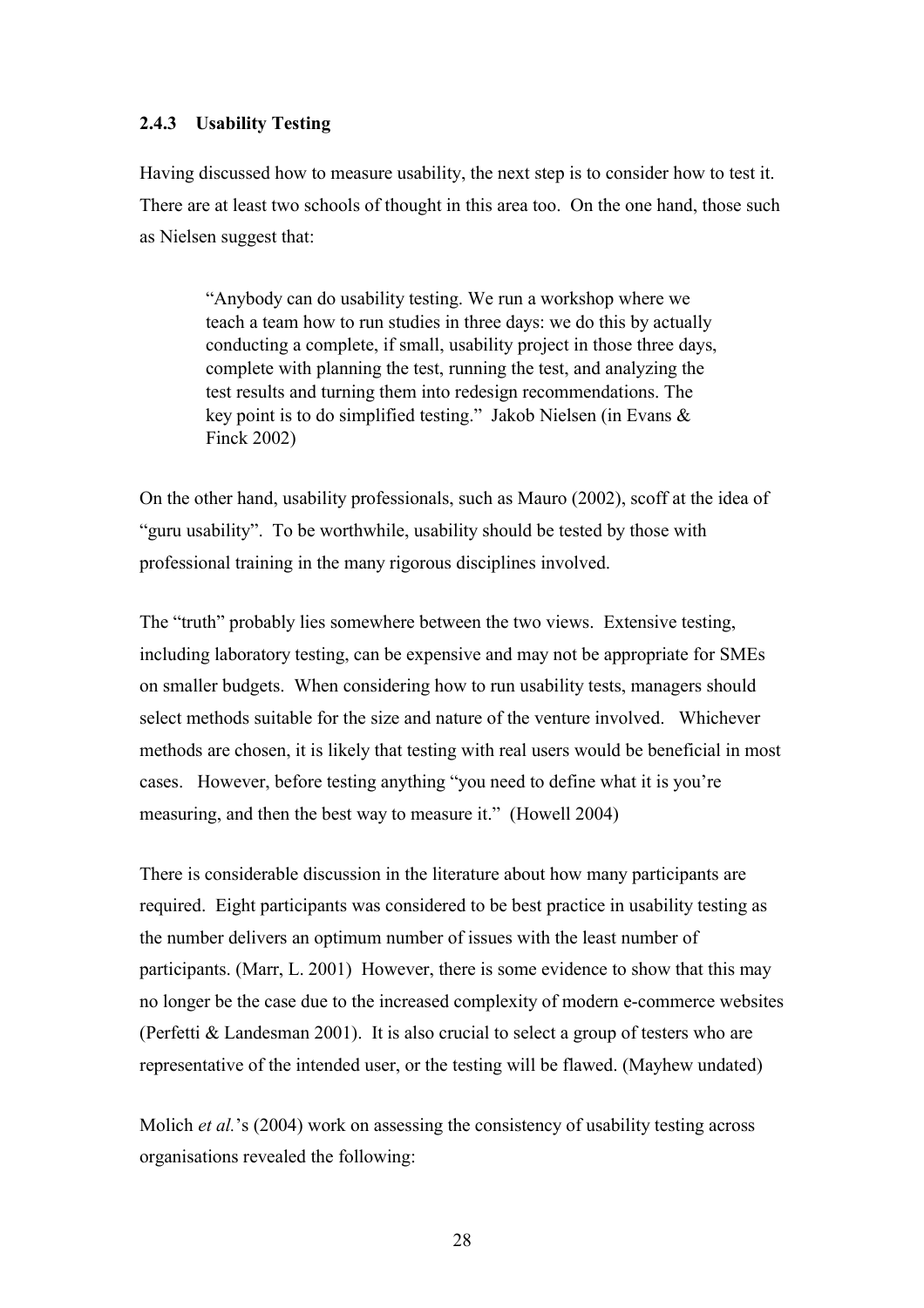"Nine independent organisations evaluated the usability of the same website, Microsoft Hotmail. The results document a wide difference in selection and application of methodology, resources applied, and problems reported. The organizations reported 310 different usability problems. Only two problems were reported by six or more organizations, while 232 problems (75%) were uniquely reported, that is, no two teams reported the same problem. Some of the unique findings were classified as serious. Even the tasks used by most or all teams produced very different results - around 70% of the findings for each of these tasks were unique. Our main conclusion is that our simple assumption that we are all doing the same and getting the same results in a usability test is plainly wrong." (Molich et al. 2004)

For those with the budget to afford it, laboratory testing can reveal some unexpected results. Outing and Ruel's (2004) work on The Eyetrack III project contains many valuable insights about how people behave when visiting websites.

## **2.4.4 Standardisation**

Sing (2004) stated that "consumers face a proliferation of poorly-designed electronic stores giving rise to poor usability and information overload." He attributed this to designers tending to focus on technological aspects. The wide variety of store designs and transaction processes cause confusion for consumers.

Problems with usability include:

- Confusion
- Overload of information
- Unfamiliar environment

Nielsen (2004d) argues that there is a need for web design standards, so that site visitors know what to expect. Nielsen's approach, to make all sites look and function in the same way, is vehemently disagreed with by many other professionals in this area. (Schroeder *et al*. 2002; Knowles 2004) Cecil (2000) argued that it was possible for the two groups to find a middle ground and outlined a process to achieve it.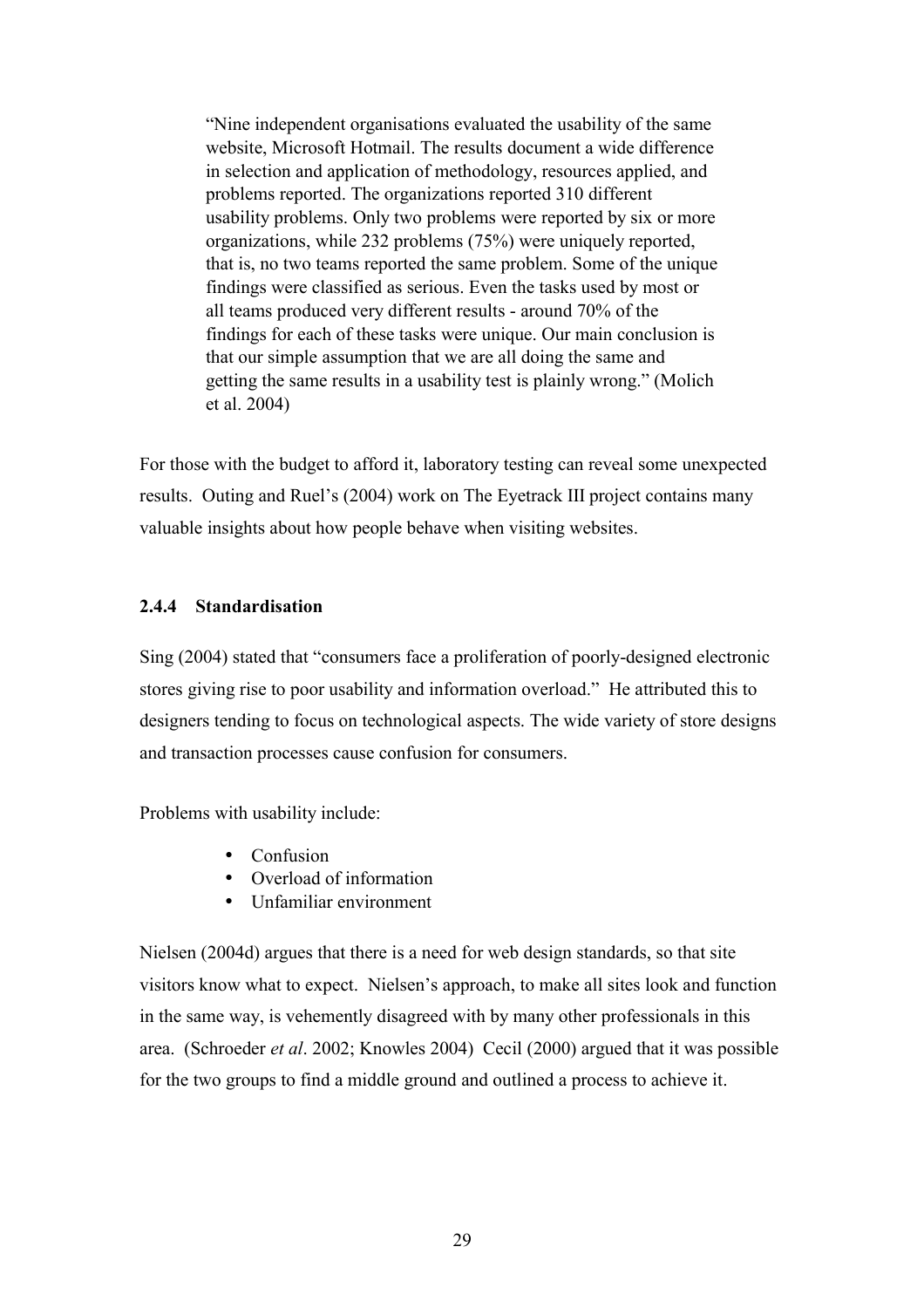#### **2.4.5 International Standards**

There has, however, been a movement towards standardisation and the development of industry standards at an international level.

> "The World Wide Web Consortium (W3C) develops interoperable technologies (specifications, guidelines, software, and tools) to lead the Web to its full potential. W3C is a forum for information, commerce, communication, and collective understanding." (Berners-Lee 2005)

W<sub>3</sub>C sets industry standards, which most designers adhere to because it is generally considered to be best practice to do so. Most professionally-designed sites are or aspire to be compliant with the W3C standards on XHTML (eXtensible HyperText Mark-up Language) and CSS. In addition, W3C set up the Web Accessibility Initiative (WAI) in 1997 to promote accessibility for disabled people. The W3C website offers a large amount of resources, such as accessibility checklists and various online site evaluation tools. Websites which are W3C standards compliant often display W3C's logo at the bottom of the web page.

The ISO (International Organization for Standardization) is a worldwide federation of national standards bodies who work together to create international standards. In addition to issuing its own standards, the ISO is also a signatory of a Memorandum of Understanding (MoU) on electronic business with the other three main organisations which develop international standards in this area: International Electrotechnical Commission (IEC), International Telecommunications Union (ITU), United Nations Economic Commission for Europe (UN/ECE). (ISO 2004)

> "The purpose of the MoU is to minimize the risk of divergent and competitive approaches to standardization, avoid duplication of efforts and avoid confusion amongst users."(ISO 2002)

There are several ISO standards relevant to usability including those defining measures of effectiveness, efficiency, and satisfaction. The Usability Company (TUC) website provides a concise overview of the subject, including an outline of the Common Industry Format (CIF) developed by the National Institute of Standards and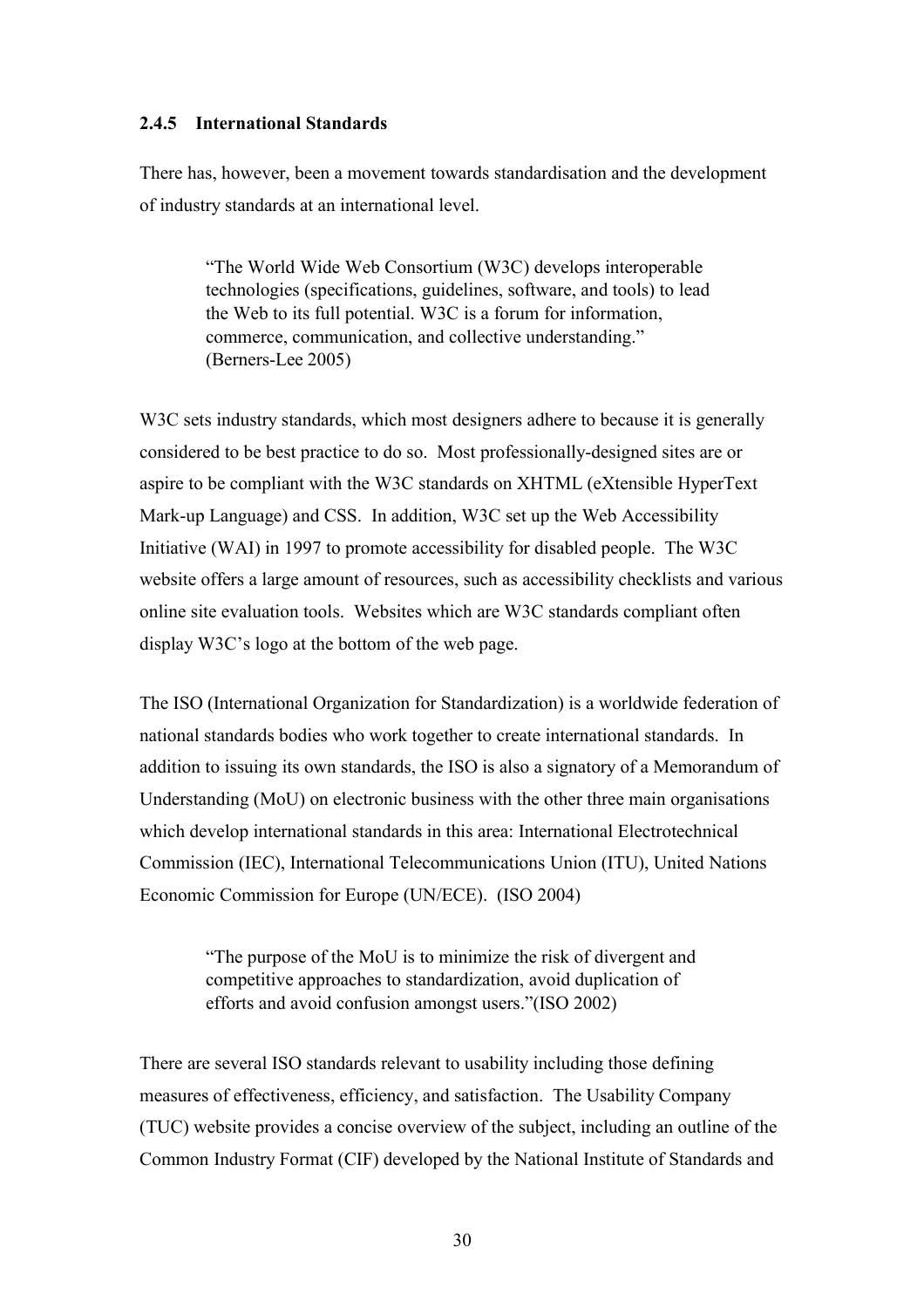Technology (NIST). (TUC 2005) These standards are intended for use by usability professionals.

## **2.4.6 Accreditation of usability professionals**

"An accreditation scheme for the industry is supported by 90% of UK practitioners." (TUC 2005)

The idea of accreditation for usability professionals has been discussed for several years. Support for such a scheme is strong in Europe, although not in the US. Bevan (2003) outlined the advantages and disadvantages to stakeholders, and discussed various initiatives to implement a professional development scheme for usability professionals.

From a business manager's point of view, as a potential purchaser of usability services, the pros and cons are:

> "Advantages: Provides criteria to choose a service provider, requires less expertise on part of purchaser to make decision, helps justify decisions to management, likelier to get better services resulting in a higher quality product.

"Disadvantages: Needs to be properly advertised and managed, a certified person will cost more, could stifle innovation, guarantees mediocrity." (Bevan 2003)

Plans are going ahead in the UK for an accreditation scheme:

"The British Web Design and Marketing Association (BWDMA) created the Usability and Accessibility Working Group (UA-WG) in September 2003 as a specific initiative to formulate an Accessibility Accreditation Scheme." (UA-WG 2004a)

Phase 1 has been completed and Phase 2 was still in development at the time of writing. (22 March 2005)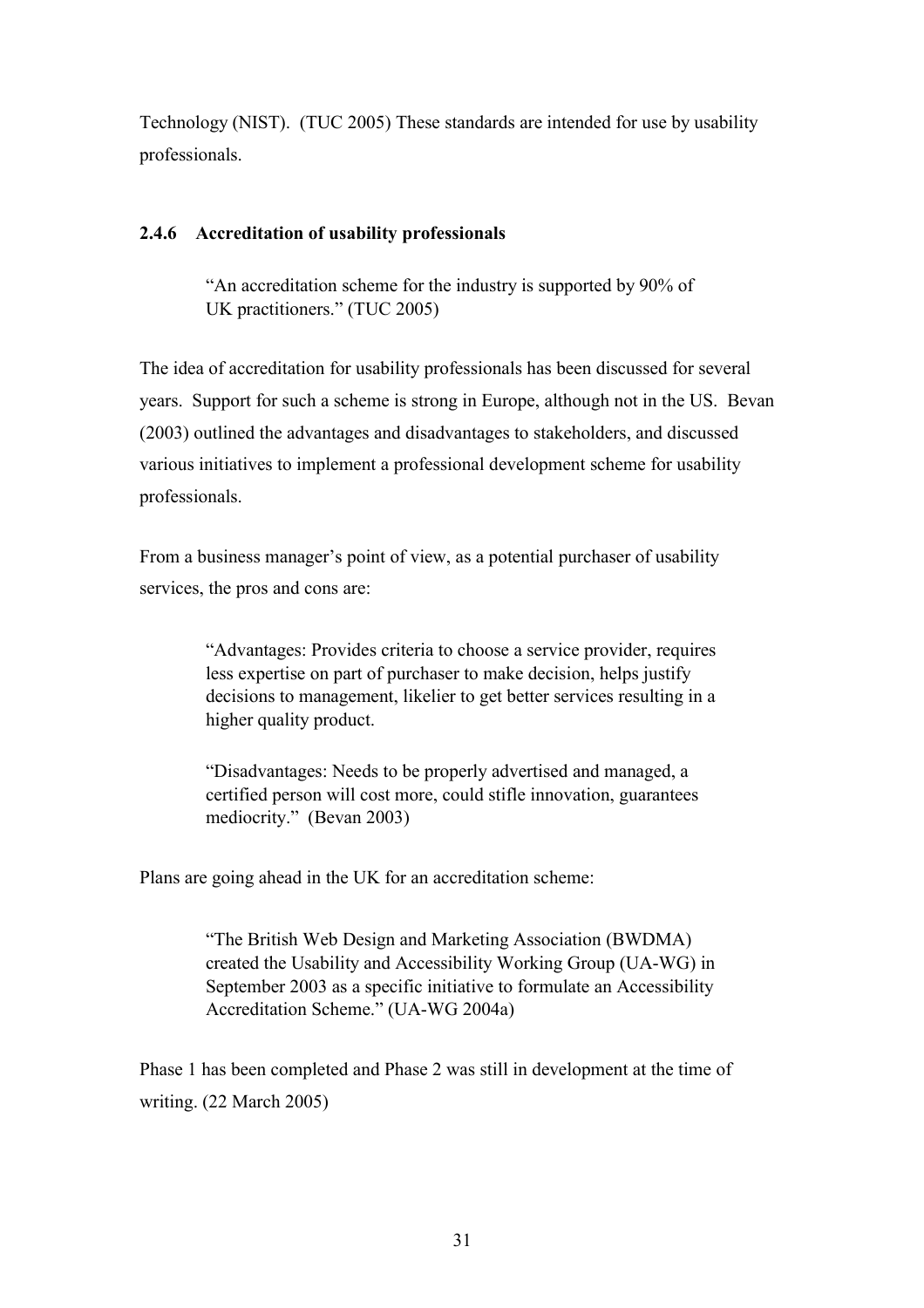#### **2.4.7 Who should be responsible for usability?**

In theory it could be argued that accredited usability professionals should be responsible for usability. In practice, however, most SMEs do not engage such external services. Therefore someone inside the business must be responsible for accessibility, usability, and the user experience.

The author was unable to find any academic literature specifically about who should be responsible for the usability of an e-commerce website. Therefore the information for this section was gleaned from articles written by industry experts in Internet magazines and usability-related websites.

The primary research undertaken as part of this study also addressed this issue and the findings are discussed later in this report.

#### **(i) Accessibility**

It is important to consider who would be legally liable for an inaccessible site. The analogy is often drawn between web designers and architects. In the construction industry, architects are responsible for ensuring the buildings they design for clients meet legal requirements, including those related to disabled access. Currently it is the website owner who is liable for the site's inaccessibility. It is possible that the same "duty of care" which applies to architects could be extended to website designers. "After all, it could be argued that one of the reasons a client would employ an agency would be to ensure that the resulting site meets all the legal requirements, which the clients wouldn't expect to be aware of themselves." (Nutley 2004)

#### **(ii) Usability**

"Interactive design [is] a seamless blend of graphic arts, technology, and psychology." (Wieners 2002)

Burton-Taylor (2004), director of a usability consultancy, stated: "Building an effective website is often seen exclusively as the job of the web team, and viewed as a design or technical issue." This can lead to situations where the organisation itself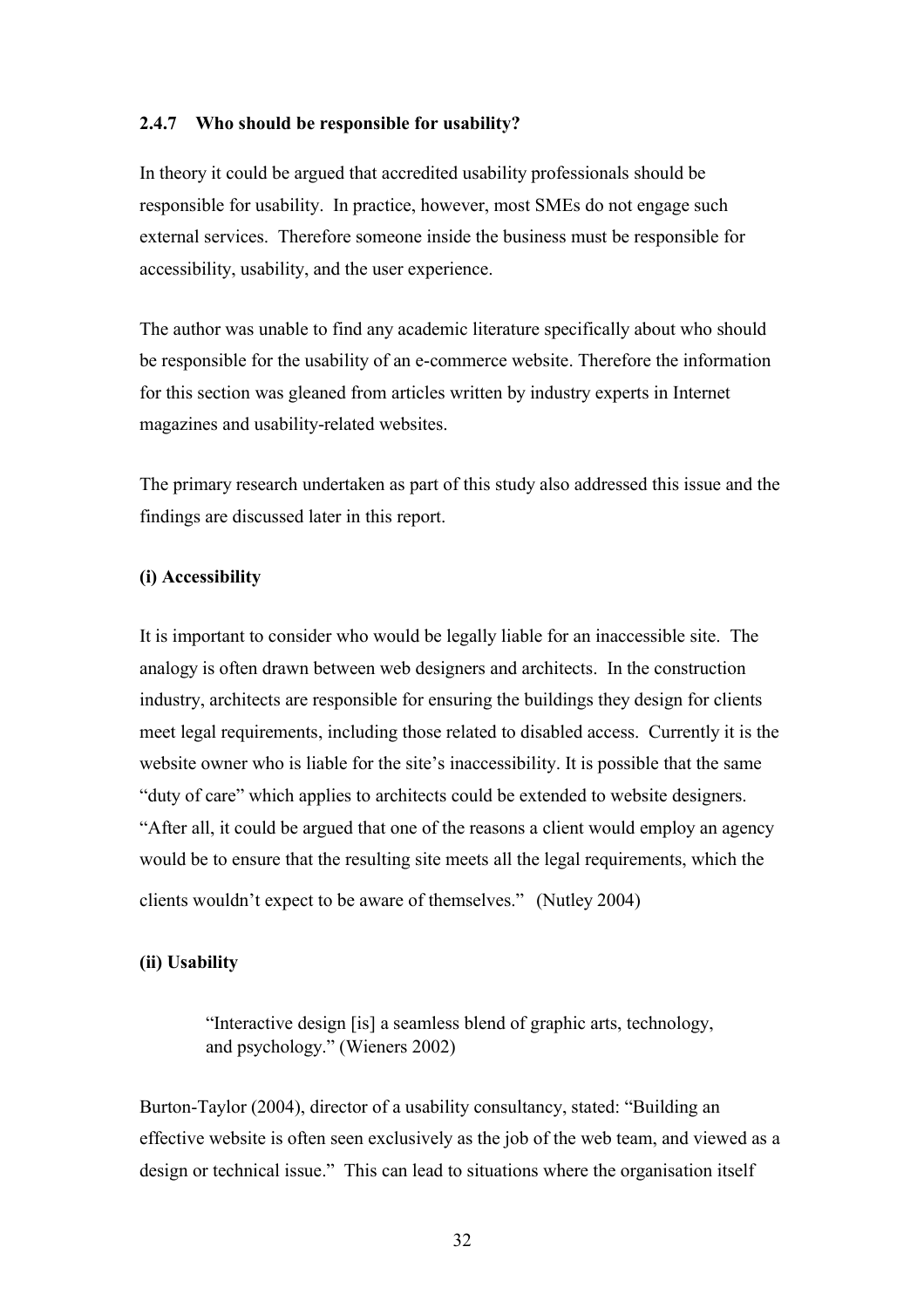prevents improvements to the website. Organisational change may be required before an effective website can be developed.

> "A good user experience is one where a user achieves their goals and is highly satisfied with the process; it will encourage reuse and recommendation of the site. If the organisation is not focused on providing a good user experience, then the web team will be unable to build an effective web site. Understanding the user experience, through research methods like usability testing, can be a powerful tool in driving the organisational change needed to develop effective websites*.*" (Burton-Taylor 2004)

Websites have often been designed to reflect the internal structure of an organisation. Vincent Flanders (2004) named BestBuy as the "Daily Sucker" on his website which showcases bad website design. Flanders is one of the usability industry's most prominent commentators.

> "BestBuy is missing an opportunity here. Get me on the page. Get me salivating over their product. Then, only when I go to order it, tell me I need to accept cookies to buy on their site… BestBuy has designed their site to solve BestBuy's problems… they want to track how visitors use the site … rather than design their site for their customers. This is stupid! stupid! stupid!" (Flanders 2004)

Burton-Taylor also experienced this phenomenon.

"Web sites are often designed to reflect the internal structure of the organisation. But users don't care about departments and functions; users just want to achieve their goals, and this is likely to cut across internal structural boundaries. Organisational staff will be very familiar with how their organisation works; users do not come with this knowledge. So, without a detailed understanding of users, their likely goals, and how they want to achieve these goals, the web site will inevitably end up with an organisational rather than user focus*.*" (Burton-Taylor 2004)

There was also considerable anecdotal evidence, including that by Burton-Taylor, to suggest that managers were creating problems for designers, for example, when designers felt unable to overrule a senior manager who liked a particular feature and wanted it to remain, even though the feature was known to cause usability problems.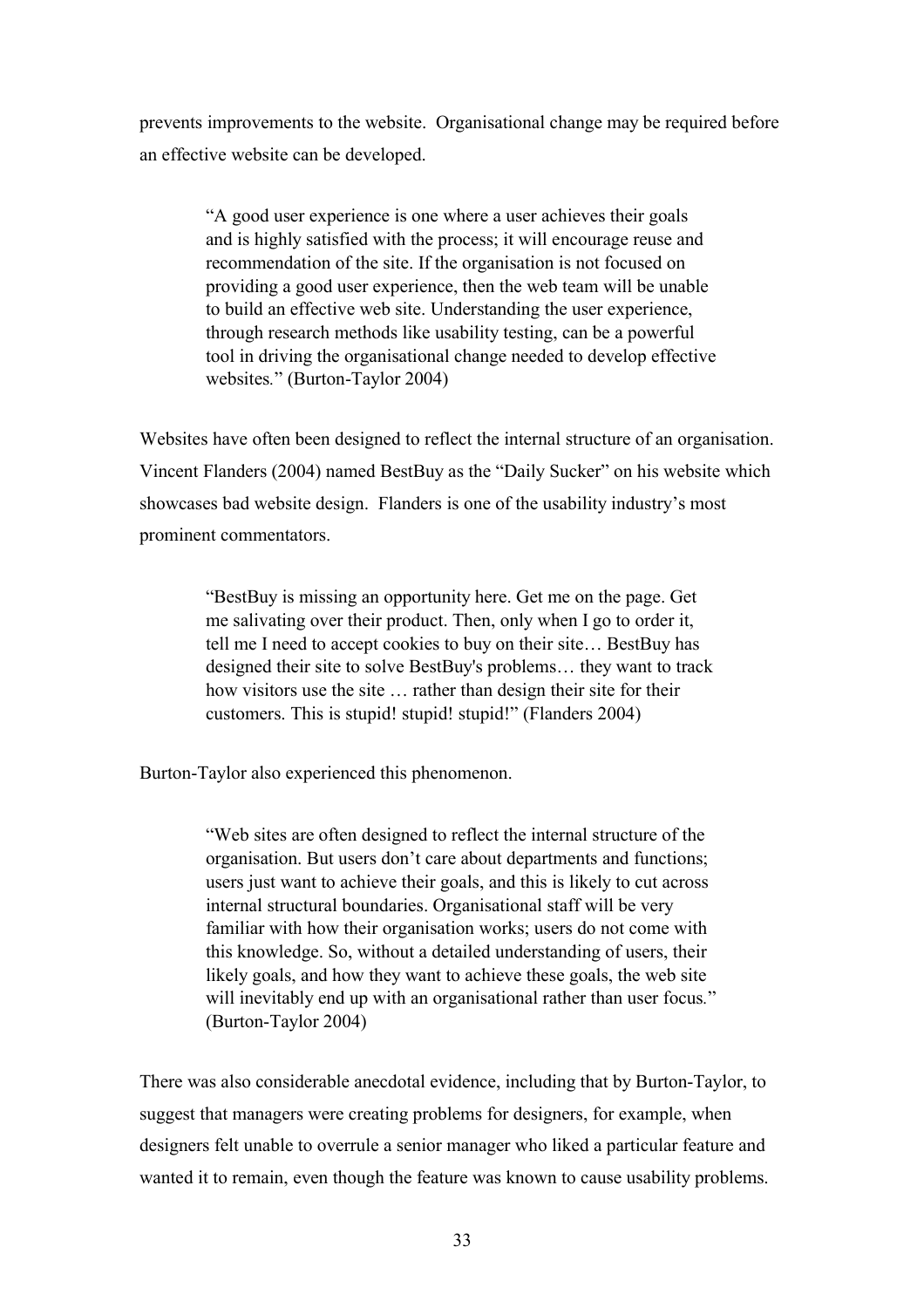Building an effective website not only requires commitment at all levels, including senior management, it also requires a variety of skill sets. Hannah (undated) outlined a typical skill set:

- Web Application Programmer
- Database Developer
- Project Manager
- Information Co-ordinator/Manager
- Graphic Designer

Whilst it is not impossible for one person to possess all these skills, the time required to specialise in any of these roles makes it unlikely that one person can successfully take on all of them. Add in other related roles, such as marketing and CRM, and it becomes very clear that building an effective e-commerce website should be a team effort. The business manager, with an overview of the company's objectives and activities, should be an essential and useful member of that team.

## **(iii) User Experience**

Smith provides a useful overview of the vast complexity and multi-disciplined nature of user experience (UX) in his UX Curriculum Diagram. (Smith 2005) (See Appendix)

"Good UX crosses technical (information and technology), reflective (testing and psychological) stuff, creative (design and emotion), sales (marketing and business) and social network boundaries without even trying." Smith (in LukeW.com 2005)

Although the diagram is idiosyncratic, it illustrates perfectly that teamwork is the best option to achieve successful web design.

## **2.4.8 Co-operation between disciplines**

Having argued that teamwork is essential, the next step was to examine the literature to find what evidence there was of co-operation between the various disciplines involved.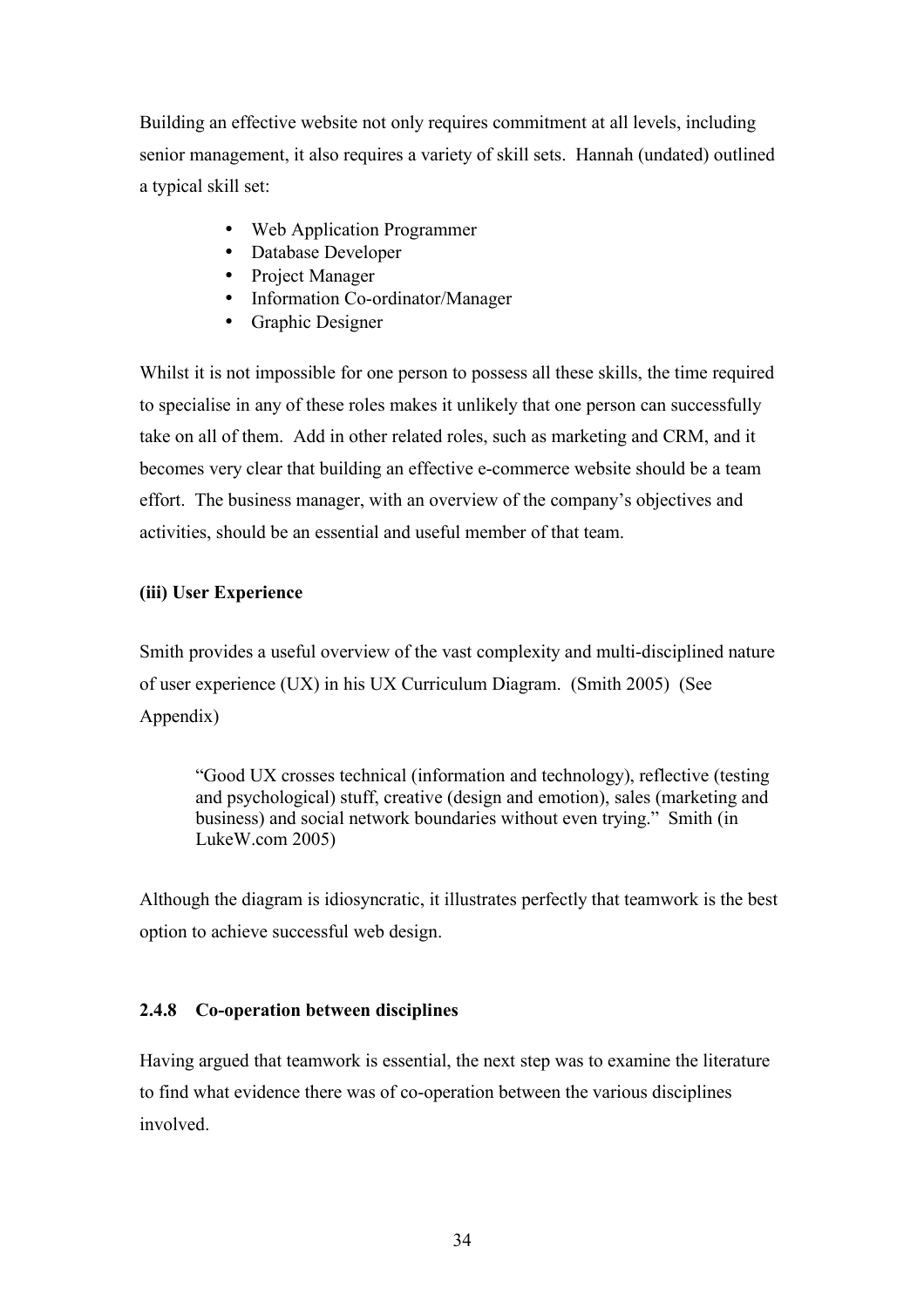Korzaan stated that understanding consumer behaviour in cyberspace was not only important from a marketing perspective, it was also important from an IT (Information Technology) development standpoint:

> "Understanding the dynamics of consumers' online experiences may be beneficial for developers creating applications that provide optimum possibilities for online purchases and possibly facilitating relationships with marketing personnel who will most likely be key contributors in Web development efforts." (Korzaan 2003)

This implies that marketing personnel do have an input into their company websites, and that teamwork does happen between disciplines. Interestingly, Korzaan argued that the developer should bridge the gap in this instance, rather than the business manager as is argued in this report. It could be argued that both should bridge the gap. If the marketer is to have any influence on the website's appearance and functionality, then a basic understanding of usability would be useful for him/her too.

The Robert Gordon University (RGU) announced:

"e-Business has now become a mainstream opportunity for many businesses. It does not belong solely in the IT department or the PR (Public Relations) team but rather it impacts upon all of us." (RGU News 2004)

However, there is evidence to suggest that usability is generally not taught on Masters of Business Administration (MBA) courses.

> "Unfortunately, many web development executives have not had exposure to rigorous usability engineering and testing methods. This leaves them without sufficient background for critically evaluating project proposals and team expertise profiles when allocating development funds. Even the best MBA programs and IT graduate schools offer a superficial overview of software development methods using professional usability engineering and testing case studies or course materials." (Mauro, 2002, pp. 22-23)

Mauro is perhaps going further than some would, by suggesting that anything more than a superficial overview of software development methods should be taught on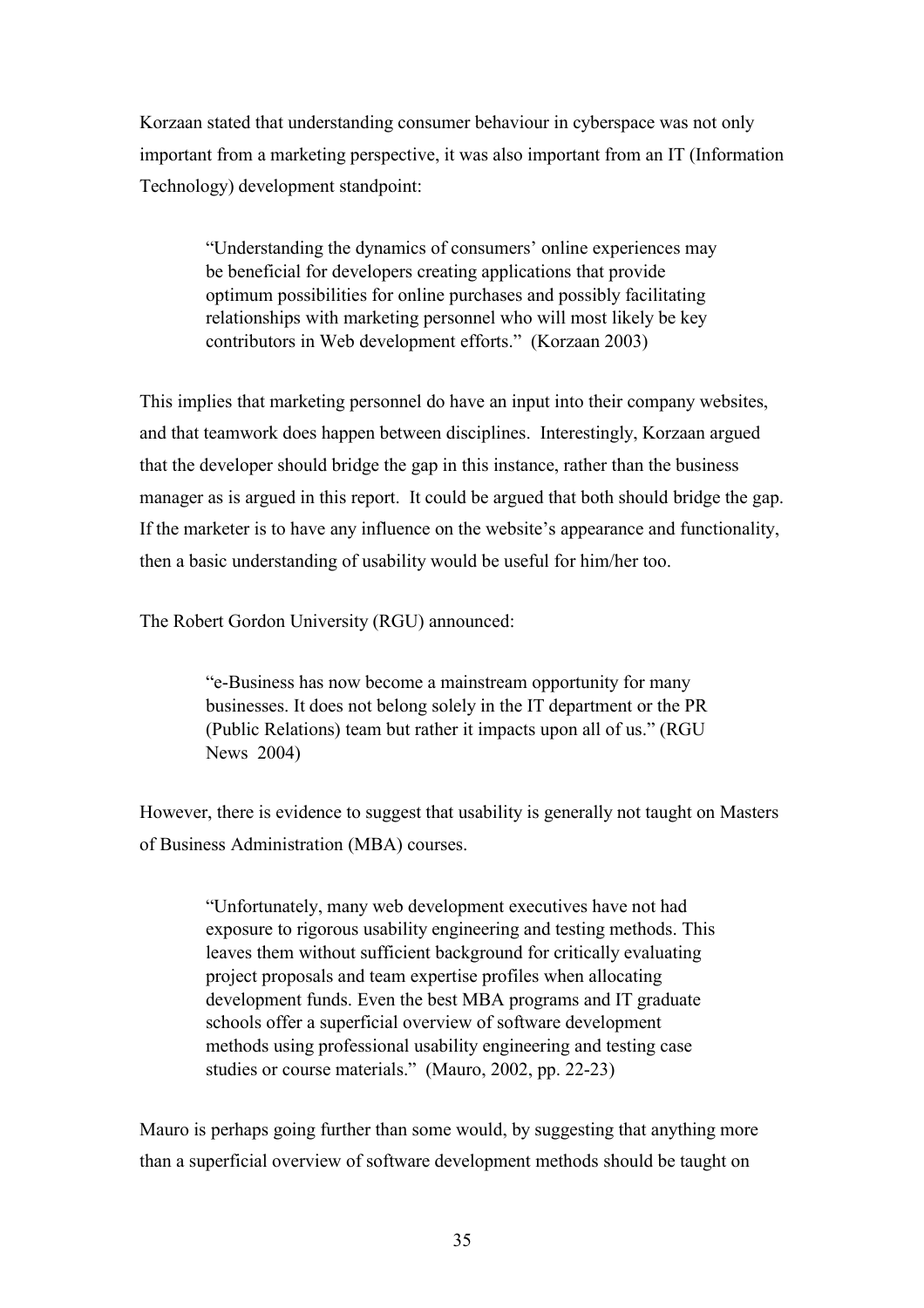business degrees. What is argued here is that a basic understanding of usability issues should be taught. This does not appear to be a controversial idea - the majority of managers and designers surveyed for this report agreed that website usability should be a component of all university business management courses.

Rainger (2004) identified that accessibility also encompasses many disciplines in various industry sectors.

> "Some of these sectors have completely different routes and often will never cross paths. Yet unless everyone from all sectors embraces accessibility, recognises their own identity, and proactively seeks out expertise in other fields, then wonderful opportunities will be lost." (Rainger 2004)

This lack of co-operation between disciplines should be taken seriously by anyone involved with e-business, but perhaps even more worrying is that Rainger goes on to state:

> "Indeed some Usability postgraduate degree courses today only have the odd class that even mentions accessibility." (Rainger 2004)

### Rainger argued that

"…[there] must be an equal exchange of knowledge - usability professionals need to continue to research into accessibility but also accessibility professionals need to move towards taking their work from a practitioner base to a more academic format.

"Accessibility knowledge is currently trapped in all these sectors and only relatively few people, like myself, have moved between sectors and as such it is difficult for the average person to see the wider world of accessibility." (Rainger 2004)

Cloninger (2000) discussed the "war" between usability experts and graphics designers in an amusing and informative article entitled: "Usability experts are from Mars, graphic designers are from Venus".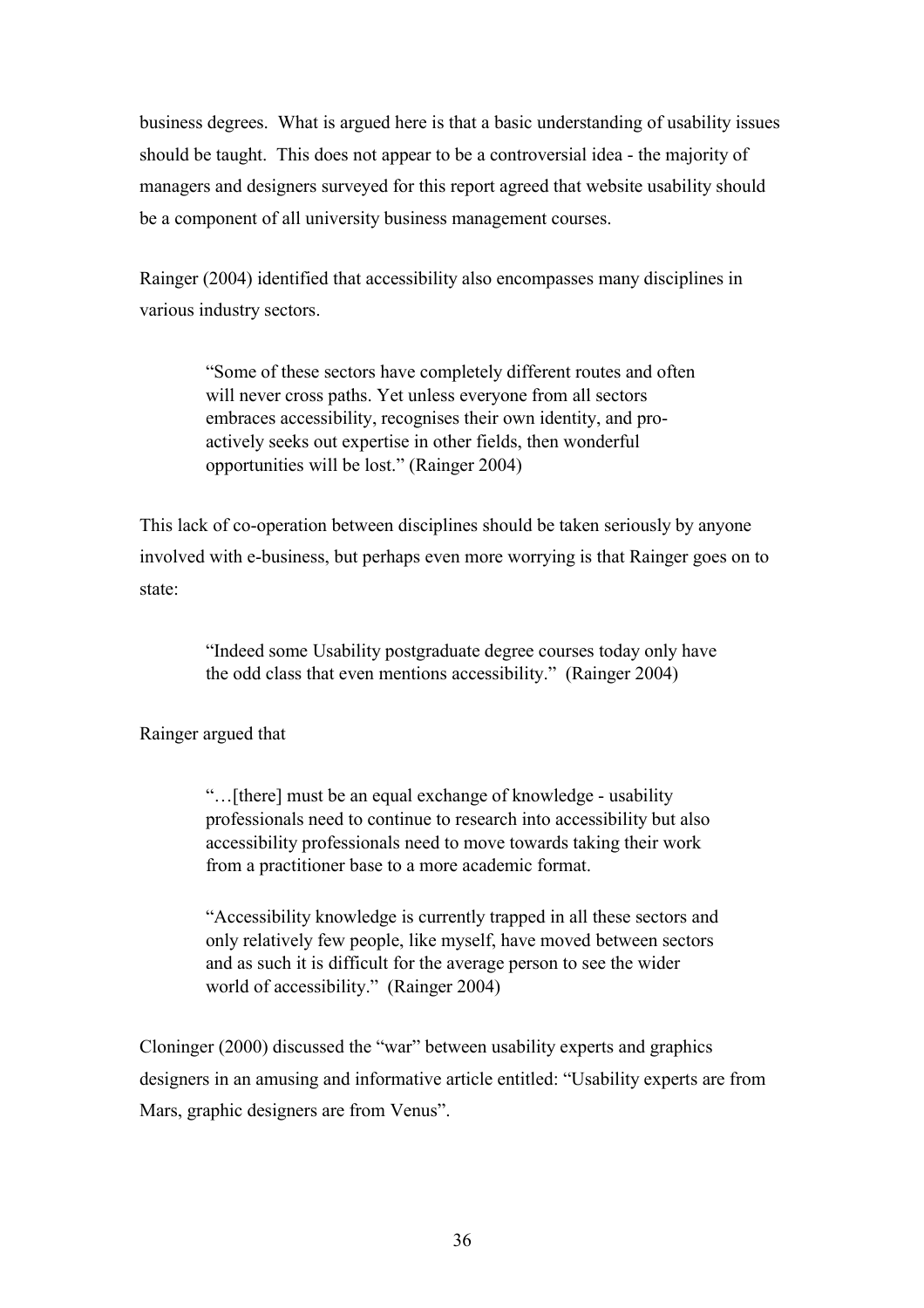In conclusion, the literature revealed evidence that there is a gap between disciplines. The works examined in this section called for usability experts, graphic designers, accessibility professionals, software developers, the IT department, PR team, marketing personnel, web development executives, to work together as a team. Unless business managers also act to bridge the gap they may find that their key business concerns are addressed either imperfectly or not at all.

### **2.4.9 Delivering what the customer wants**

Ultimately what is the point of all this discussion about usability? It is argued here that the primary purpose of most e-commerce websites is to sell things. (Some sites may exist primarily for branding or other reasons but these are the exception rather than the rule.) If this is the case, then delivering what the customer wants must be a primary objective. The only way to find out what they want is to ask them.

There are a variety of methods to obtain customer feedback, from simple "Contact Us" hyperlinks to laboratory testing with focus groups. In an audit of "Website User Feedback Best Practices" OpinionLab (2004) identified and outlined feedback best practices. These are recommended for use on all e-commerce websites regardless of whether the company is a large corporation or an SME.

## **OpinionLab's 5 Feedback Principles**

- Visibility
- Consistency
- Stability
- Accessibility
- Anonymity

Having obtained the consumer research, it is important to consider what to do with it.

"If you run an online business, you're in the user experience business: all the value flows through a user interface. It's essential to develop the expertise to interpret user research and an understanding of when to run usability studies… You… have to know how to deal with the reports and make the research findings relevant to your business." (Nielsen 2004e)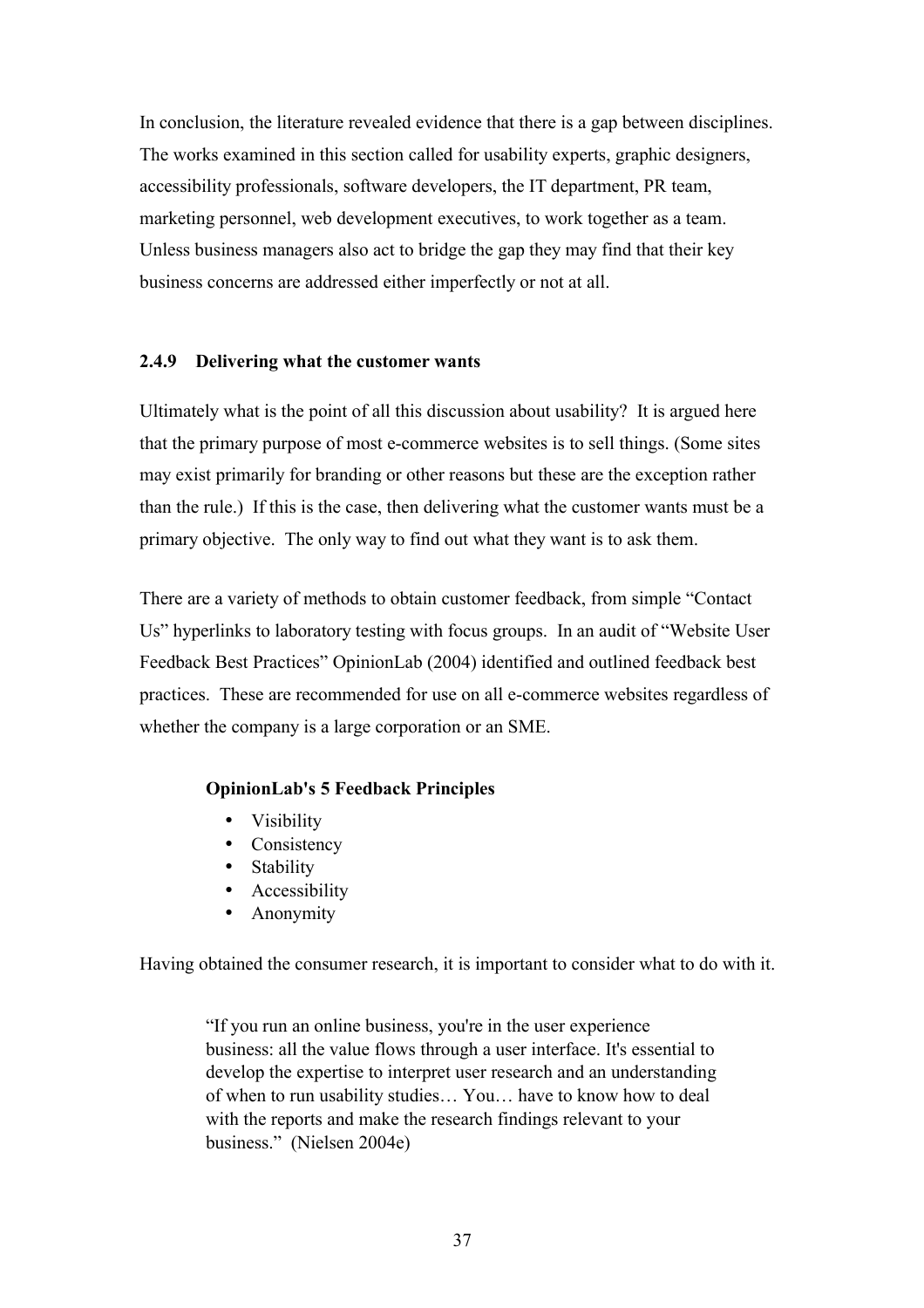Even Nielsen is now talking in terms of experience. Customers have been empowered and are more demanding. Creating a personalised interface is a popular way to enhance the visitor's experience. Dell.com is considered to be the ultimate example of how to do this well.

> "Dell has what is probably the most visitor-centric site of all the computer manufacturers. For years now they have built a homepage that holds back on saying, 'Look at us, we're great.' Instead they devote a significant part of the page to an area where visitor can self-select." (Usborne 2004)

Getting personal with the customer also increases switching costs. Once they have learned how to use one system they may be less likely to go elsewhere and start afresh.

## 2.5 Literature Review Conclusions

The literature review revealed the following major issues:

- Currently there appeared to be two schools of thought as to whether simplicity was paramount or whether it was also necessary to provide something more on an e-commerce website.
- There was no evidence to show that either business managers or designers were bridging the gap between business and technology.
- There appeared to be little consensus or academic research about who should be responsible for the usability of an e-commerce website.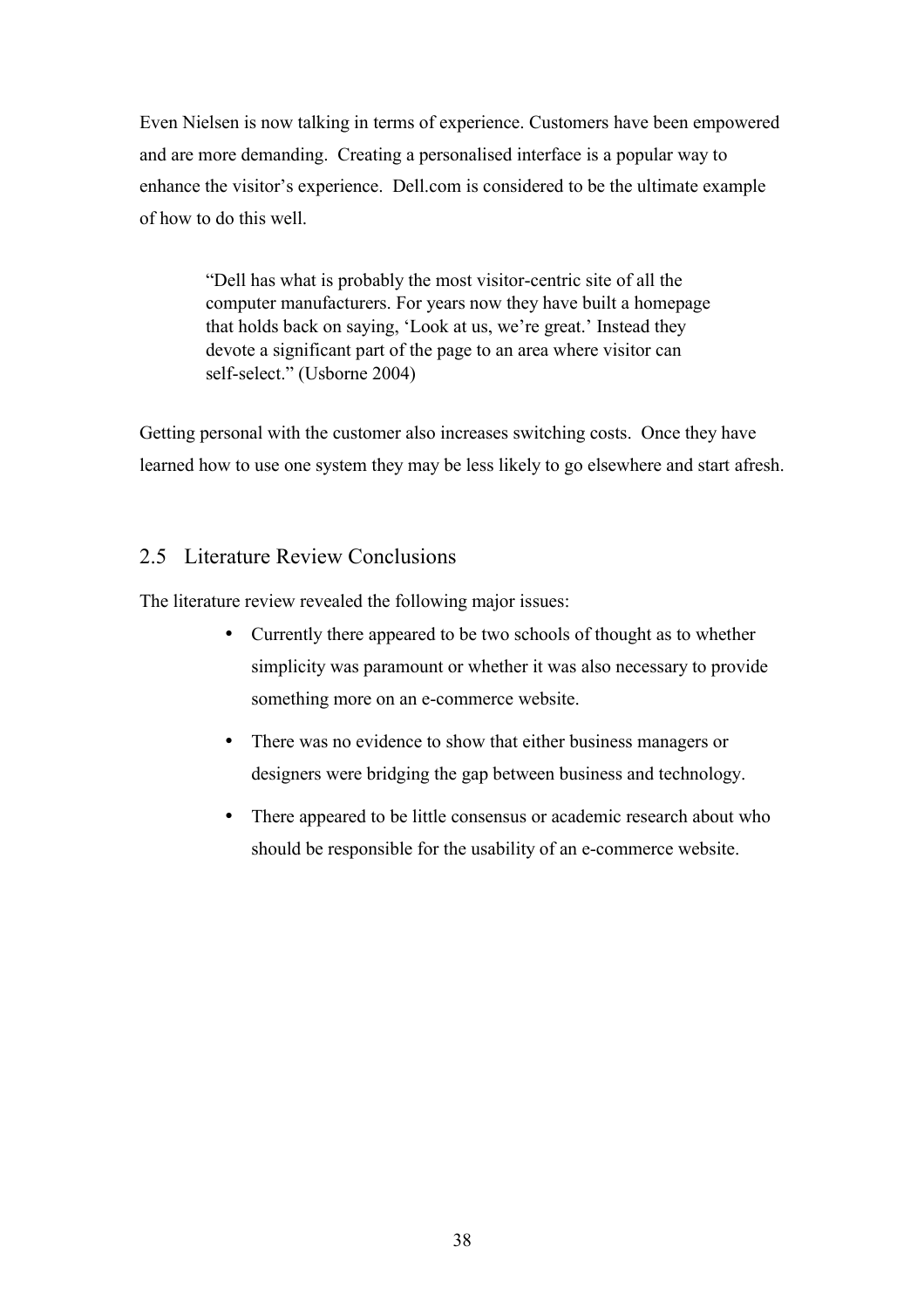# **3. Methodology**

### 3.1 Introduction

The Literature Review identified gaps in the existing research and revealed the issues to be studied further. From this the sample was identified, the survey run, and the resulting data analysed.

# 3.2 Selection of approach

The objectives of the report were concerned mainly with finding business managers' and designers' opinions, therefore a qualitative approach was selected.

> "[A] Qualitative approach is concerned with subjective assessment of attitudes, opinions, and behaviour. Research in such a situation is a function of [the] researcher's insights and impressions." (Kothari 2002, p.6)

In order to make such an assessment of British business managers, it was decided to create an online questionnaire, and a website was set up for this purpose at FlowTheory.com. (FlowTheory.com 2005)

## 3.3 Design of the questionnaires

#### **3.3.1 Type of information collected**

Classification and analysis data: information on the size of the company and the length of online presence was required for background information.

Administrative data: to ascertain whether the respondents were willing to participate in any follow up studies.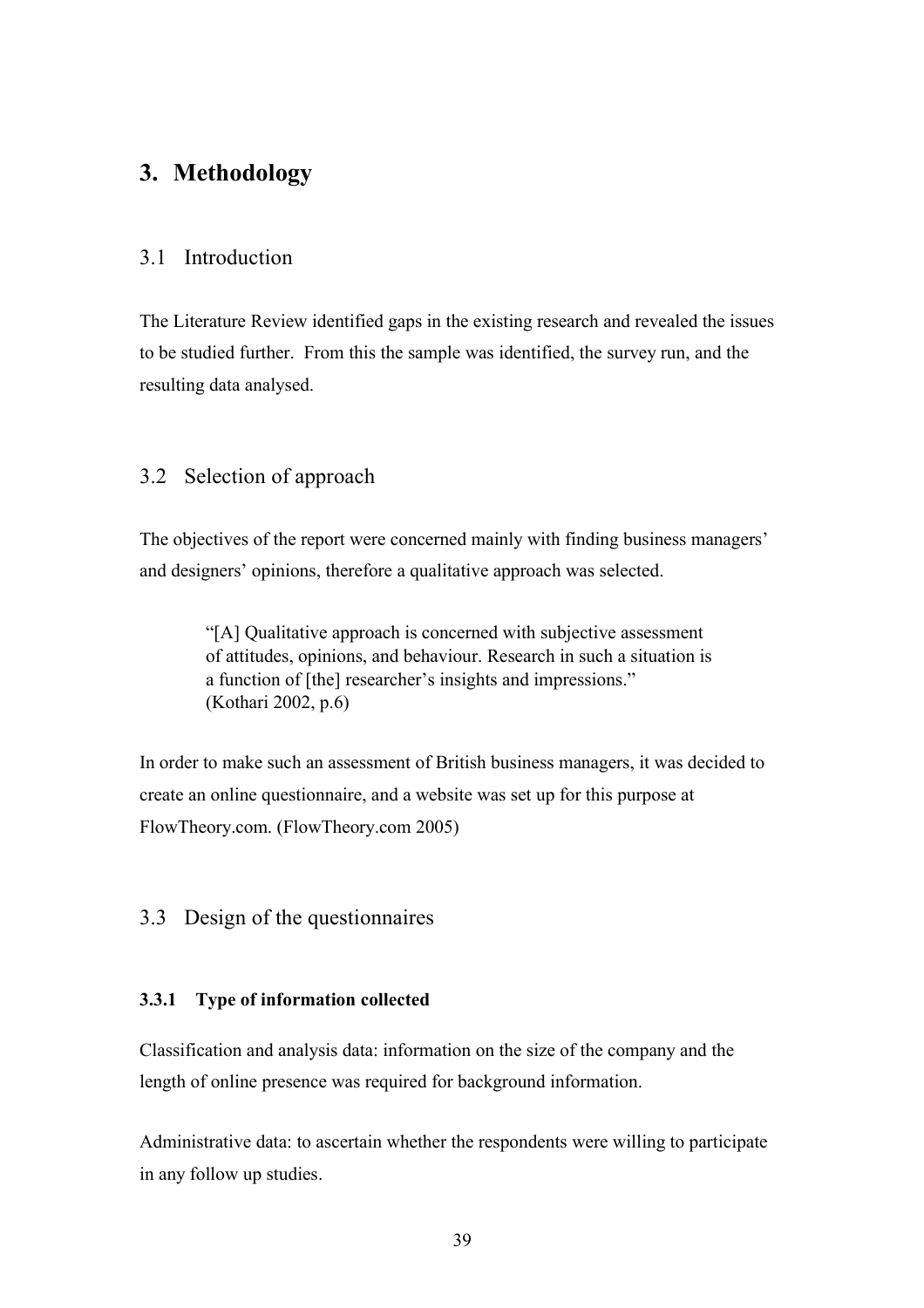Target data: questions were developed to find out:

- Whether managers and designers had different views on usability issues - was there indeed the gap that had been envisioned earlier?
- Given the two schools of thought about usability being paramount versus the need to entertain – what were the views of each group?
- Who each group thought should be responsible for the usability issues of the e-commerce website
- Whether the groups thought that usability issues should be taught to business students

Three questionnaires were designed, piloted (due to the similarity of the three only one pilot for all was deemed necessary), and administered. The survey was online at flowtheory.com.

## 3.4 Pilot study

The purpose of the pilot study was to ensure the initial questionnaire itself was usable and whether the questions were seen as relevant and appropriate by business managers. Seven suitable contacts were selected from the author's email contact list. Those selected were known to be Managing Directors (or similar) of a business with an e-commerce site. Those selected were known to have different types of businesses, some selling goods, others selling services, some pure play<sup>\*</sup>, others not. Testing was also done to ensure cross-browser compatibility of the survey website. Whilst the pilot group were not part of the initial main sample population (i.e. included in the affiliate agent's directory), these people had similar attributes to the main sample and their comments or suggestions, if any, would be valuable.

<sup>∗</sup> Pure-play, a term used in stock trading (especially on the Internet), refers to ownership in companies that focus on and specialize in a particular product or service area to the exclusion of other market opportunities in order to obtain a large market share and brand identity in one area." (techtarget 2001) The term is used here to mean those who focus only on Internet activities and have no offline sales outlets.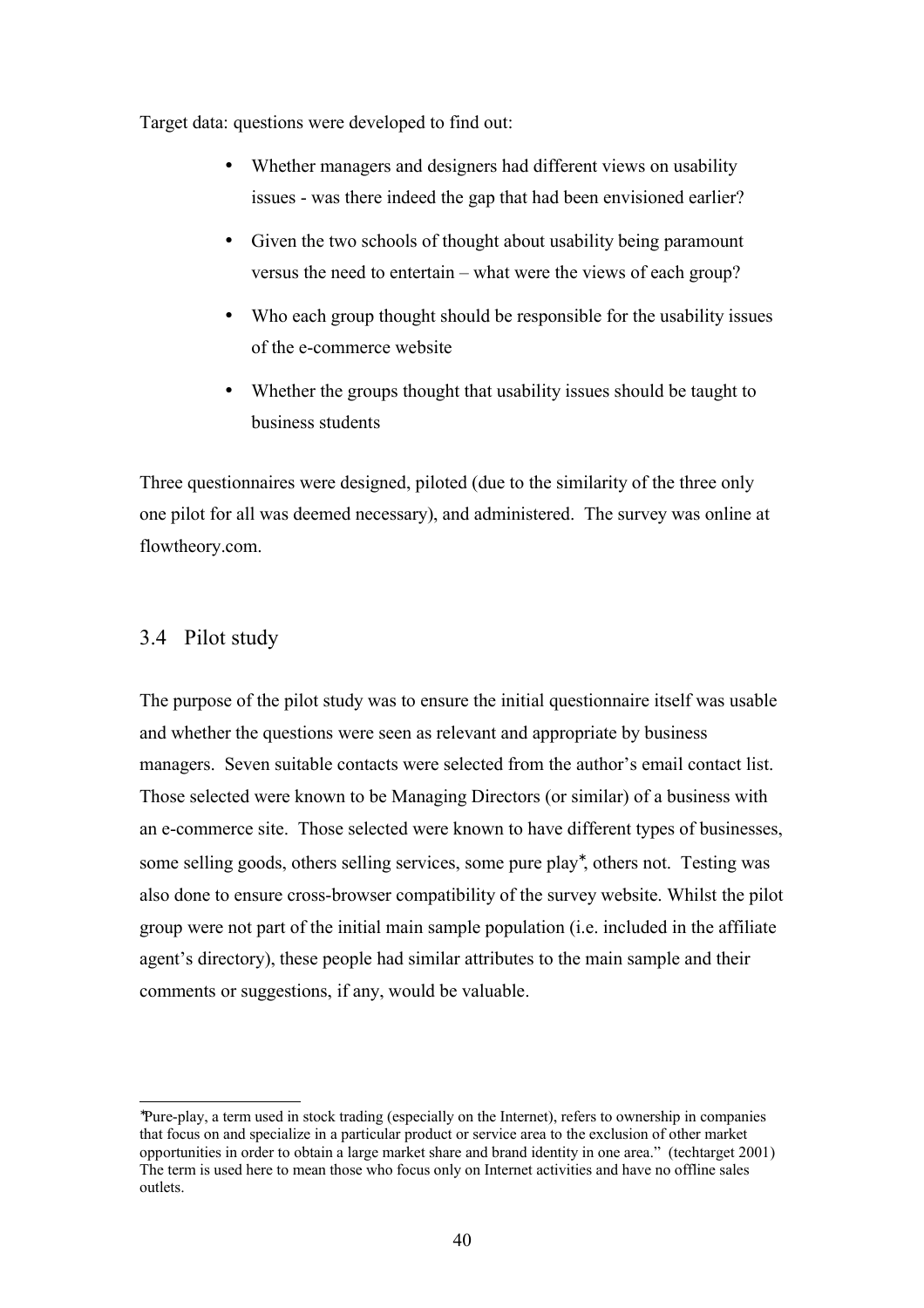The pilot study responses to the questionnaire were very favourable. In summary, the pilot was a success and it was planned to go ahead with the main survey without the need for any changes or refinements.

### 3.5 Selection of sample and collection of data

Initially, it was planned to take a random sample from an online directory of British businesses. However, closer inspection of the directories revealed that many of the businesses included were not e-commerce ventures and were therefore unsuitable. (Many were simply brochure sites for tradespeople.)

It was necessary to find a large collection of e-commerce sites which were likely to have both a business manager and a designer. Affiliate agents were identified as a suitable source in that their purpose is to bring together merchants (vendors with ecommerce sites) and publishers (other websites which are willing to display the merchants' advertisements). A business which had spent money to create an affiliate programme via an affiliate agent was actively promoting an e-commerce website, was likely to have a small or medium business where the design was not done by the owner/manager, and was likely to have a "business manager". Therefore, it was decided that the affiliate agents were a logical source to find the type of business manager required for the survey.

The first step, therefore, was to visit a leading British affiliate agent to view their directory of merchants. Next, each merchant's site was visited to ensure they met the criteria (British, SME status) and to find a contact email address. One problem encountered was that, presumably due to the amount of UCE (unsolicited commercial email and Spam) currently on the Internet, many businesses did not have a contact email address on their site, but used a "Contact Us" form instead. In these cases, the generic info $@$ theirwebsitename was used. This was likely to reduce the response rate. Another problem encountered was that many sites only had the contact details of their customer service or sales departments. Some sites did not appear to have any contact information at all.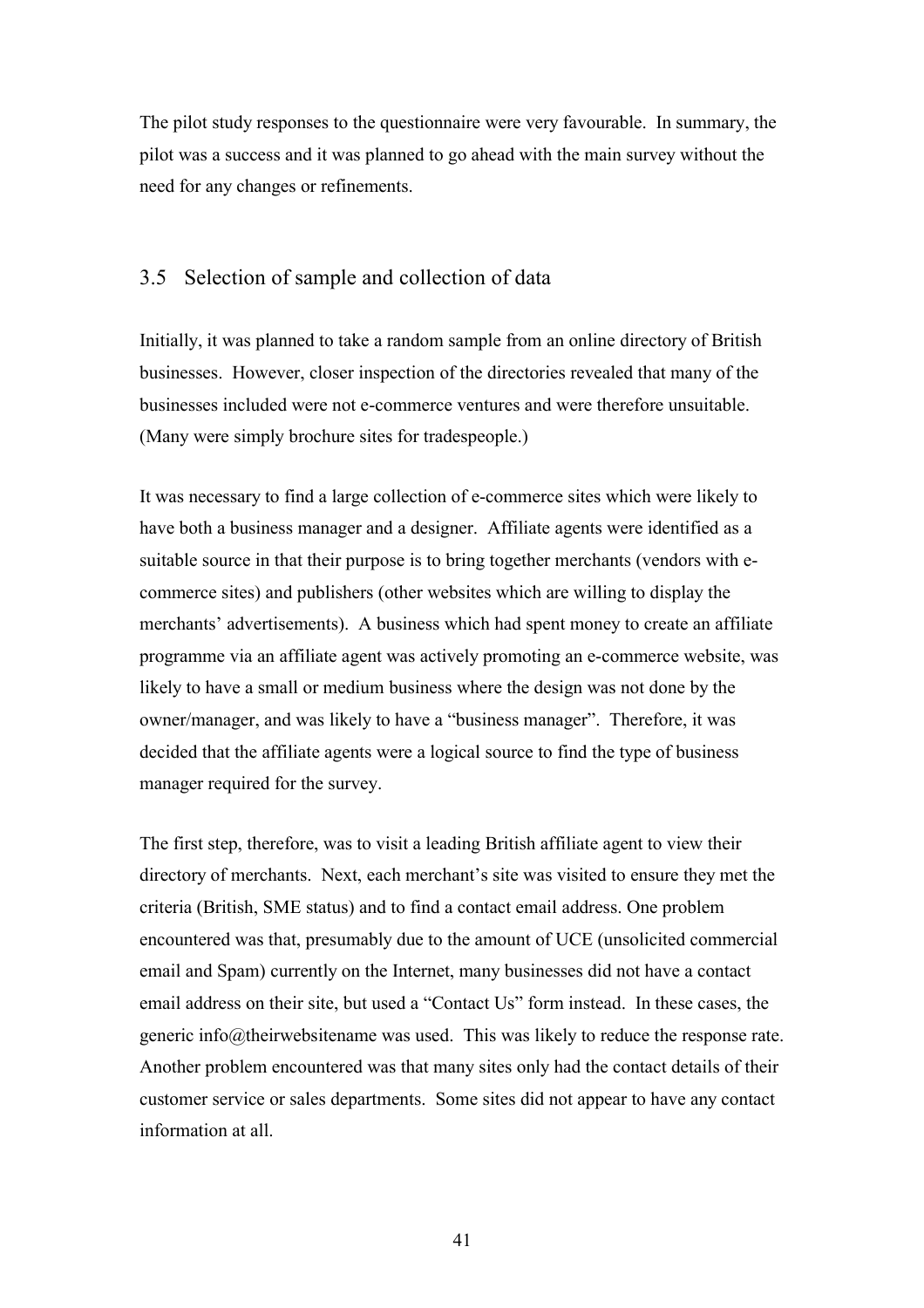All the merchants in the directory were contacted, where possible, excluding sites for gambling, lotteries, Business to Business (B2B), not British, or obviously larger than SMEs. The Department of Trade and Industry (DTI) definition of SME was used (under 250 employees, turnover less than GBP35m, balance sheet total less than GBP30m). Sister-sites which were likely to have the same manager were also excluded to avoid sending the same person the request more than once.

Out of 330 business managers contacted, there were only 12 responses - a very poor response rate. It was decided to revisit the sites which had "Contact Us" forms and make the request individually via each. This resulted in a few more responses.

The low response rate was likely to be partly because (as someone who did reply said) managers are tired of the proliferation of questionnaires they receive from students. Additionally, it is probable that due to the prevalence of UCE the email message about the questionnaire was simply deleted. Sending the questionnaire by traditional post might have increased the response rate, but due to cost, time, and other constraints, it was decided not to do this.

Instead, publicity was sought for the questionnaire among many online areas where managers and/or designers were likely to be found. This included emailing all the online British Chambers of Commerce requesting them to ask their members to participate, writing an article about the research which was published in the Federation of Small Businesses (FSB) magazine, posting on several business and designer related discussion fora, advertising on several websites, and various other activities to advertise the survey. Eventually the responses trickled in. The low response rate is discussed further in the Findings section.

Partly due to the poor response rate of managers and also to provide additional data to ascertain whether there was a gap between managers and designers, a second questionnaire was added to gather data about designers' opinions. A third one was added to include managers who were also designers. This widening of the sample population, plus the additional publicity which had been generated for the questionnaire improved the response rate somewhat. The final number of responses was 82.

42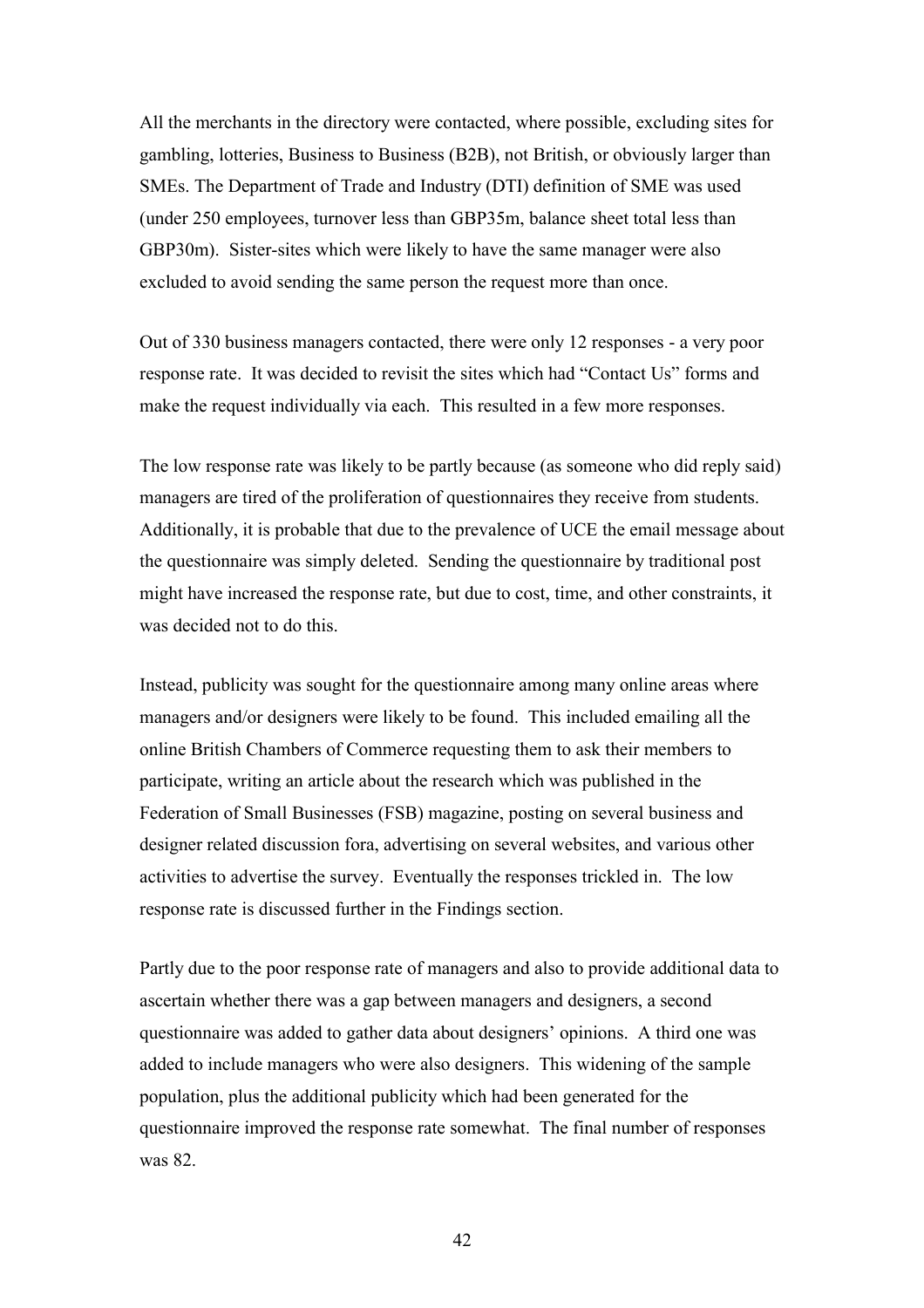# **4. The Findings**

## 4.1 Introduction

There were many positive comments about the questionnaire itself. It was found to be "quick and easy to do". Another business owner commented that the questionnaire had made him think about his website more and perhaps rethink how things were done.

All the data were entered into Statistical Package for the Social Sciences (SPSS) databases.

# 4.2 Background information

The classification data was analysed to provide background information on the sample. A summary of the results is below.

## **4.2.1 Managers**

- About 75% of respondents had been trading online for more than two years
- There was a wide spread of how important the e-commerce turnover was in terms of the whole business. Most responded either more than 80% or less than 20%, with very few where the e-commerce turnover was between 20% and 80% of the business.
- There was an even split between those businesses which were pure play and which were not.
- Most, 71%, had between one and five employees. None had more than 50.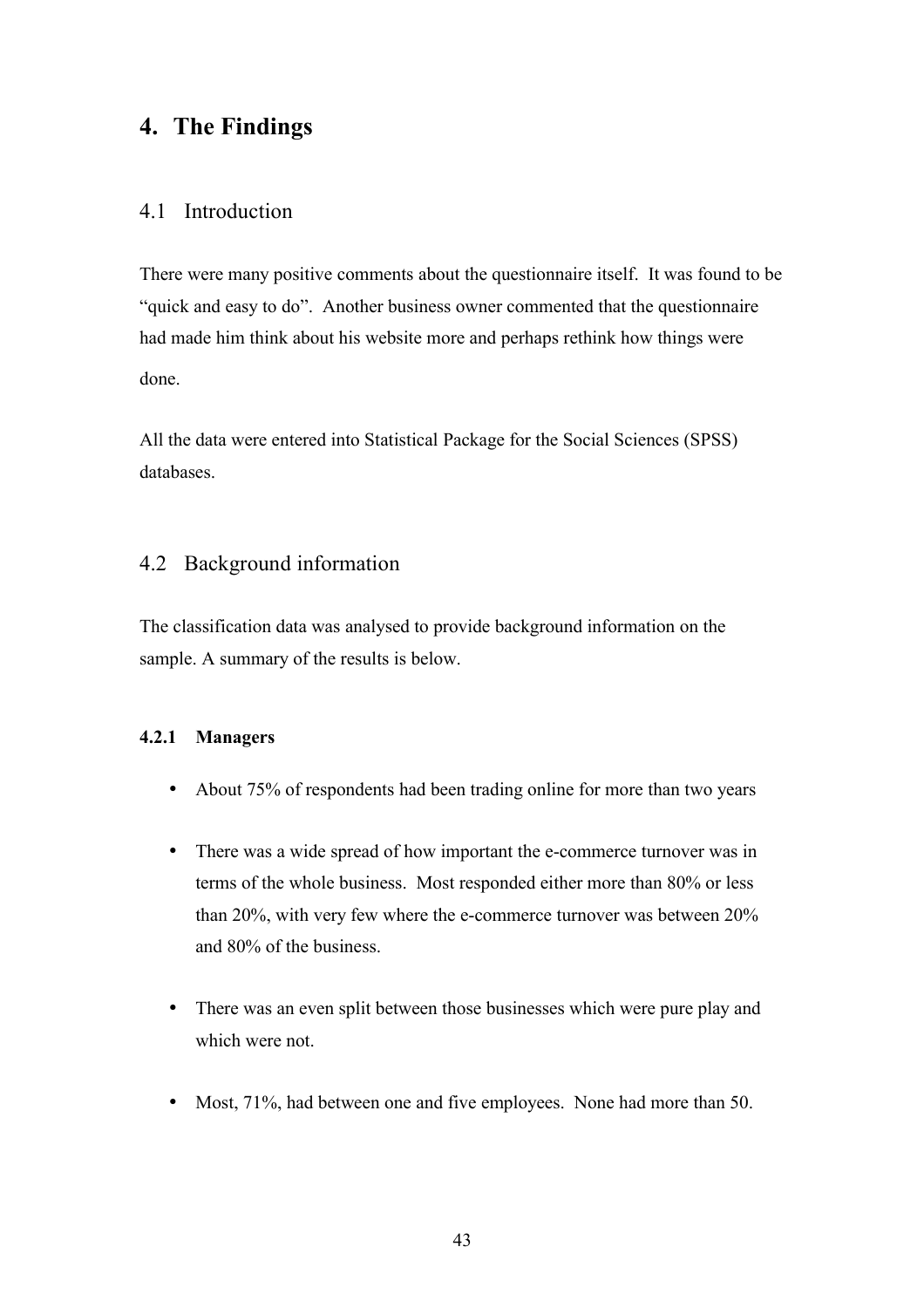- 44% had web design done in-house, 29% out-sourced, and 27% used a mix of both.
- Most sites had "occasionally" or "sometimes" had a major redesign since their launch, with few outliers in the "frequently" category. But over a fifth had "never" had a major redesign.
- 54% of managers took responsibility for deciding when their site should be redesigned, 34% replied that the manager and designer did this together. The small remainder either left it to the designer, had a management team in place, or replied that the Managing Director was responsible.
- Most managers, 85%, had either "a fair amount" or "a lot" of input into the appearance of the e-commerce site.
- The number was slightly lower, 80%, for input into the functions of the site.
- 56% said they had "sometimes" asked the designer to make changes to the sites appearance. There was an almost even bell-curve between "never" and "frequently".
- Asking for changes to the site's functions produced different results: 12% "never", 20% "rarely", 51% "sometimes", and 17% "frequently".
- When resolving differences between the manager and the designer, 7% said that they did things their way, 54% compromised, 20% took the advice of the designer, and 10% never had any differences.
- 95% said they had personally tested their own website.
- 63% of sites had not been tested by an external party such as a usability consultant. 24% had been so tested. The remainder did not know whether their site had been tested or not.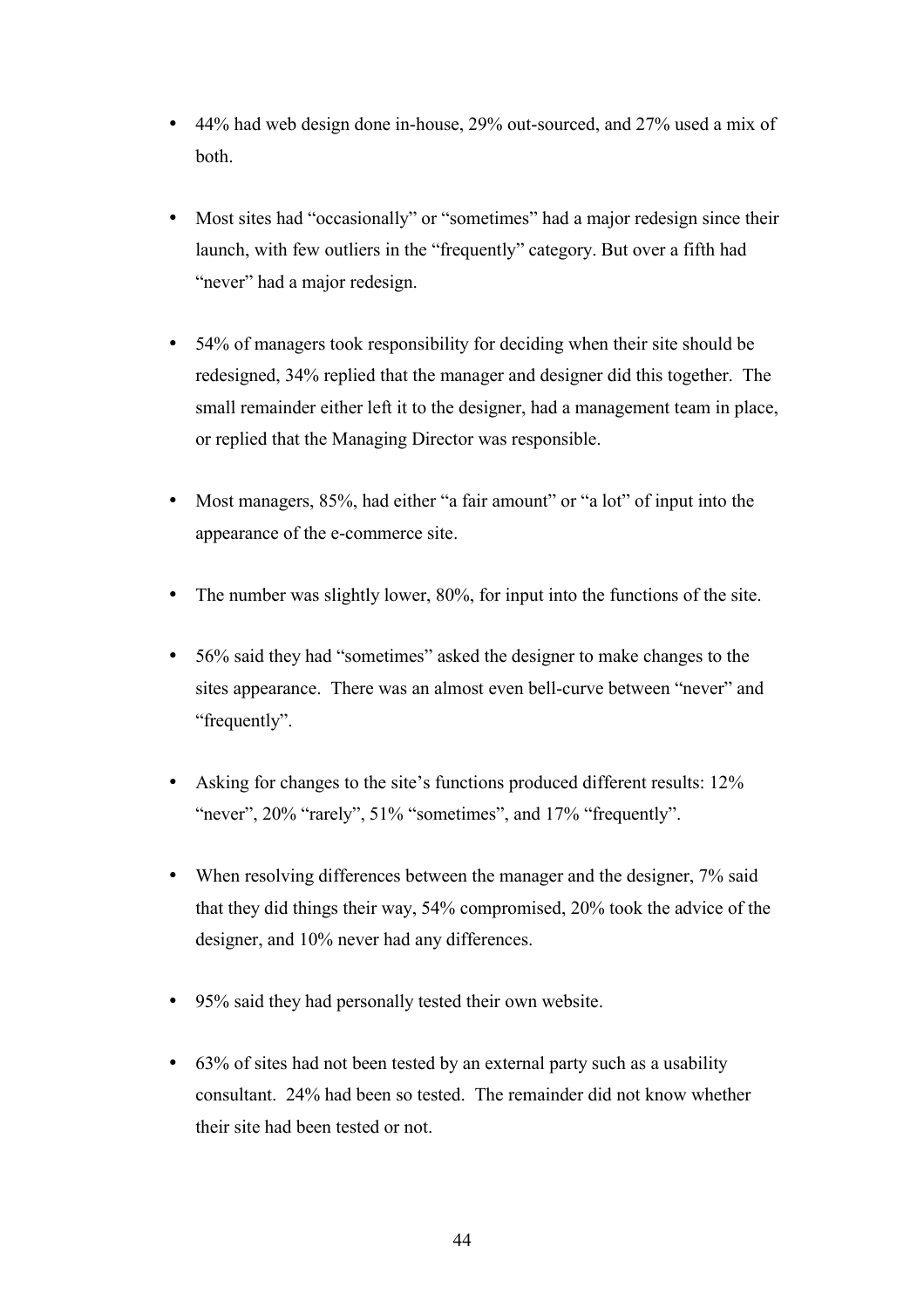- 59% said that they and the designer together were responsible for testing the site, 2% relied on an external party, the remainder were mainly evenly split between either the manager or the designer. A few had some other system in place, such as usability being the responsibility of a Technical Manager.
- Most had some means of collecting customer feedback on their sites. Email links and "Comment Forms" were the most common methods used.
- When deciding whether to implement customer suggestions it was mainly either the manager, or the manager and designer together who were responsible. A few had other systems in place such as a Management Team.
- 85% of managers had been using the Internet for more than five years. No one had been using it for less than two years.
- 93% used the Internet most days. The remainder used it 2-3 days a week.
- 100% had bought something online other than from their own website.
- 83% had experienced difficulty when attempting to buy something online and all of them had given up before completing the purchase. The remainder had not experienced any difficulty.
- 42% had no experience of web design, even as a hobby. 34% had a "little" experience, 22% a "lot".
- 71% had no training, formal or informal, in web design. 24% had a "little" experience, 5% a "lot".
- 73% had no training specifically in usability, 22% had a "little" experience, 2% a "lot".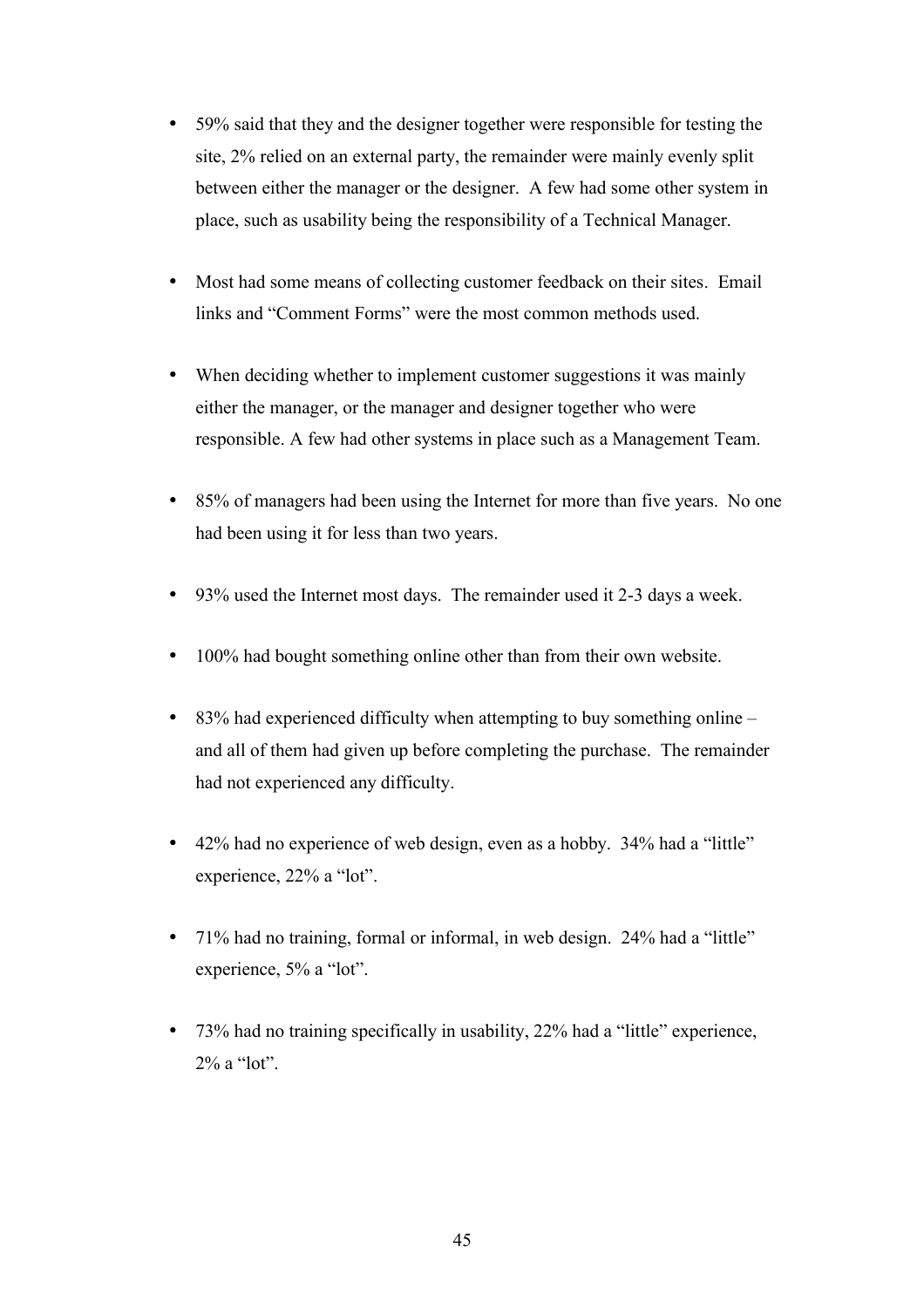## **4.2.2 Designers**

- 26% worked for a design company, 37% for "another company", and 32% were freelance.
- 32% said that their manager or clients had "a little" input into the appearance or the website. 42% replied "a fair amount" and 10% "a lot". The remainder did not respond.
- The same question relating to the functions of the website elicited the following responses: "a little" 26%, "a fair amount" 42%, "a lot" 15%, and 15% did not respond. Interestingly it appeared, therefore, that managers want to have more influence over the functions rather than the appearance of their websites. This contradicted the managers' views.
- When asked whether the managers ever asked for changes to the appearance of the website, the majority 52% answered "sometimes". The other responses were: 5% "never", 16% "rarely", 11% "frequently", and 15% no response.
- The same question about the functions of the site resulted in the following: 5% "never", 21% "rarely", 47% "sometimes", 5% "frequently", and 21% no response. When it comes to making changes, it seems that managers are more likely to make changes to the appearance rather than the functions of the site.
- How differences of opinion between managers are designers were resolved revealed the following: 10% of designers did things their way, 53% compromised, 10% gave the manager what s/he asked for, and 26% did not respond.
- Of the non-responses above, several gave "other responses", such as resolving differences by "logical debate".
- On the issue of who is responsible for testing the e-commerce website:  $32\%$ said the designer was, 42% the designer and manager together, 16% an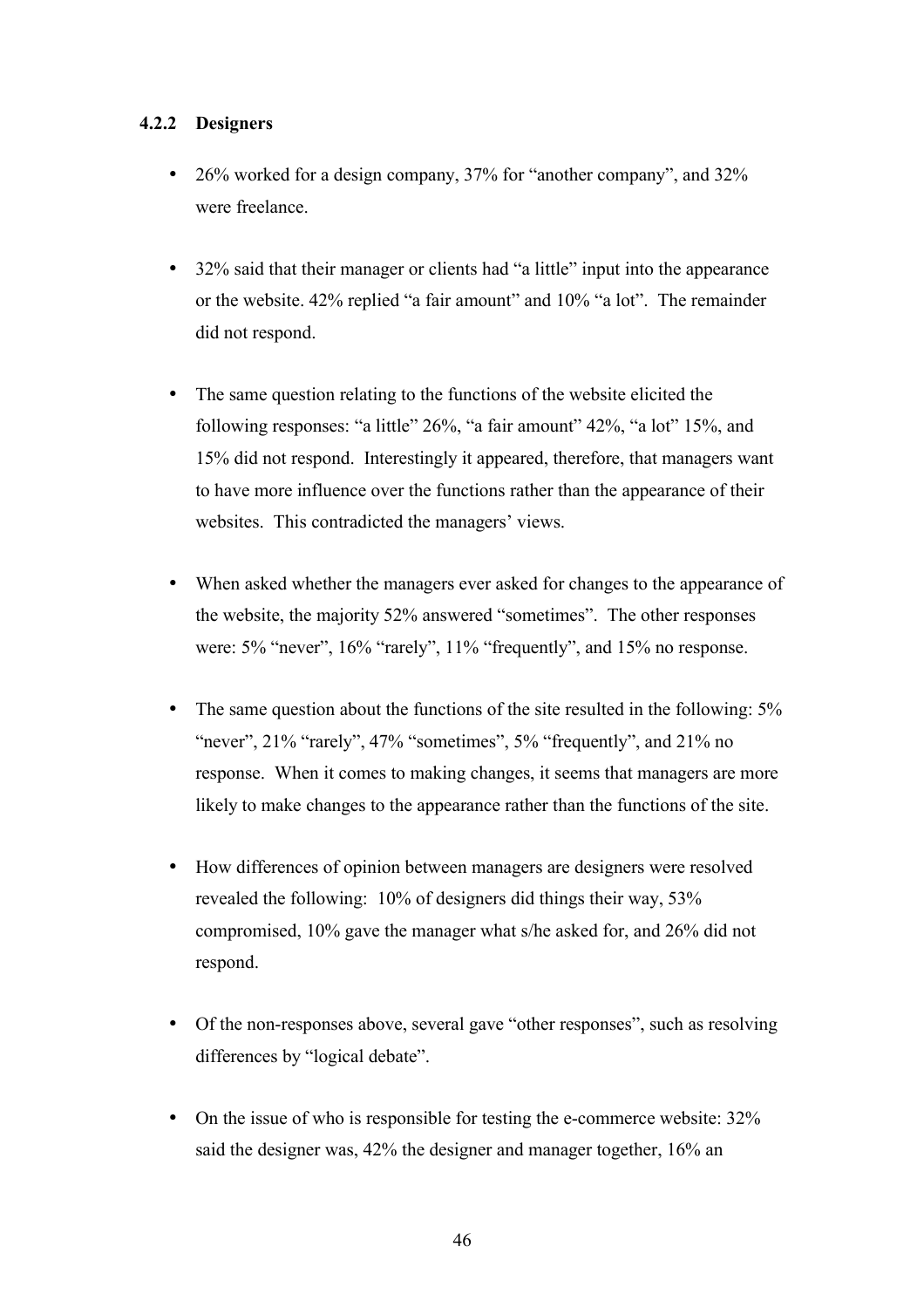external party, 5% said "other" such as the firm's Q&A department. 5% did not respond.

- 68% had been designers for more than 5 years, of the remainder there was an even split between those who had between 1-2, and 2-5 years experience.
- Those having formal training in website design were in the majority: 21% "a lot", 42% "a little" and 37% "none".
- Those having formal training in usability were in a small majority: 32% "a lot", 26% "a little" and 42% "none".

## **4.2.3 Manager/Designers**

- There was a wide spread of how long designer/managers had been selling goods or services online: Less than 1 year 23%, 1-2 years 36%, 2-4 years 23%, more than 4 years 18%.
- Again, there was a wide spread according to how important the e-commerce business was in term of the entire business. 14% said less than 20%, 27% between 20% and 50%, 13% between 50% and 80%, and 45% more than 80%.
- 77% were pure play, 23% were not.
- 91% had 1-5 employees in the e-commerce business, 9% had between 5 and 20.
- 68% outsourced some of their design/development work whilst 32% did not.
- When asked how many times the site had had a major redesign since its launch, they answered: 27% "never", 36% "occasionally", 4% "sometimes", 32% "frequently".
- 95% had personally tested their own site, 5% had not.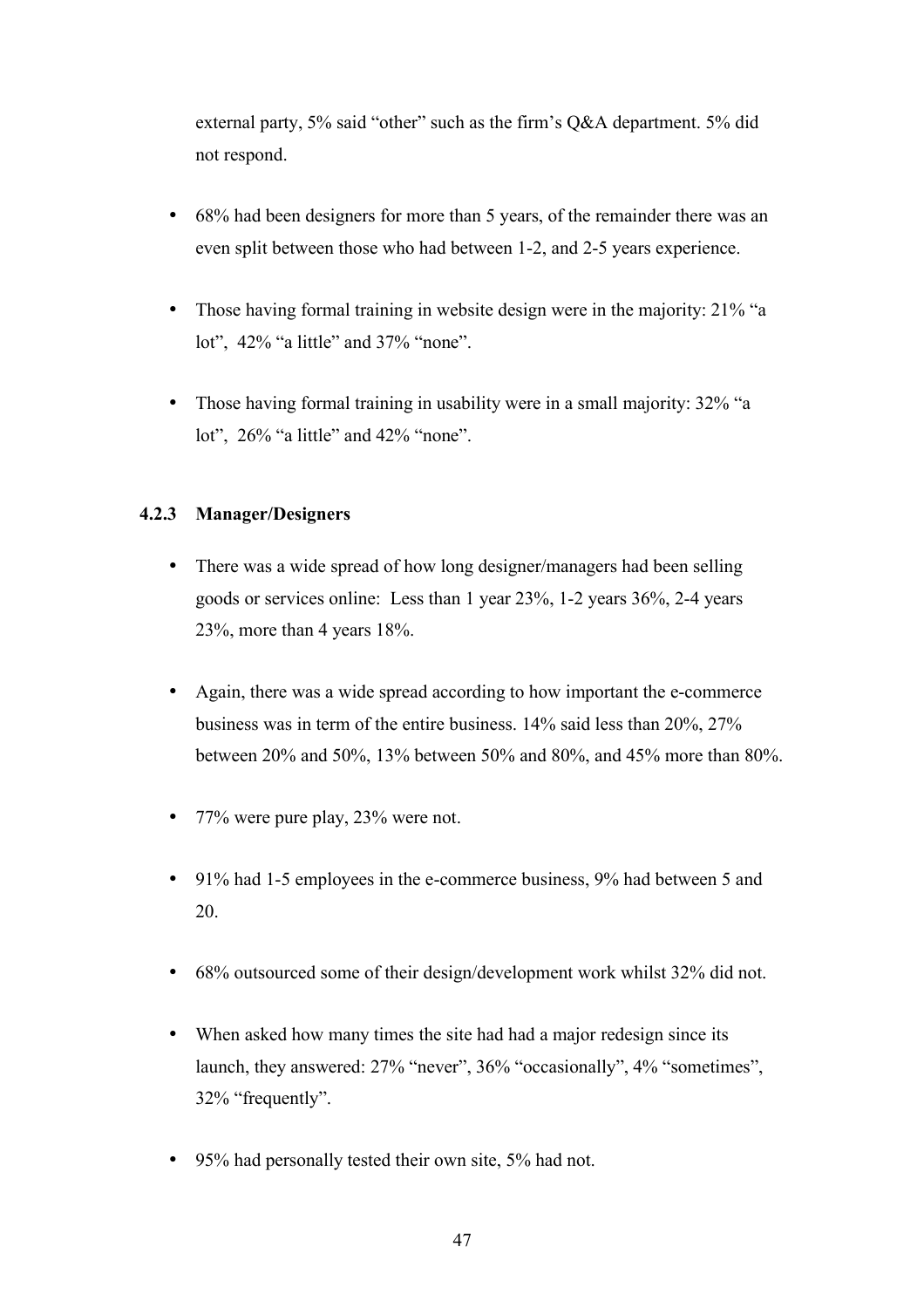- 23% had had their site tested by an external party, 77% had not.
- 91% said they were responsible for testing their own site, 9% said an external party was.
- 82% had been using the Internet for more than five years. 13% between 2 and 5, and 5% did not respond.
- 100% "surfed" on most days.
- 95% had bought something online other than from their own website. 5% did not respond.
- Of those who had purchased online 81% reported having difficulty, and 76% had given up before completing the transaction.
- There was a broad range of amount of formal training in web design: 23% "a lot", 32% "a little", 41% "none", and 5% did not respond.
- Training in usability specifically showed similar results: 23% "a lot", 18% "a little", 55% "none", and 5% did not respond.

## 4.3 Opinions

The section of the questionnaire which asked for opinions provided the target data. Whilst the three questionnaires had been customised to ask background questions relevant to each individual group (rather than putting them through the process of avoiding questions which would not apply to them), the opinions sections were almost identical for all three groups. Thus it was possible to create a new database and input all the opinion-related data into this. Participants were assigned a group number according to whether they were (1) managers, (2) designers, or (3) manager/designers. The next step was to see if there were any differences between the groups.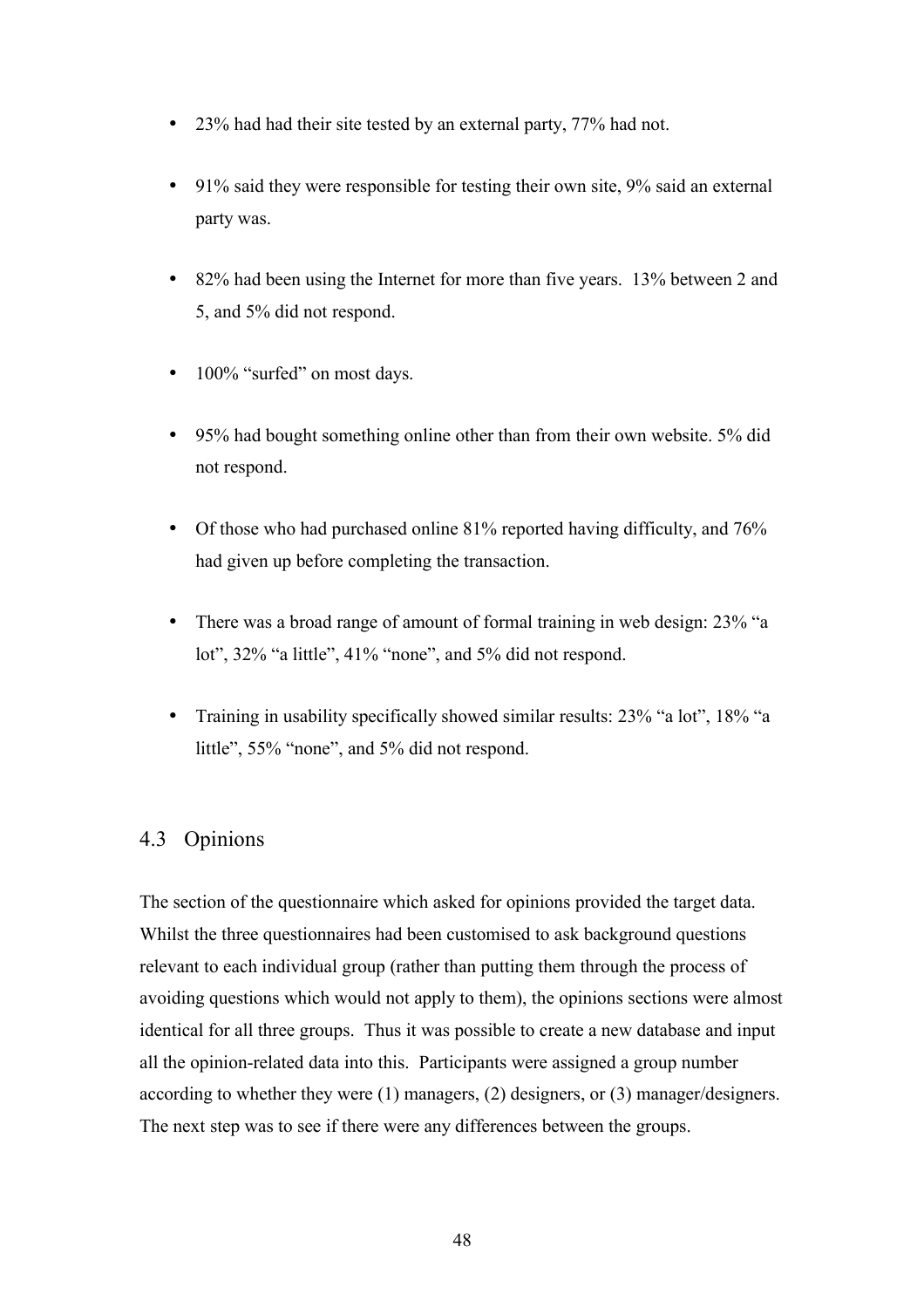|                |       | <b>Business Manager</b> | Designer |        | Manager/Designer |        |  |
|----------------|-------|-------------------------|----------|--------|------------------|--------|--|
|                | Count | $\%$                    | Count    | %      | Count            | %      |  |
| Strongly agree | 19    | 46.3%                   | 8        | 42.1%  | 4                | 18.2%  |  |
| Agree          | 19    | 46.3%                   |          | 36.8%  | 15               | 68.2%  |  |
| Neutral        | 3     | 7.3%                    | 3        | 15.8%  | 3                | 13.6%  |  |
| Disagree       |       |                         |          | 5.3%   |                  |        |  |
| Total          | 41    | 100.0%                  | 19       | 100.0% | 22               | 100.0% |  |

**4.3.1 An e-commerce website has to be visually appealing to be successful**

Most managers agreed or strongly agreed. Surprisingly, the designers were less positive. One might have expected those with an interest in design itself to believe in the importance of visual appeal. However, ease of use may be more important in the case of an e-commerce site. The designer/managers bridged the gap by holding opinions roughly half-way between the opinions of the former two groups.

One manager's opinion:

"Usability is probably the most important thing. It MUST look reasonable. But it may be highly successful but ugly - checkout ebay!

"For OUR target market - high income A/B professionals, primarily male - the site MUST look the part. We are selling a lifestyle. Our goods are highly 'aspirational', and an ugly site would cripple us.

"High quality photos that load in a reasonable time are absolutely crucial to us."

It is possible that sites selling services rather than products may be different. One manager commented:

"I am selling services online. Selling products may well require a different set of criteria, especially the requirement for visual appeal."

This comment is worthy of further exploration. Certainly a site selling products has to somehow meet the desire of the consumer to touch, hold, or feel the product before buying. (For further information on the need to touch, i.e. haptic information processing, see Peck and Childers (2003) work.) Those selling services may be more likely to need to satisfy the consumer's need to trust the people running the site. In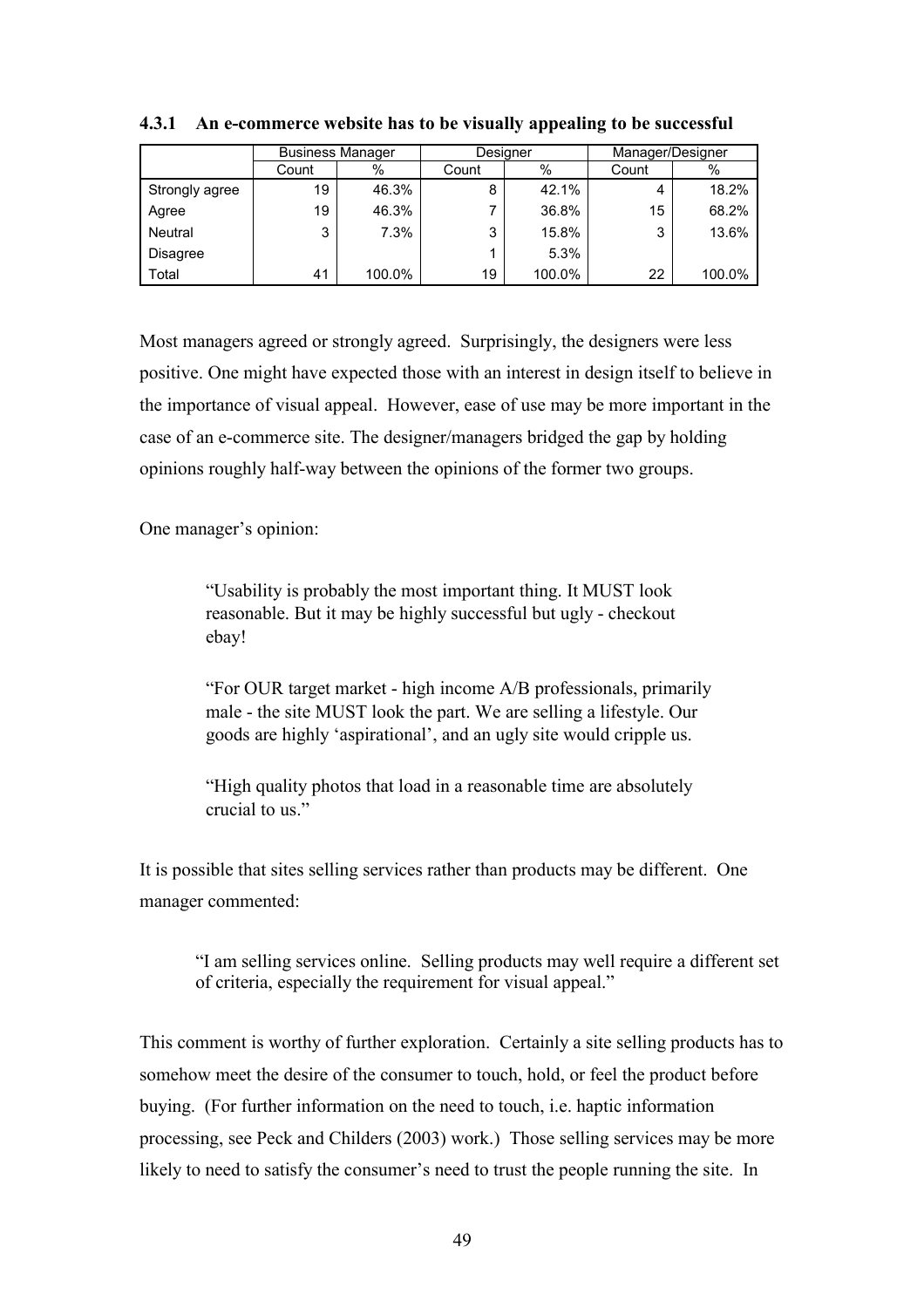the case of financial services, for example, it may be that a customer is more concerned with the level of service they perceive they will receive rather than the appearance of the website.

Another manager's view:

"My opinion is that an e-commerce website should be visually appealing enough so that it comes across as professional and credible. The design element should exist to give the site instant credibility so customers feel happy about buying from it.

"This can be achieved without over-complicating the design, and while keeping the image file size overhead to a minimum so as not to impact on performance, as speed of the website is still a critical factor despite broadband gaining traction now.

"In my opinion, people want fast, easy to use (well laid out) websites where they don't have to think about where to find something. Just make it obvious how to use the site.

"I think the designer/developer role and business manager role are incredibly closely linked. In my experience these have to work hand in hand to get the right mix across to customers on the site.

"My mantra is always 'keep it simple', because the simplest way tends to put up the least barriers to potential customers."

It seems therefore that managers think visual appeal is necessary to create trust and make the site look credible. Certainly an amateurish-looking site will not inspire the customer to buy. In the case of e-commerce, then, visual attractiveness is not simply about aesthetics – it is good business sense.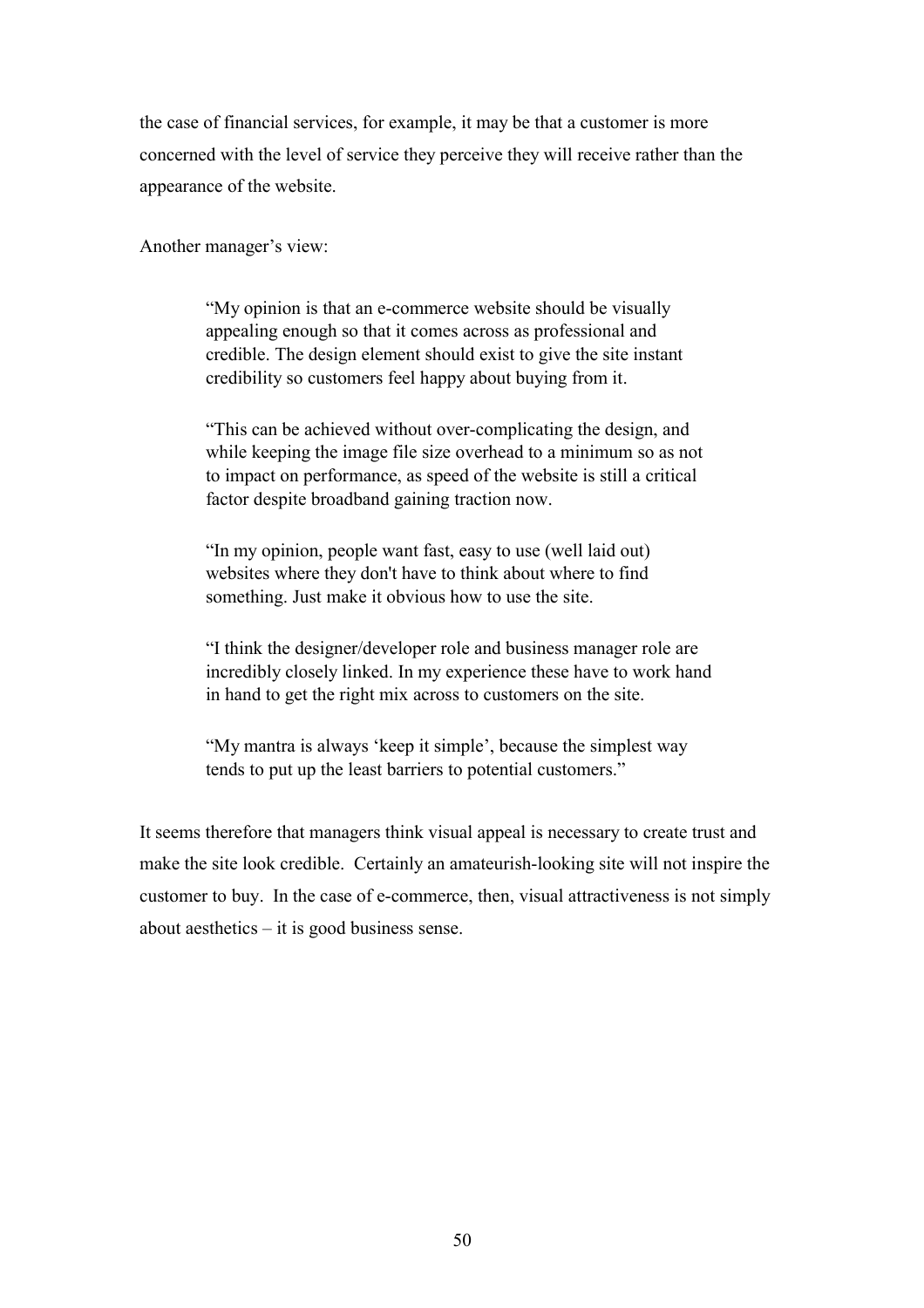|                   |                   | <b>Business managers</b> |       | Designers | Designer/managers |        |  |
|-------------------|-------------------|--------------------------|-------|-----------|-------------------|--------|--|
|                   | %<br>Count        |                          | Count | %         |                   | %      |  |
| Strongly agree    |                   | $2.4\%$                  |       |           |                   |        |  |
| Agree             |                   | 17.1%                    |       | 5.3%      | 3                 | 13.6%  |  |
| Neutral           | $12 \overline{ }$ | 29.3%                    | 6     | 31.6%     | 6                 | 27.3%  |  |
| Disagree          | 20                | 48.8%                    | 9     | 47.4%     | 11                | 50.0%  |  |
| Strongly disagree |                   | 2.4%                     | 3     | 15.8%     | ◠                 | 9.1%   |  |
| Total             | 41                | 100.0%                   | 19    | 100.0%    | 22                | 100.0% |  |

**4.3.2 These days customers expect to be entertained while they are buying**

There appeared to be little enthusiasm for entertainment value. This is surprising, as the latest thinking in the industry is that it is essential to provide an enjoyable experience for the consumer. Interestingly, further analysis (see below) showed that business managers with specific usability training showed most agreement with this statement.

One manager's opinion:

"We do use humour quite a lot to entertain. This works for us but it's a VERY subtle game. For us we don't want to go laddish (too down market) but we like to sound independent (we are) and not in the pockets of our suppliers (we are not).

"The fun tone and our support of charities are two of the most important things to our customers."

Whilst entertainment value on its own may not necessarily be desirable, hypothetically, take two sites each offering the same product or service: both look equally visually attractive, both are equally easy to use. It is likely that the one which uses humour to entertain its customers while they are buying will be the one with the best customer retention. This of course is conjecture, but if it works for this manager's business then it would appear to be "right" for them. Others might also consider offering some form of entertainment. An e-commerce site must offer something extra to set it apart from all the others who are vying for the same customers. One manager suggested that strong branding was the most important way to provide differentiation. Further research into the importance of branding is recommended.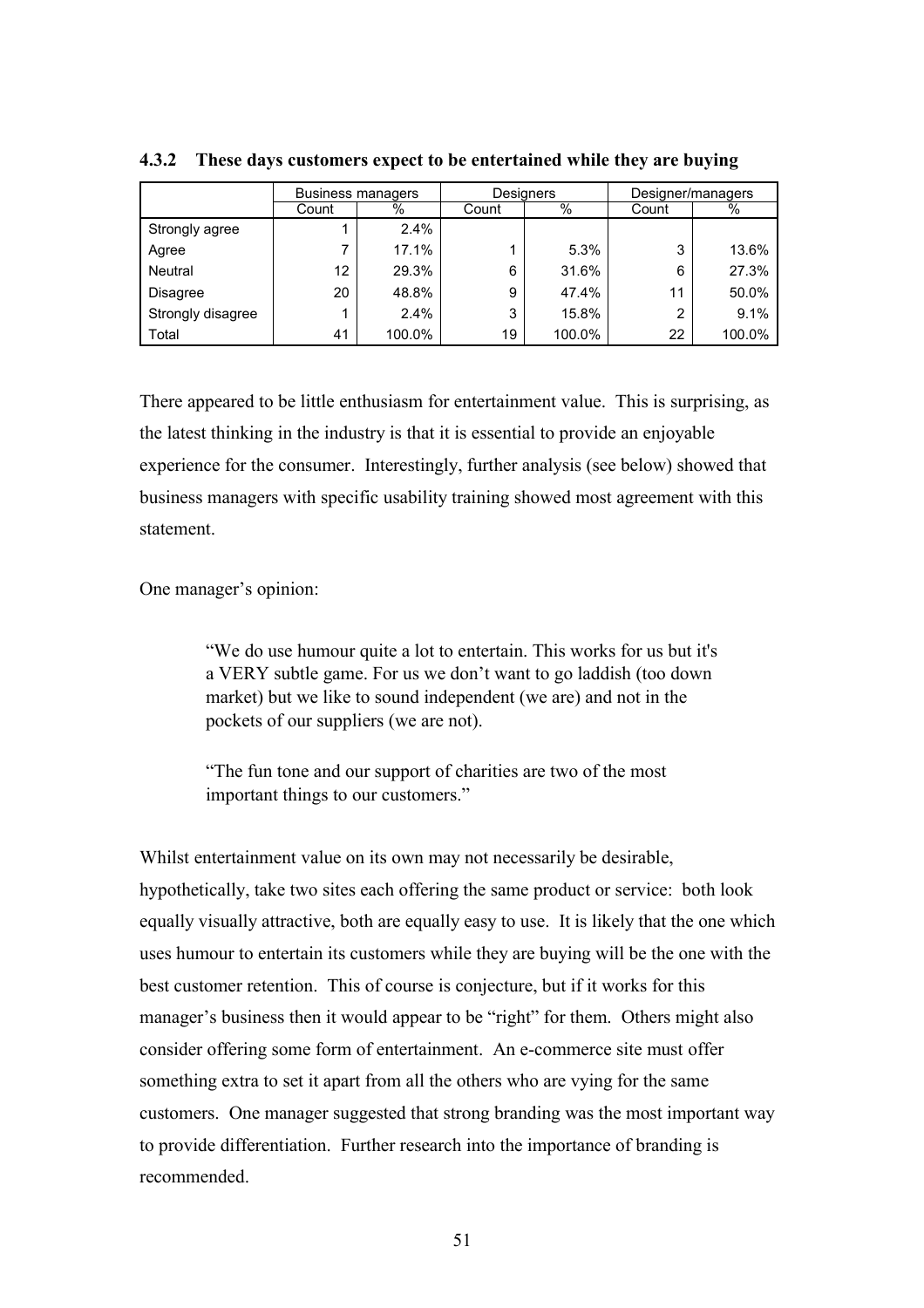|                   | <b>Business managers</b> |         |       | <b>Designers</b> | Designer/managers |        |  |
|-------------------|--------------------------|---------|-------|------------------|-------------------|--------|--|
|                   | %<br>Count               |         | Count | $\%$             |                   | %      |  |
| Strongly agree    | 14                       | 34.1%   | 2     | 10.5%            | 8                 | 36.4%  |  |
| Agree             | 21                       | 51.2%   | 5     | 26.3%            | 11                | 50.0%  |  |
| Neutral           | 3                        | 7.3%    | 5     | 26.3%            |                   | 4.5%   |  |
| Disagree          | 2                        | 4.9%    | 4     | 21.1%            | ົ                 | 9.1%   |  |
| Strongly disagree |                          | $2.4\%$ | 3     | 15.8%            |                   |        |  |
| Total             | 41                       | 100.0%  | 19    | 100.0%           | 22                | 100.0% |  |

**4.3.3 Web design decisions are too important to be left to designers alone**

Managers appear to want to be involved in design decisions. Designers, predictably, are less keen. However, it may be that designers do not want managers involved because managers do not understand the subject. There was considerable anecdotal evidence to suggest that designers were frustrated by managers interfering when they did not know what they were talking about.

However, one designer made an additional comment that their differences were resolved by: "Logical debate - sometimes the manager will not comprehend something fully and other times I will not comprehend business reasons." This was a good example of an attempt to bridge the gap between disciplines.

Given that designers were mainly in favour of managers being taught about website usability on university business courses, it may be that designers would welcome managers' involvement if the managers had some understanding of the subject.

One manager's view was that designers cannot be expected to understand the product and therefore it is essential for the manager to be involved:

> "We operate two entirely different websites selling entirely different products. Although the general feel and menus are similar on both sites overall navigation is quite different because of the difference in products. For this reason I would say it is vital that the business has significant input in how the site is designed as you cannot expect a web designer to have prior knowledge of the products you intend to sell."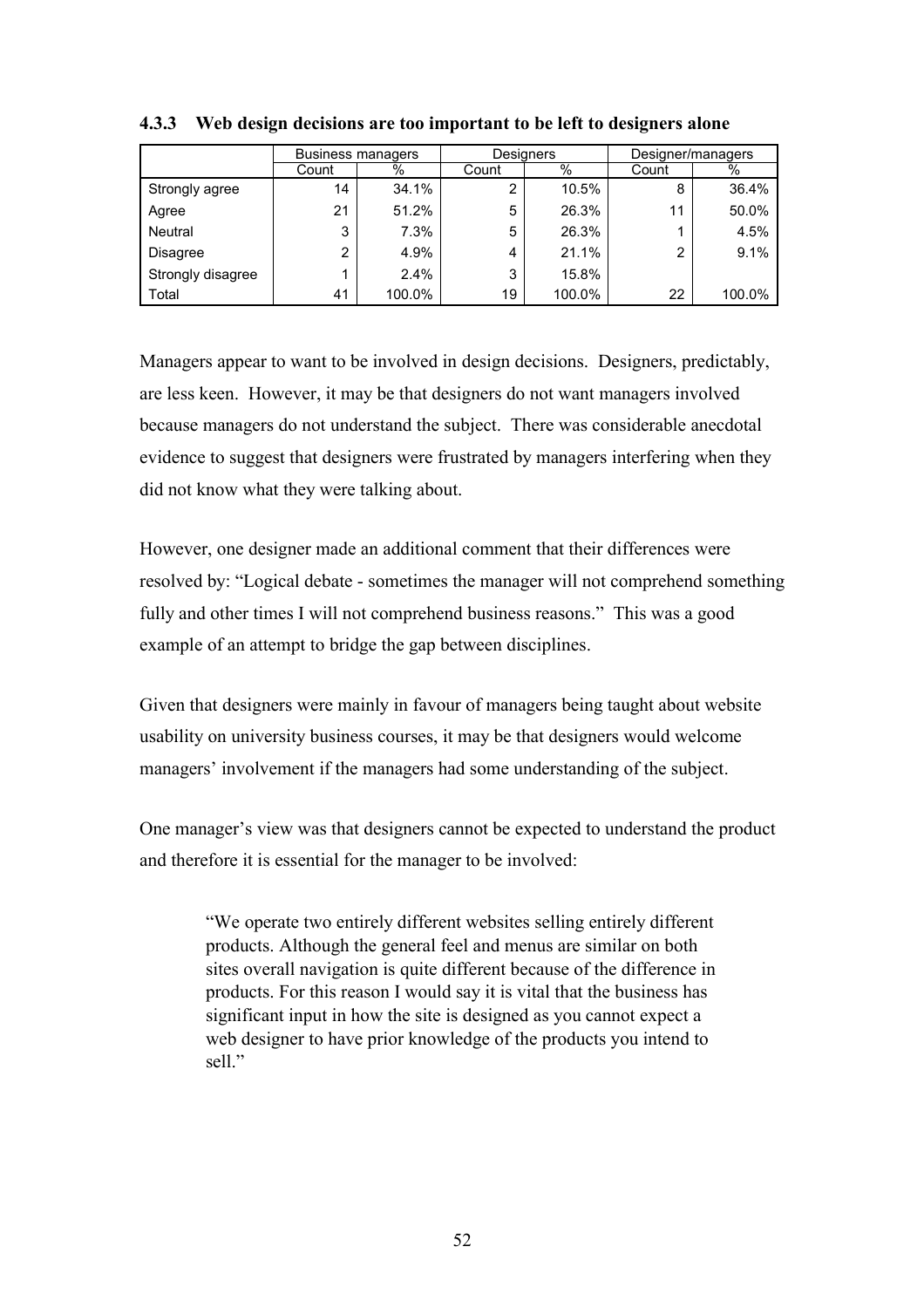# **4.3.4 Customers no longer want glitter - they want content and service, and they want it fast**

|                | Business managers |        |               | Designers | Designer/managers |        |  |
|----------------|-------------------|--------|---------------|-----------|-------------------|--------|--|
|                | Count             | $\%$   | $\%$<br>Count |           | Count             | %      |  |
| Strongly agree | 17                | 41.5%  | 5             | 26.3%     |                   | 45.5%  |  |
| Agree          | 20                | 48.8%  | 9             | 47.4%     | 11                | 50.0%  |  |
| Neutral        | 4                 | 9.8%   |               | 5.3%      |                   |        |  |
| Disagree       |                   |        | 4             | 21.1%     |                   | 4.5%   |  |
| Total          | 41                | 100.0% | 19            | 100.0%    | 22                | 100.0% |  |

There appears to be a general agreement with this statement. However, a significant number of designers disagreed, which suggests that they think customers do want more than simply functional sites. Customers do want content and service, and they want it fast, but perhaps they want something more too?

One manager's opinion:

"The design and glitz versus usability is grossly dependent on the product in question and target audience's perception of that purchasing experience based on the traditional alternative.

"In my opinion, if buying regular basics such as condoms (they know exactly what they are getting and just need to purchase) for instance, then the user will be looking for easy and simple process (they will be shopping on price mostly). If, for instance, they are shopping for presents or leisure items they will be looking for more of an experience.

"Either way a strong brand is essential for differentiation on the net."

# **4.3.5 Business managers have a key role in ensuring that the e-commerce website is easy to use**

|                   |            | <b>Business managers</b> |       | Desianers | Designer/managers |        |  |
|-------------------|------------|--------------------------|-------|-----------|-------------------|--------|--|
|                   | %<br>Count |                          | Count | %         | Count             | %      |  |
| Strongly agree    | 19         | 46.3%                    |       | 5.3%      | 9                 | 40.9%  |  |
| Agree             | 18         | 43.9%                    | 9     | 47.4%     | 12                | 54.5%  |  |
| Neutral           | 3          | 7.3%                     | 4     | 21.1%     |                   | 4.5%   |  |
| Disagree          |            | 2.4%                     | 4     | 21.1%     |                   |        |  |
| Strongly disagree |            |                          |       | 5.3%      |                   |        |  |
| Total             | 41         | 100.0%                   | 19    | 100.0%    | 22                | 100.0% |  |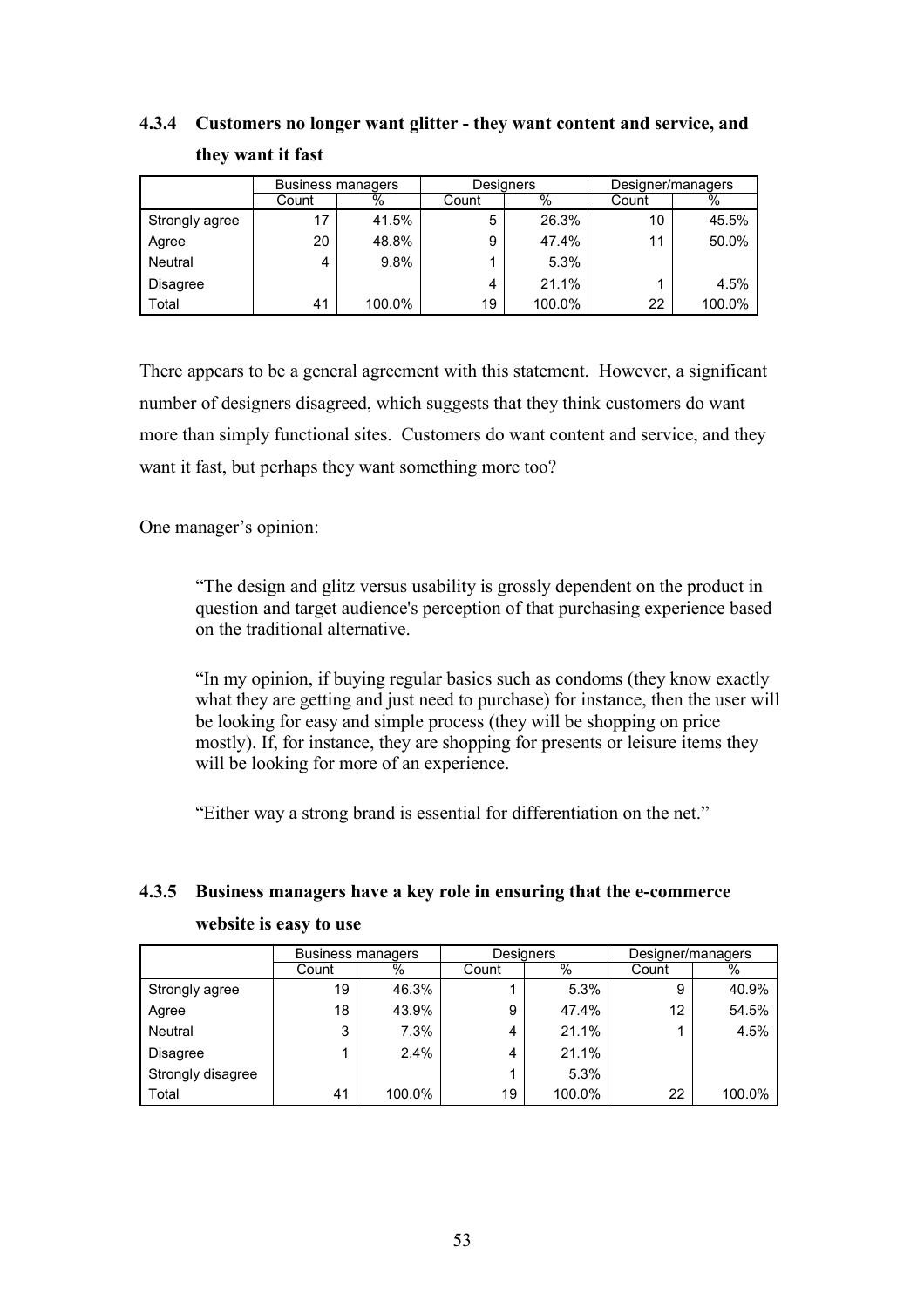There was very little disagreement in the managers and designer/managers groups. Therefore it seems that they believe they do have some responsibility for usability issues. Predictably the designers are less keen for the managers to be involved.

|                   |       | Business managers |       | Desianers | Designer/managers |        |  |
|-------------------|-------|-------------------|-------|-----------|-------------------|--------|--|
|                   | Count | %                 | Count | %         | Count             | %      |  |
| Strongly agree    | 2     | 4.9%              | 6     | 31.6%     |                   |        |  |
| Agree             | 11    | 26.8%             | 4     | 21.1%     |                   | 31.8%  |  |
| Neutral           | 16    | 39.0%             | 6     | 31.6%     |                   | 31.8%  |  |
| <b>Disagree</b>   | 11    | 26.8%             | 3     | 15.8%     | 4                 | 18.2%  |  |
| Strongly disagree | 1     | 2.4%              |       |           | 4                 | 18.2%  |  |
| Total             | 41    | 100.0%            | 19    | 100.0%    | 22                | 100.0% |  |

**4.3.6 Designers are paid to design and they should be allowed to get on with it**

Whilst managers appeared to be interested and involved with their websites, the designers did not always welcome this involvement. They believed they were trained to do the job and should be allowed to get on with it. There was some anecdotal evidence of managers "screwing up perfectly good websites".

Also, the problem of "scope-creep" is a major one. Scope-creep is where a designer agrees to do a specified job for an agreed amount of money and then once the agreed work is finished the client wants several changes or additions or "tweaks". The first thing anyone learns about on a web development project management course is scopecreep and the additional charge sheet.

Business managers need to be aware that requesting changes, even ones which they consider to be small, can result in several hours of work for the designer. Requests such as: "Can you change that colour?" could result in hours of work to change the CSS, re-do the logo, images, buttons, banners, send these new creatives (website artwork) to other people linking to the site, and a plethora of other tasks involved in making that "simple" change. A manager should have at least a little understanding of what is involved before requesting such a change. Of course, things evolve and all sites should be redesigned sometimes to keep up with current trends. Change is inevitable – and desirable. Planned change is better for all involved.

One designer wrote: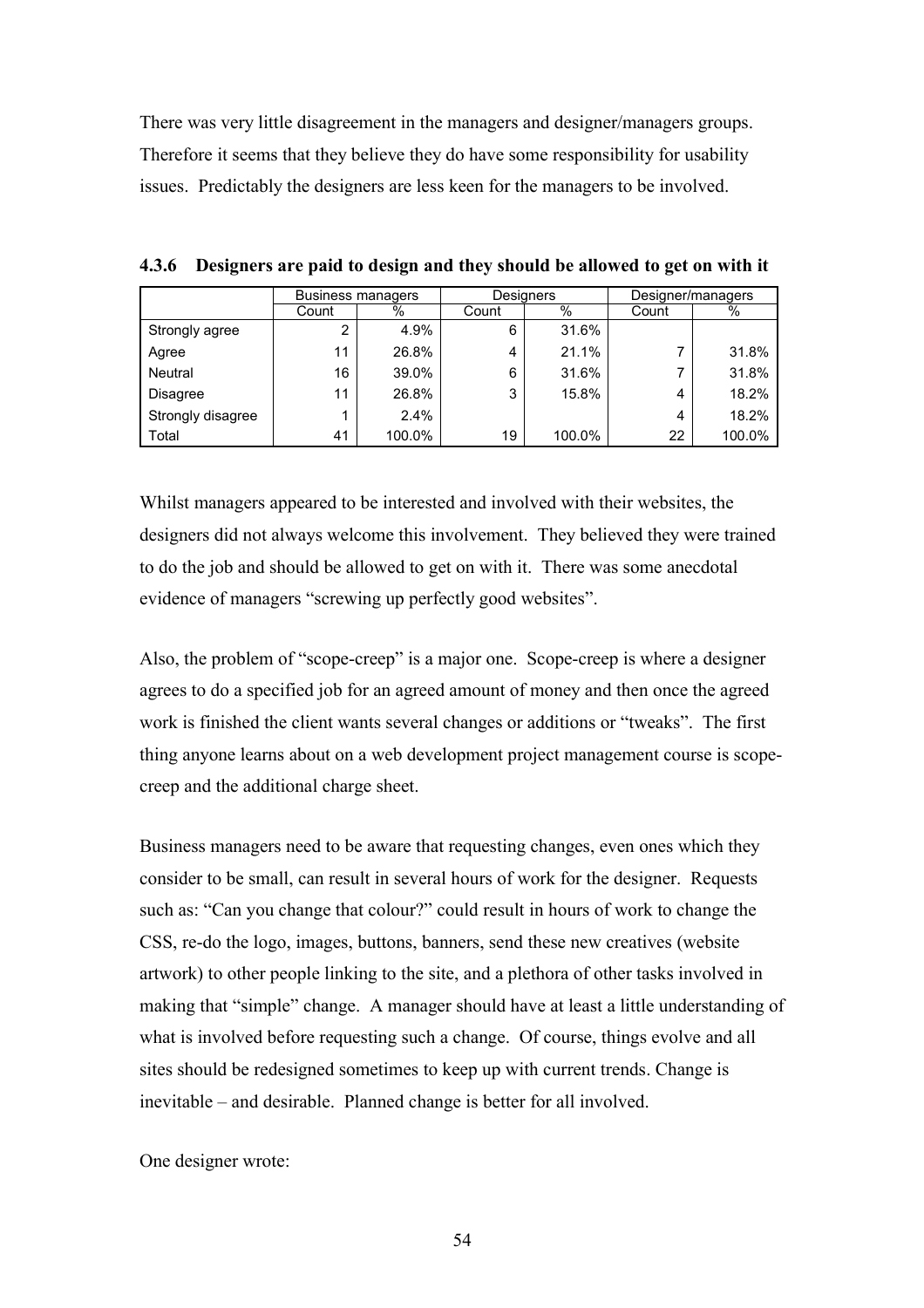"Initial brief says XYZ. He gets XYZ. If he then wants ABC, he pays extra."

There was even some hostility from designers on this issue:

"Web usability should be decided by the designer, we do more than paint pretty pictures and we're damn good at it…business managers are glorified secretaries..."

The business managers who completed this survey are clearly much more aware of the issues than this comment suggests. However, the comment was included here because it shows the degree of frustration designers sometimes feel. There is often a gap between business managers and designers and both groups need to make an effort to bridge it.

|                   |            | <b>Business managers</b> | Designers |        |       | Designer/managers |  |  |
|-------------------|------------|--------------------------|-----------|--------|-------|-------------------|--|--|
|                   | %<br>Count |                          | Count     | %      | Count | %                 |  |  |
| Strongly agree    | 8          | 19.5%                    |           | 36.8%  |       | 31.8%             |  |  |
| Agree             | 19         | 46.3%                    |           | 36.8%  | 10    | 45.5%             |  |  |
| Neutral           | 12         | 29.3%                    | 2         | 10.5%  | 5     | 22.7%             |  |  |
| Disagree          |            | 2.4%                     | 3         | 15.8%  |       |                   |  |  |
| Strongly disagree |            | 2.4%                     |           |        |       |                   |  |  |
| Total             | 41         | 100.0%                   | 19        | 100.0% | 22    | 100.0%            |  |  |

# **4.3.7 Website usability should be a component of all business management university courses**

The respondents mostly agreed that universities should teach business students about website usability. In the light of the findings, times have moved on, and in any future study this question should be amended to replace "website usability" with "the influence of website design on optimal user experience".

It was interesting to note that designers generally agreed that usability should be taught to business students. This suggests that the designers might be more receptive to their manager's influence if the manager had some training in the subject.

One manager/designer commented: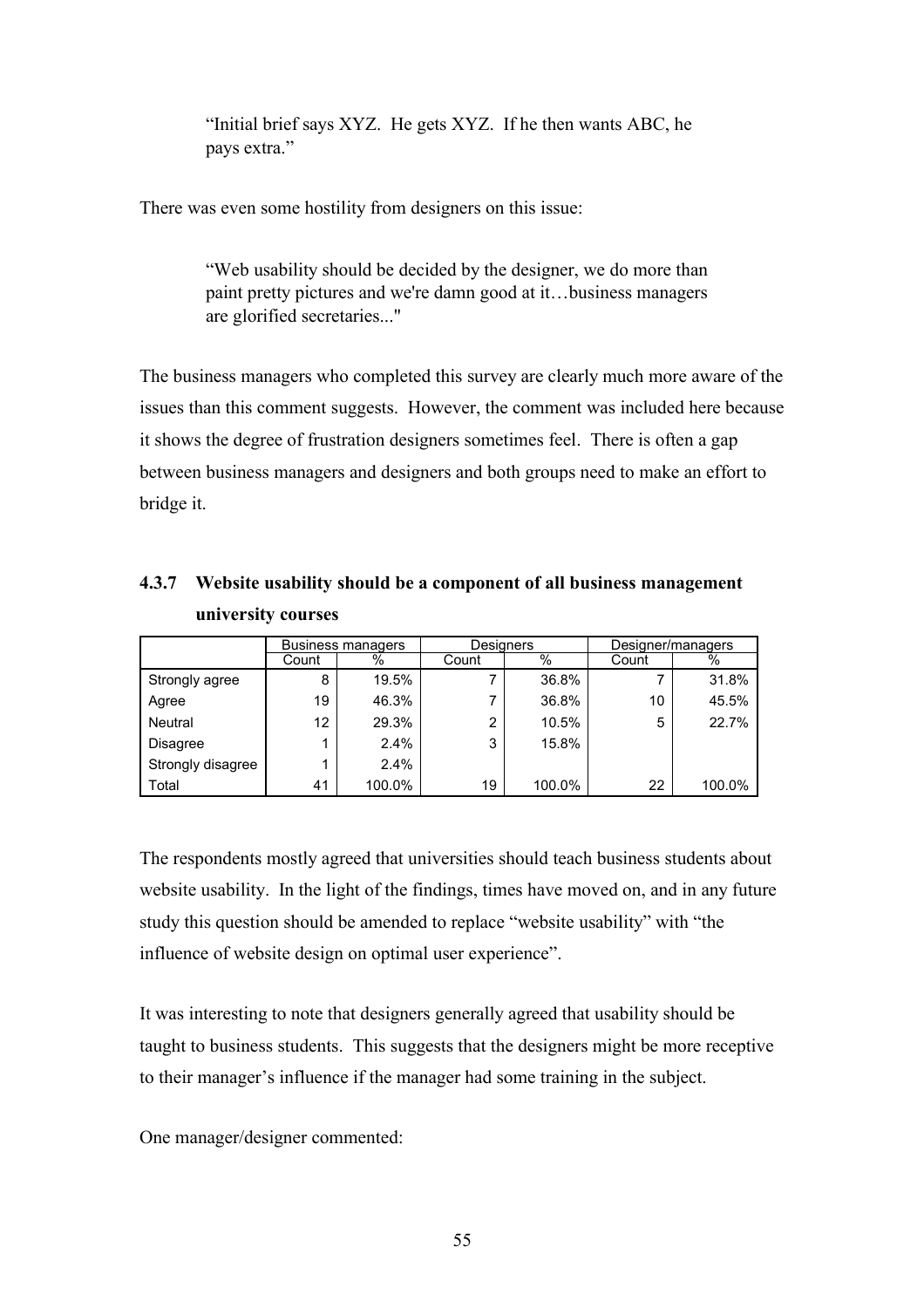"I started in the Web industry in 1995. I've never been formally trained in anything, because I was almost in there at the beginning and certainly involved as it developed from a little used research tool. (I think there were only about 1 million users at that time.)"

Training does not have to be formal, but for those coming to the Internet later it may be a quick way to catch up.

However, one manager had a different viewpoint:

"I do not believe that usability should be taught other than to explain that it is essential to employ an expert Graphic Designer or Web designer or Brand consultant to do what you need them to do. In my experience a little knowledge is dangerous."

It is difficult to disagree with the idea that a little knowledge is dangerous. However, if managers are to be effective in hiring experts, then it could be argued that they need at least some knowledge about what skills they are actually hiring, and what exactly they want the hired person to do. The proposed accreditation scheme for usability professionals may be a way to overcome this problem.

# **4.3.8 Views on the importance of various factors in the effectiveness of ecommerce websites**

The next part of the opinions section listed various factors in e-commerce websites' effectiveness and asked participants to give each a score out of ten for how important they thought they were. A summary is shown in the table below:

|                                  |      | Business managers |        | <b>Designers</b> |      |        | Designer/managers |      |        |
|----------------------------------|------|-------------------|--------|------------------|------|--------|-------------------|------|--------|
|                                  | Mean | Mode              | Median | Mean             | Mode | Median | Mean              | Mode | Median |
| Effective advertising            | 8.27 | 8                 | 8      | 8.89             | 10   | 10     | 7.23              | 8    | 8      |
| Good customer service            | 9.23 | 10                | 10     | 8.32             | 10   | 9      | 9.00              | 10   | 10     |
| Quality of the product sold      | 8.75 | 10                | 9      | 8.53             | 10   | 9      | 8.23              | 8    | 8      |
| Website's ease of use            | 8.95 | 10                | 9      | 8.74             | 9    | 9      | 8.91              | 10   | 9      |
| Website's entertainment<br>value | 4.33 | 5                 | 5      | 4.47             | 5    | 5      | 4.19              | 5    | 5      |
| Website's visual appeal          | 7.40 | 8                 | 8      | 6.79             | 6    |        | 6.64              | 8    |        |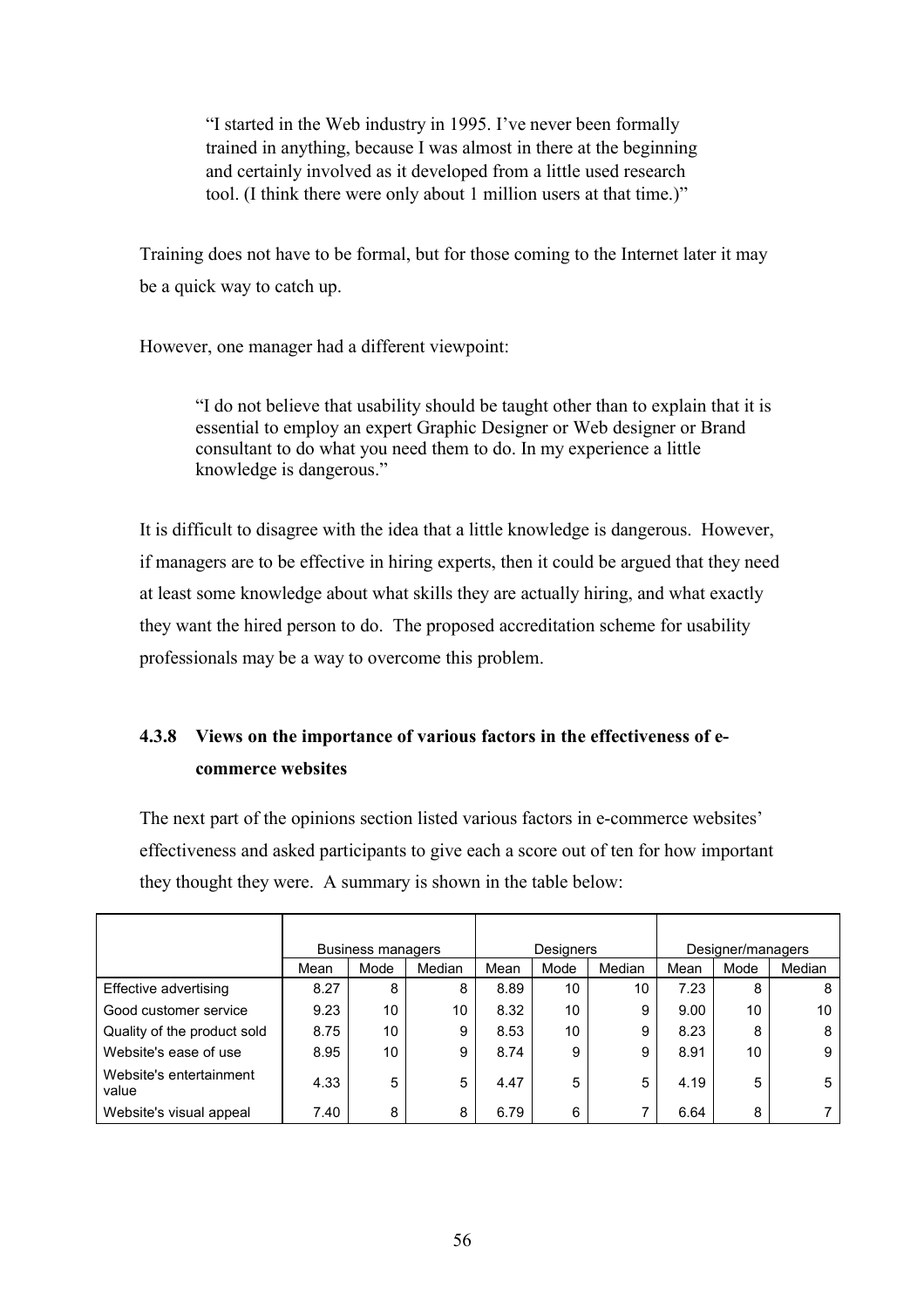The results were then processed using SPSS to produce "Box plots". These graphs show the median (the half-way point) and the range of the groups' opinions. The thick black horizontal line is the group's median and the coloured rectangles above and below show the inter-quartile range of opinions. For example, the mid-range of managers' ratings on effective advertising lay at 8/10, within an inter-quartile range of 7 to 9.5. Outliers are shown separately so as not to skew the data (the small index numbers refer to the case number in the database).



#### **4.3.9 Importance of effective advertising**

The above graph shows that the groups think differently. The designers are very keen on effective advertising while the designer/managers are less so. Strangely the managers group lies between the other two. It would be interesting to do further research into Internet advertising and managers' and designers' views, but at this stage there is insufficient evidence to make any firm conclusions about the above results.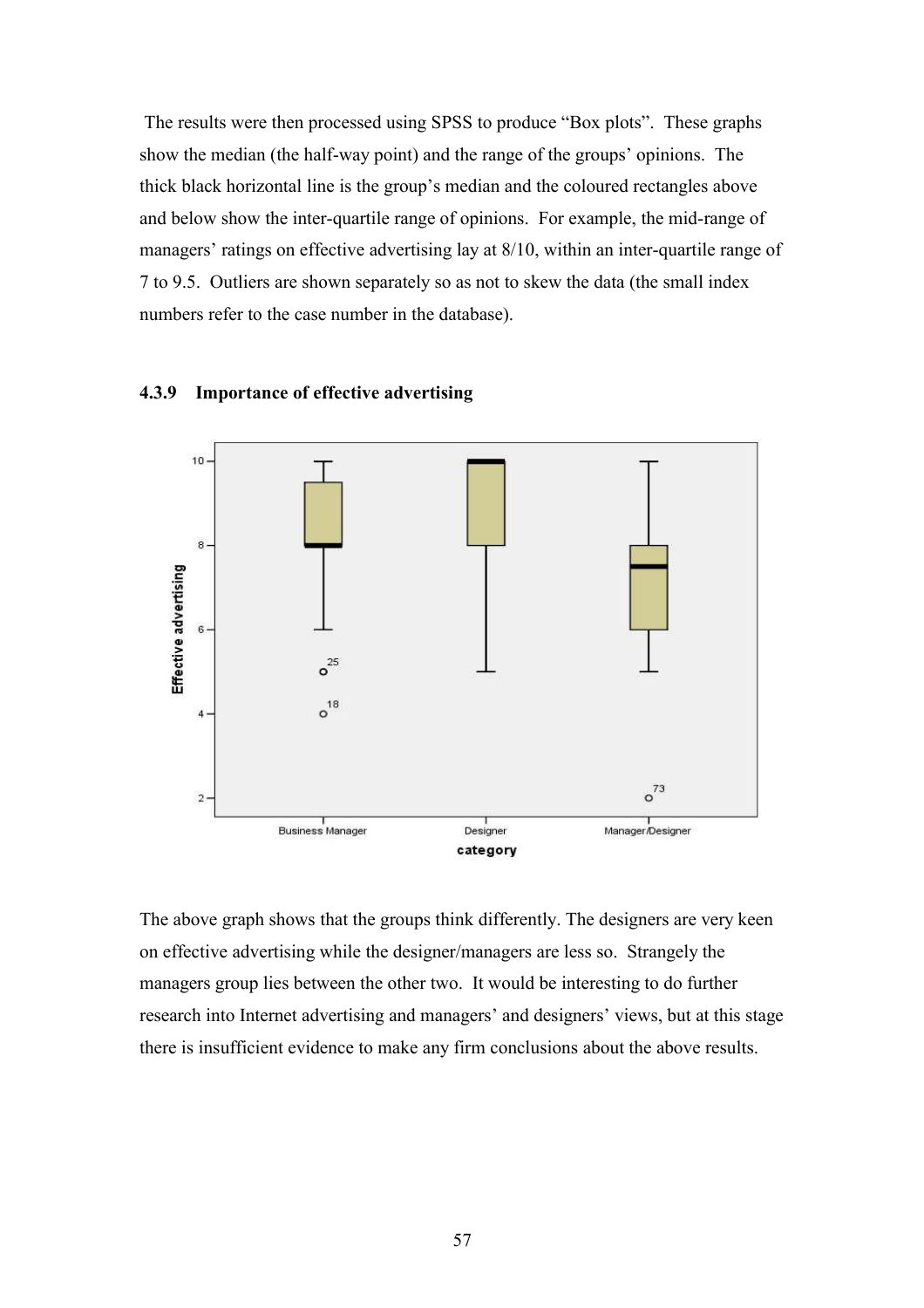### **4.3.10 Importance of good customer service**



Managers and designer/managers are in broad agreement about the high importance of customer service. Designers rated it lower. It may be that designers are less aware of the need for good customer service or it may be that they rated it lower because it is something they are not personally involved with. Managers may want to consider offering some customer service training to designers in future.

Some designers have already bridged the gap into management issues. Those designers who run their own businesses or do free-lance work may already be aware of the need for customer service. One designer commented: "80% of my work comes from recommendation. The over-riding factor with my clients is support, support, support."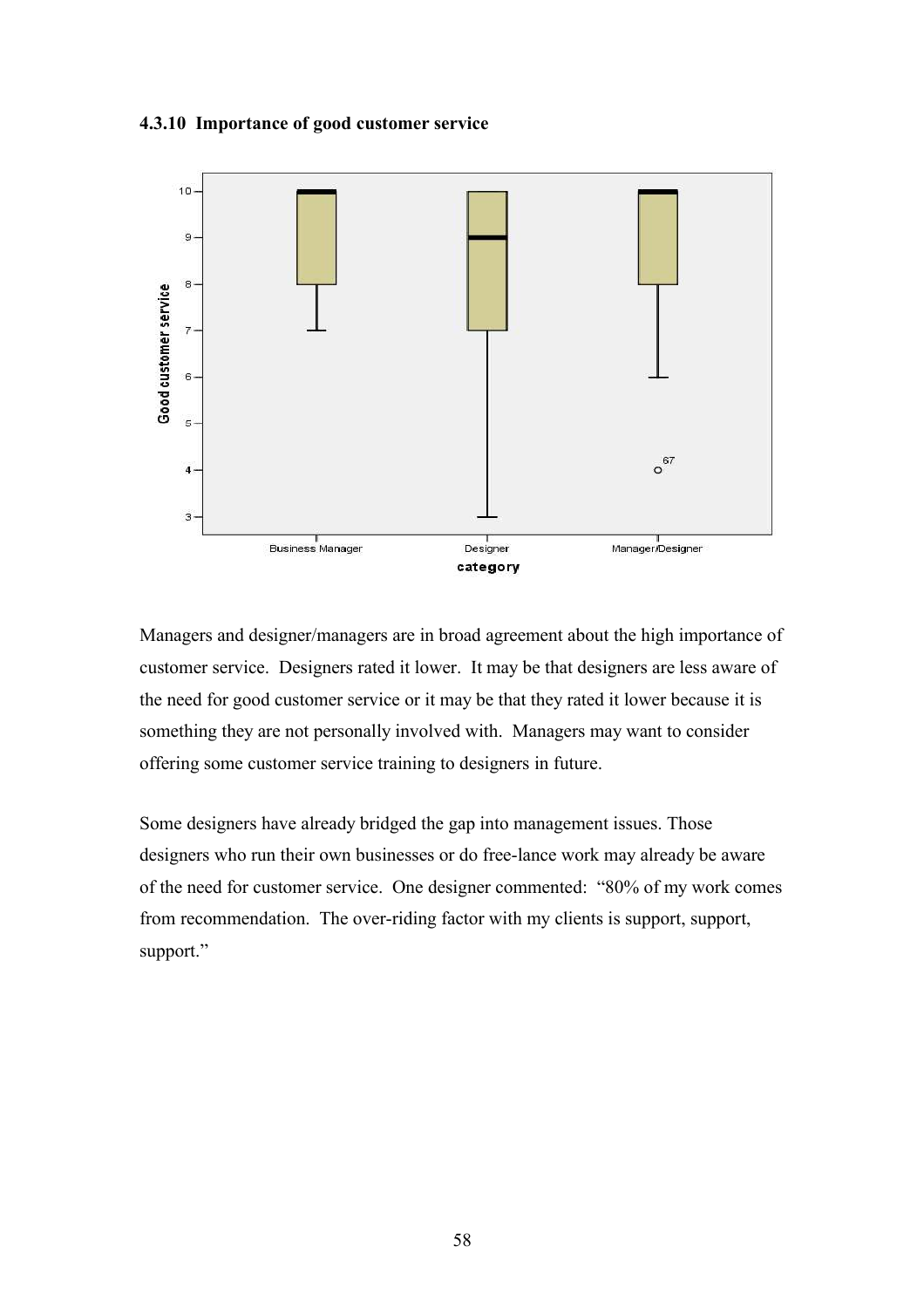# **4.3.11 Importance of product quality**



There is broad agreement between the groups about the importance of the quality of product, although the ranges vary.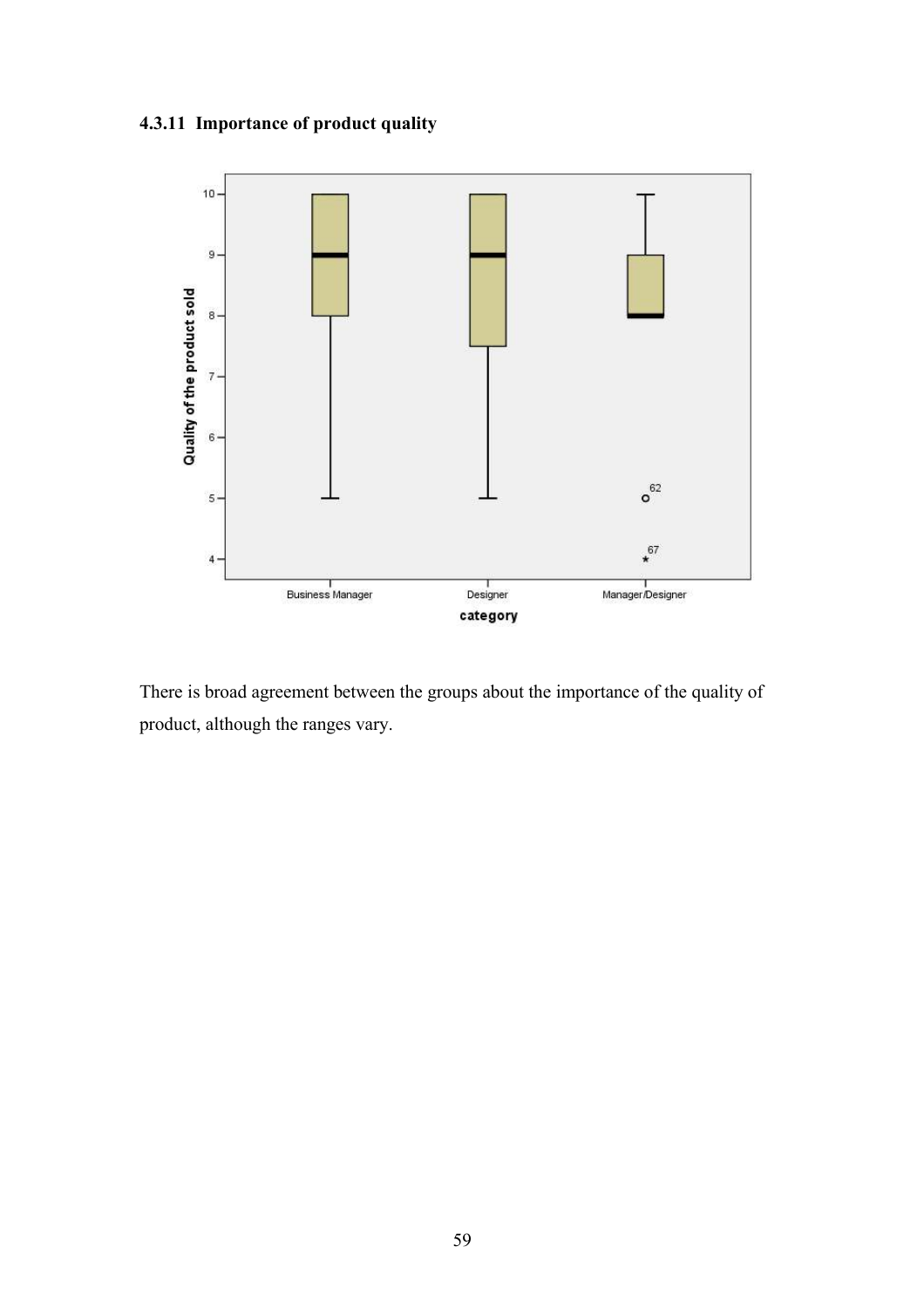### **4.3.12 Importance of website's ease of use**



There is complete agreement on the question of the website's ease of use. This is really good news for the industry – there appears to be no gap here. Yet one designer lamented:

> "I am not formally trained in usability but am a huge fan and find that when we have implemented findings from tests, the results are always positive.

> "Many people asking for opinions on their sites are extremely resistant to any usability problems I would highlight, even when easily fixed. They just don't see that making a site as easy to use as possible is important.

"Perhaps they would listen if I charged them £1,250 for the assessment. It's the sort of money easily earned back on some shockers I have seen."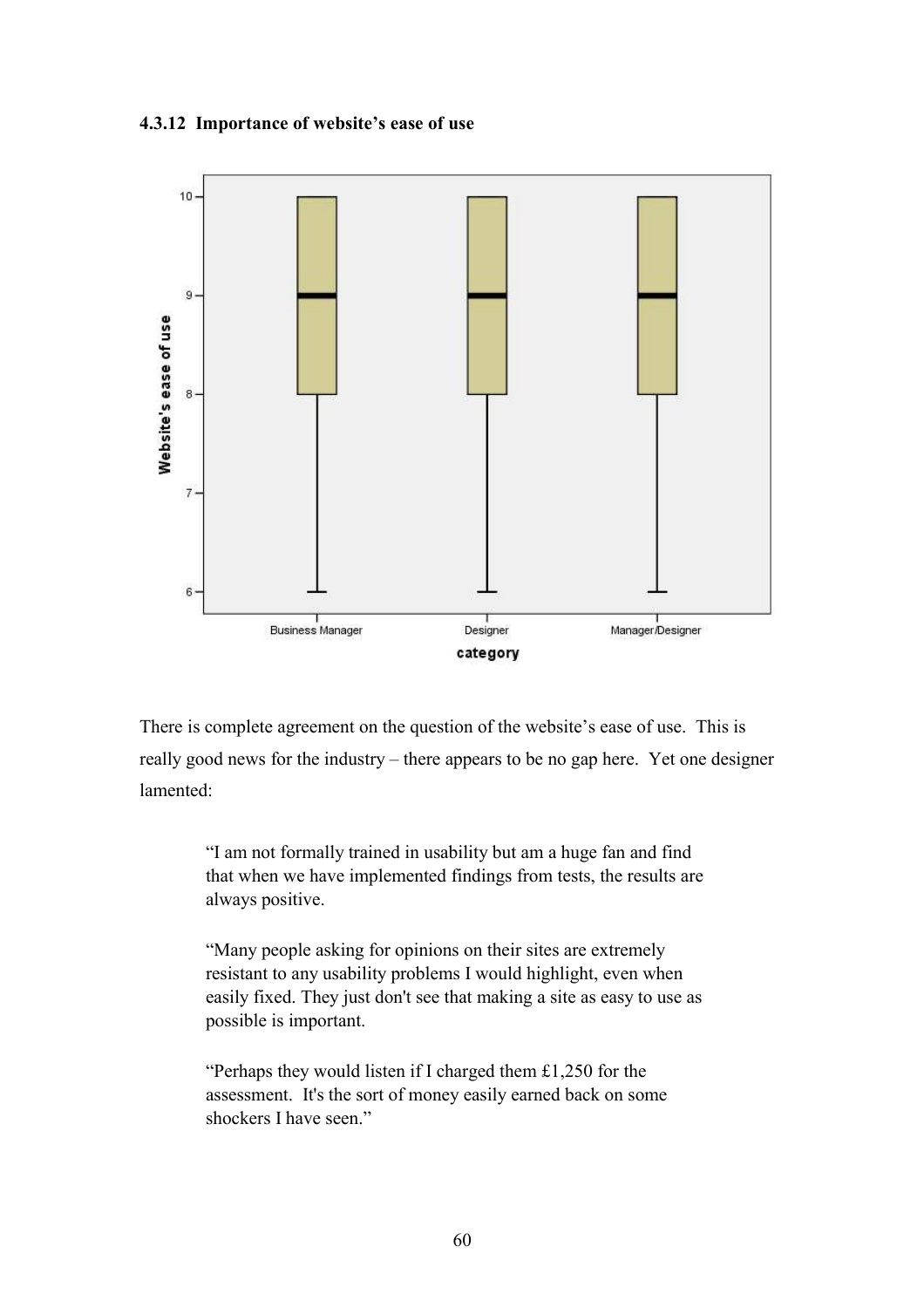Designers care passionately about what they do, and these days most are well aware of usability issues. The difficulty is to get managers/clients to understand its importance. Whilst the data here show that managers do appear to be interested in usability issues, it is likely that those managers who cause the most problems are those least likely to complete a questionnaire on the subject. It was not possible to find hard evidence to prove this from the existing data – perhaps another study in the future specifically for designers would provide it – but there was a considerable amount of anecdotal evidence from designers to say that managers interfere with the website even though they do not understand the issues involved.



#### **4.3.13 Importance of entertainment value**

Again, there is general agreement about the website's entertainment value. Only the range of opinions differs.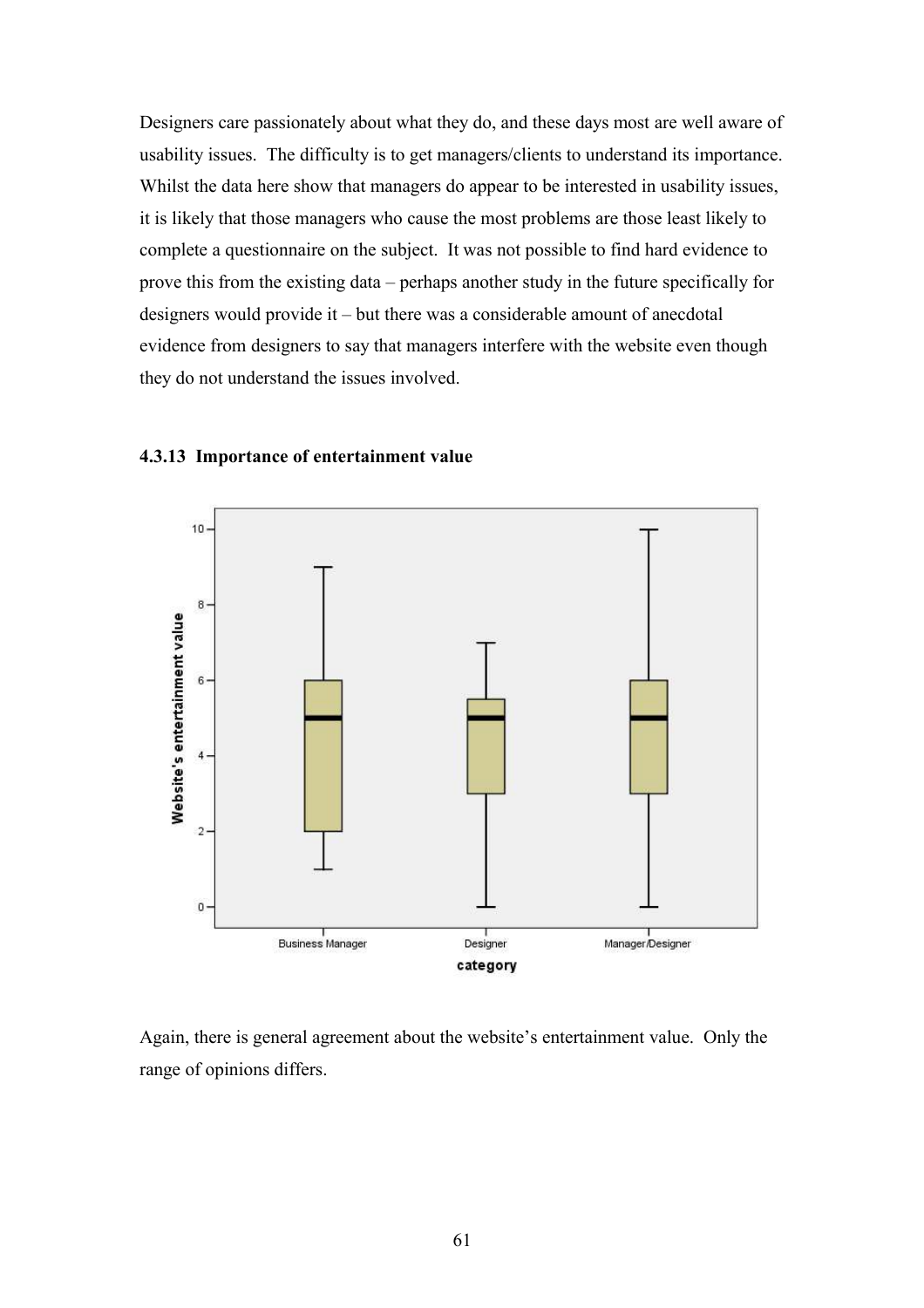#### **4.3.14 Importance of visual appeal**



Strangely, on the importance of the website's visual appeal, the biggest difference is between managers and designer/managers. The designers' opinions are roughly halfway between the two. Again, it would require a larger sample before any firm conclusions could be drawn from this.

## 4.4 Additional analysis

## **4.4.1 Managers only**

Having analysed the differences between the groups, the data were next examined to see if there were any differences of opinion within the managers group. Managers' data were allocated into sub-groups according to how much experience they had in web design, (even as a hobby): (1) yes, a lot; (2) yes, a little, (3) no. Their responses to the opinions statements were tabulated according to these sub-groups.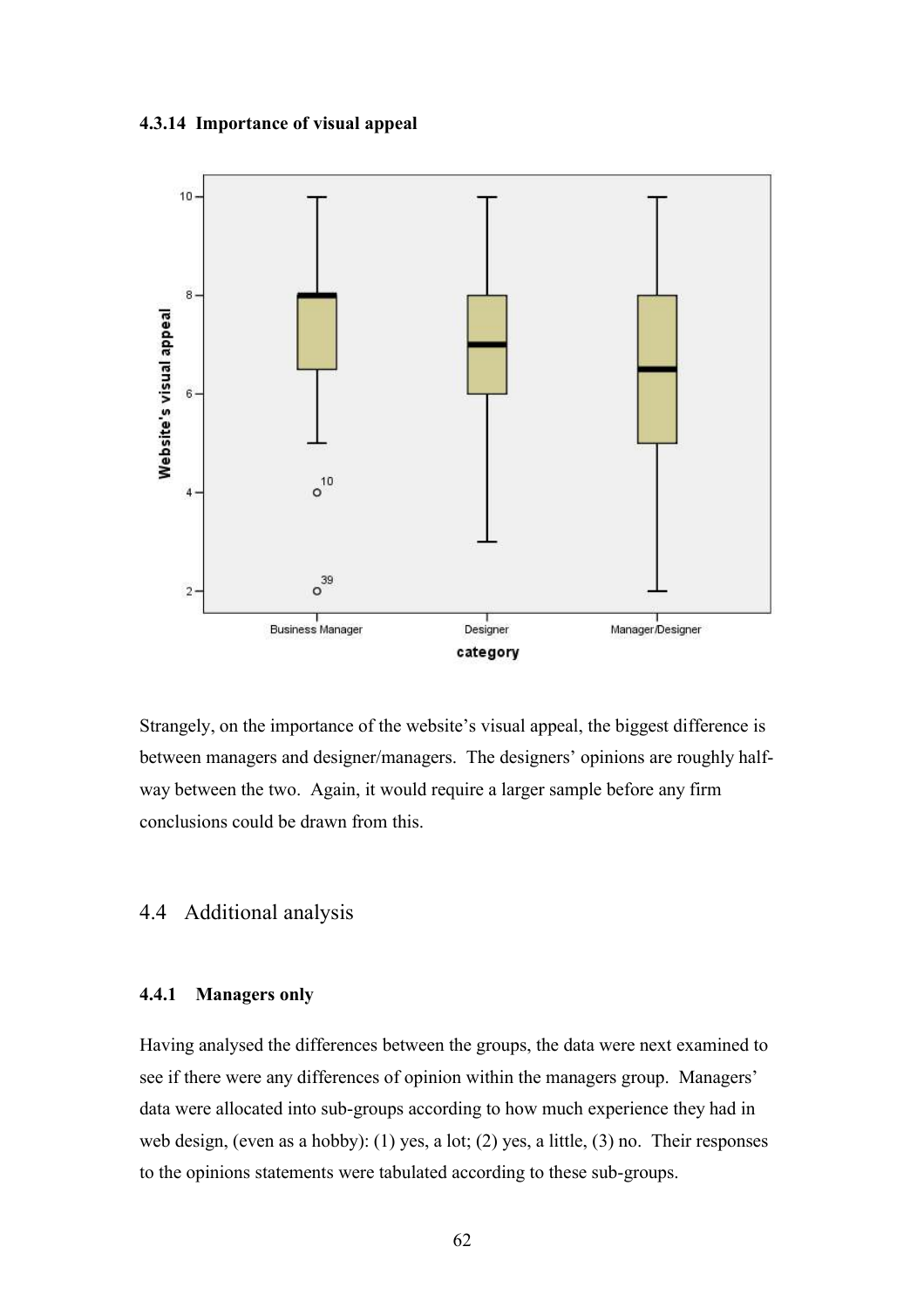Everyone agreed that visual appeal was necessary for a successful e-commerce site. However, there was a difference of emphasis in that those with more experience of web design agreed more strongly.

The next marked difference showed by the data was that those with no experience in web design disagreed most with the statement: "Designers are paid to design and they should be allowed to get on with it". This may corroborate the anecdotal evidence that managers want to influence their websites without having the necessary skills or training to make a valuable contribution. To analyse this further the data was examined to see if there was any correlation between having design experience (or not) and the amount of influence the manager had in the appearance and function of the website.

As expected, the data showed that those with more experience made more initial input into the creation of the site. However, when it came to requesting changes to the appearance and functionality of the site, the data showed clear evidence that those with no experience of web design requested changes just as frequently as those with a lot of experience.

When asked how they resolved differences between them and their designer, as one might expect, those managers with most design experience tended to become more involved. There were no experienced managers who had never had differences with their designer. This suggests that these managers are more hands-on. They are also more assertive – a number of them insisted on things being done their way. Those with no experience compromised or left it to the designer.

Next the data were examined to see if those with any training specifically in usability thought differently to those who had no training. Again, the data were tabulated into three sub-groups, but there were no marked differences between them - with only one exception. The statement: "These days customers expect to be entertained while they are buying", revealed different thinking. Most managers with usability training were neutral or agreed with the statement. Most with no training disagreed. It is possible that those with usability training are more aware of current thinking in the industry.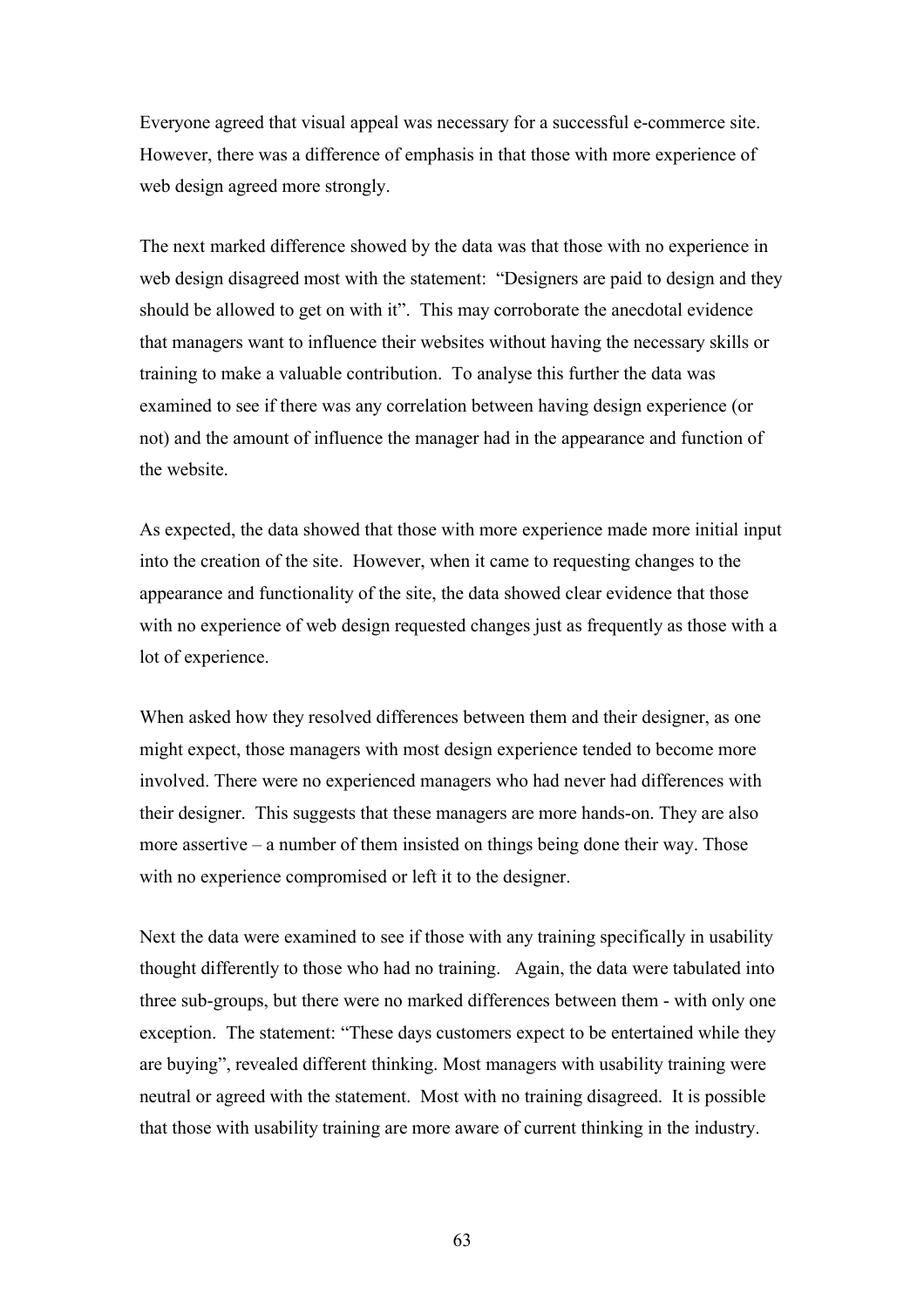However, the sample was too small to enable firm conclusions to be drawn from this finding.

### **4.4.2 Managers and manager/designers**

To widen the sample the managers/designers' data was added to that of the managers and the same exercise done again.

There was a clear finding that those managers with experience of web design agreed more strongly that an e-commerce website has to be visually appealing to be successful. All respondents agreed with or were neutral about the statement. Those with more experience tended to agree more strongly.

Most of the data produced similar results to that of the managers-only group. However, one additional clear finding emerged. Those with no training in usability agreed more strongly that business managers had a key role to play in ensuring that the e-commerce website is easy to use.

### **4.4.3 Pure play or not**

The next analyses were to ascertain whether there were differences of opinion between those who were managers and designer/managers of pure play businesses and those whose businesses were not. Several minor differences were found.

Managers of pure play businesses tended to agree more strongly that web design decisions were too important to be left to designers.

Pure play managers all strongly agreed or agreed with the statement: "Customers no longer want glitter, they want content and service and they want it fast". The others mostly agreed; they were more lukewarm about the issue, and held a wider spread of views.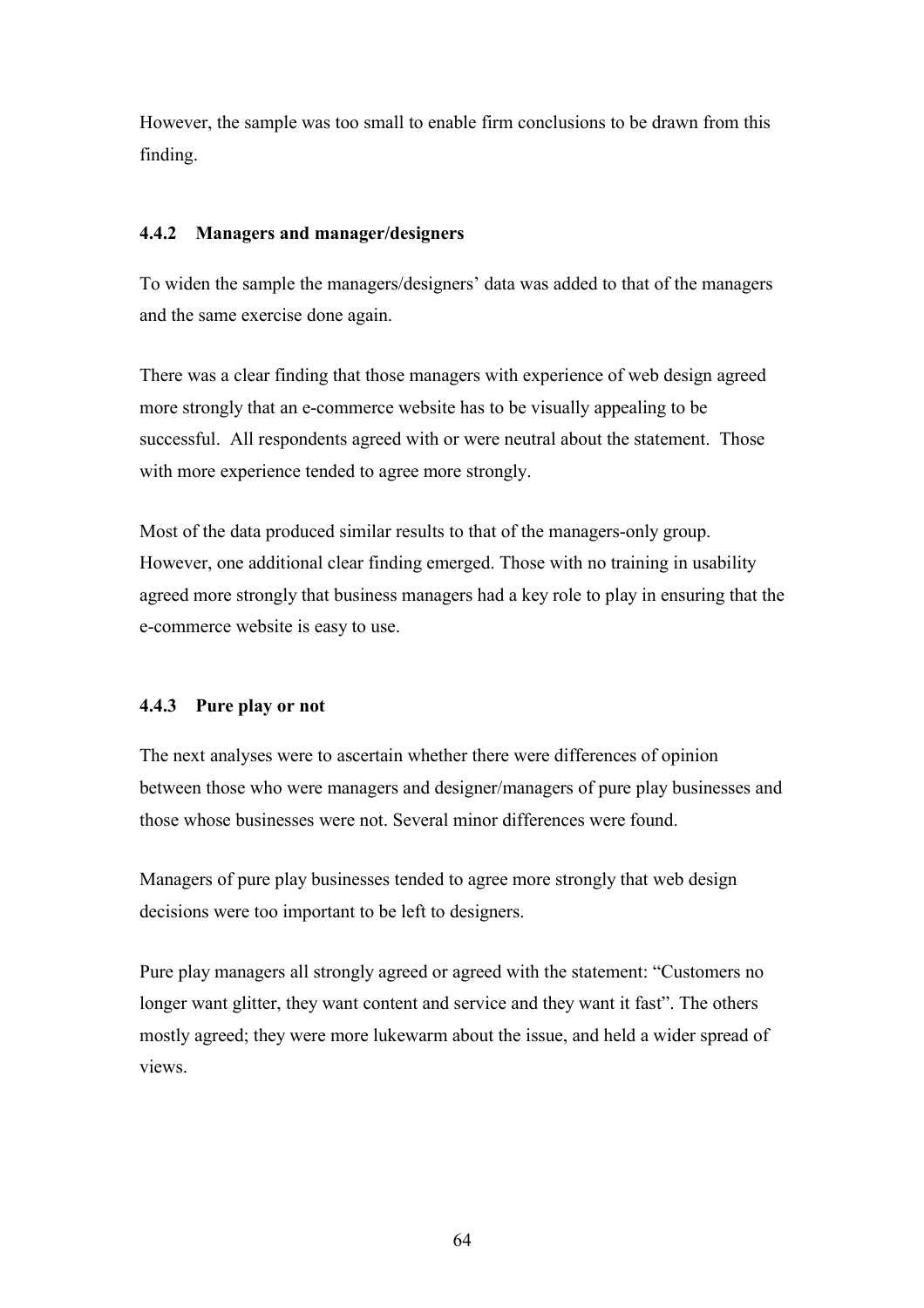Pure play managers also agreed more strongly that usability should be taught on university business courses. This was an expected result - with their entire revenue derived from online activities, website usability issues are crucial to them.

#### **4.4.4 Entire sample**

Further analysis was done on the entire sample to see if there were any differences of opinion between those with design training and those without. Whilst there was no major difference, there was a difference of emphasis – those who had some web design training tended to favour the idea that a website should be visually appealing more than those without training.

The exercise was repeated to look at whether training in usability made any difference.

People with most training in usability were most strongly in favour of it being taught on business courses, otherwise there were no significant differences depending on the extent of training. What differences there were could be accounted for by professional jealousy on the part of the designers. Some of the previous findings of this report explain why designers often do want their manager to be involved with the website.

### 4.5 Limitations of this study

The low rate of response seriously hampered any attempt to draw firm conclusions. The poor response was likely to have been caused by managers being tired of receiving a proliferation of questionnaires from students. It may be better to conduct primary research by some other means in future. Flowtheory.com's website statistics showed that the advertising had aroused considerable interest. There had been almost 500 unique visitors, including some from people in other countries. The questionnaire was quick and easy to complete online, and so it is difficult to say what more could have been done to improve the response rate.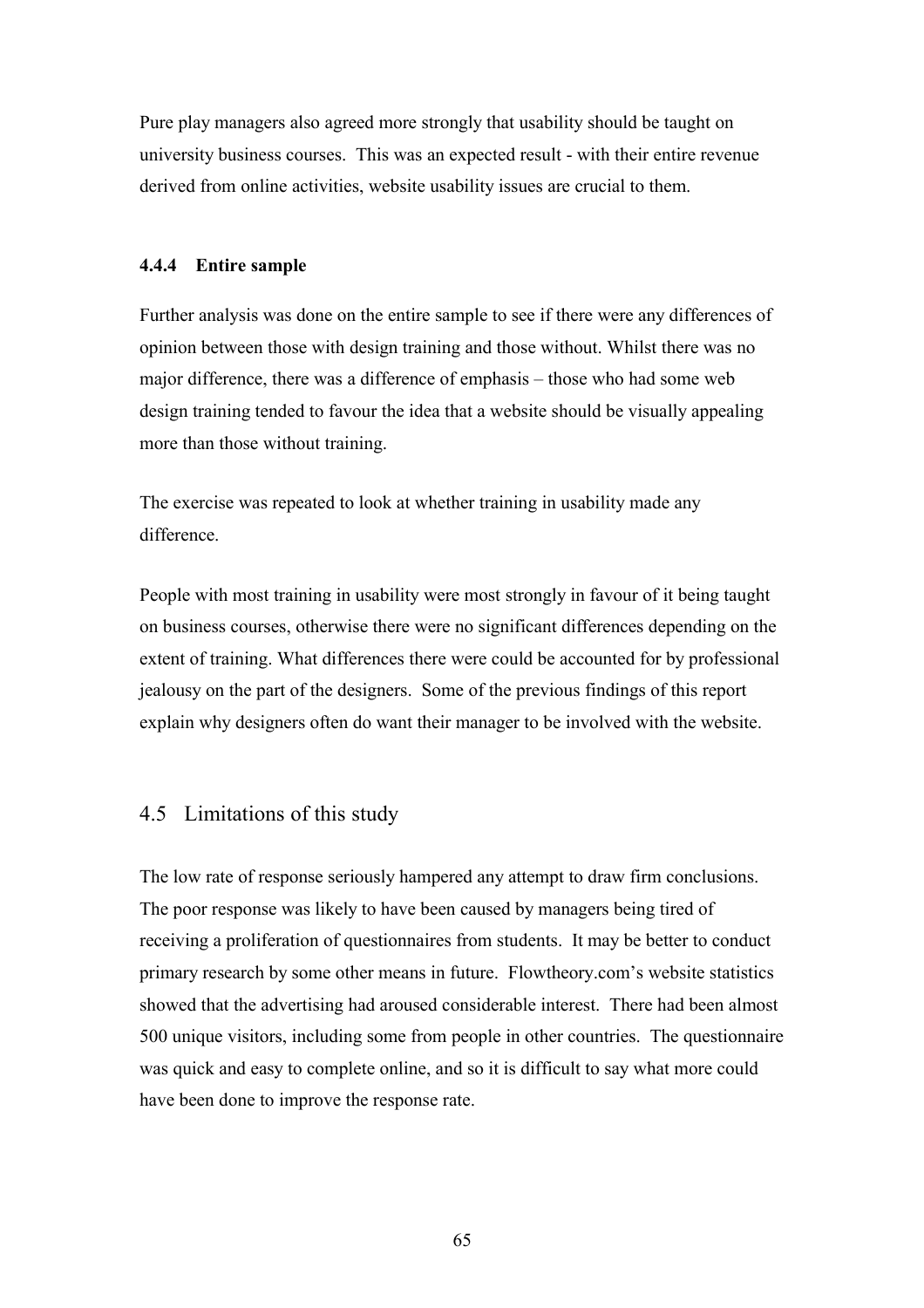Not knowing who all the respondents were was also a potential problem. In the initial sample, it was known who all of the 330 managers contacted were. However, once the sample was widened to the general public, the responses could have been made by anyone. The nature and quality of responses and additional comments suggested that the participants had taken the exercise seriously and had provided useful data. Only one response was rejected, because the participant replied that they did not sell anything online and therefore the questionnaire was "irrelevant" and "ridiculous". This participant's data was deleted from the database to avoid the possibility of these "no response" entries from skewing the valid data.

Each group was lumped together as though the participants were homogenous. However, some designers may have been doing cutting-edge work for agencies and thus have been aware that the latest thinking is that providing a good user experience is necessary. Others may have lagged behind and still believed that usability was the top issue. How up to date the person was would have affected their answers and thus the data.

It was also possible that there may have been some confusion among the respondents as to which questionnaire to complete. It was intended that someone who was primarily a designer but who was incidentally a manager too, by nature of being freelance or running their own design business, would complete the questionnaire for designers. However, detailed analysis of the data suggested that some in this category may have thought of themselves as being manager/designers and have completed the questionnaire accordingly. The questionnaires were clearly labelled so this just serves as yet another example of how people do not read things on the Internet – they simply scan for information.

Those managers who responded showed a tendency to be aware of the issues. This tendency is not a reflection of what is happening empirically. It may be reasonable to assume that those who responded have an interest in the findings and perhaps addressing the issues and implementing solutions. The managers who are likely to cause problems for designers presumably did not have any interest in participating in this research.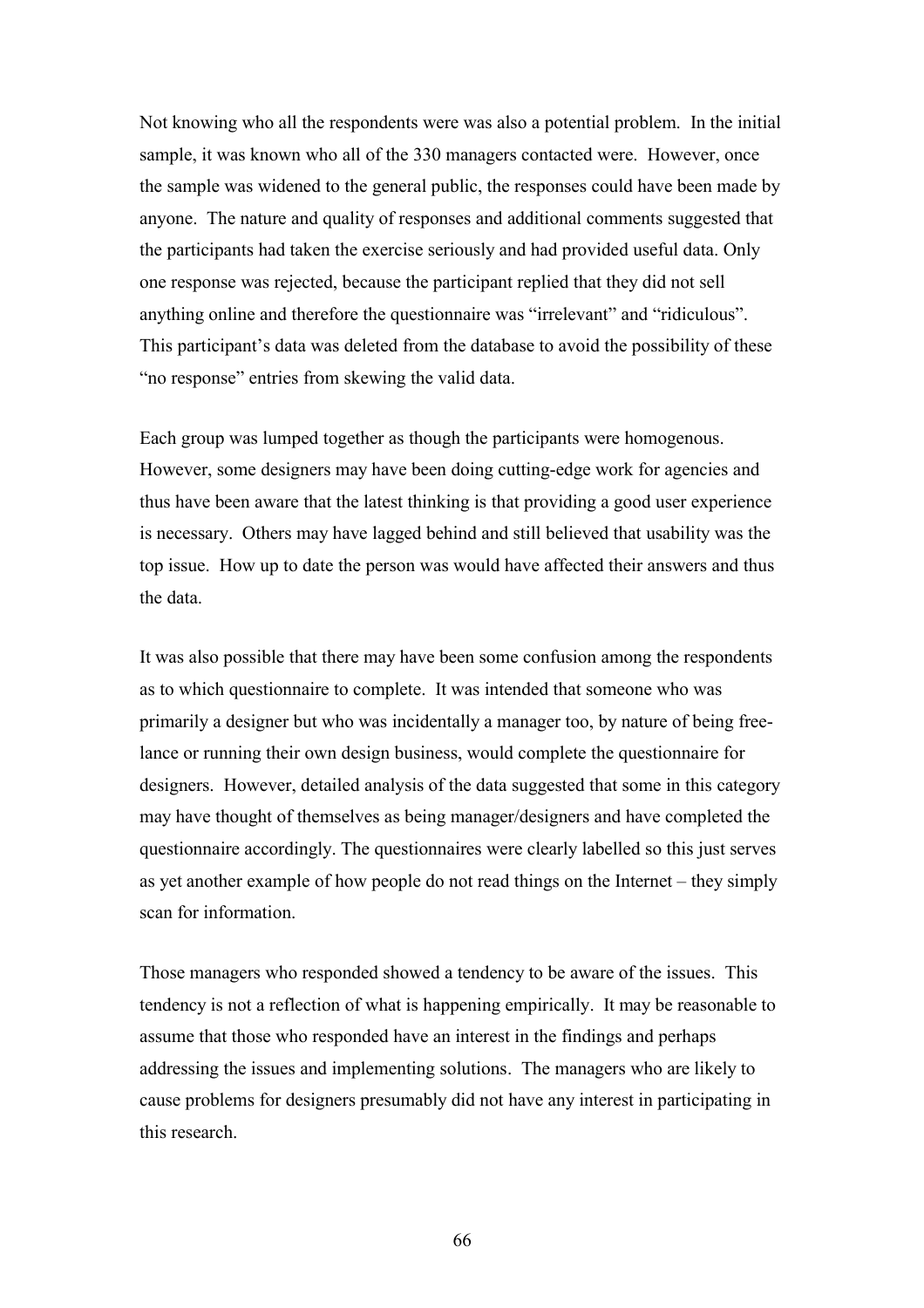## **5. Conclusions**

It is difficult to draw any firm conclusions because the sample was not as large as hoped for. However, the data do at least show some pointers.

Most managers agreed that usability was important. However, few appeared to be in the Nielsen camp where usability is everything. Managers appeared to think that visual appeal was also important and, to a lesser extent, also some entertainment value.

Most managers expected to assume at least some responsibility for ensuring the usability of their e-commerce websites, whether by compromise or as a member of a team. They identified that because of the diverse skill set required in creating a successful e-commerce site, no one person can be expected to be an expert in all the related disciplines.

The research showed a large gap between what is actually happening and what is contained in the academic literature. This is partly because of the time lag between a rapidly evolving industry and the timescale of academic research. Additionally, by its very nature, much of the academic writing ignored the practicalities of website design. The most useful sources of information were the industry experts and those actually working in the industry. The literature showed little evidence that business managers were concerned with usability. Yet the findings showed that the managers who completed the survey were indeed very concerned about it.

Current thinking suggests that websites need to be usable and to provide something more. Nielsen and his followers are 1990s dinosaurs and are being increasingly criticised by other industry leaders. Usability on its own is no longer enough.

However, there is a strong move towards standardisation and industry regulation, particularly towards compliance with best practice standards. Notably, W3C is leading the field in this type of work.

The literature also showed there is some evidence that what customers want may be different to what experts believe they want. It is essential to involve the customer as

67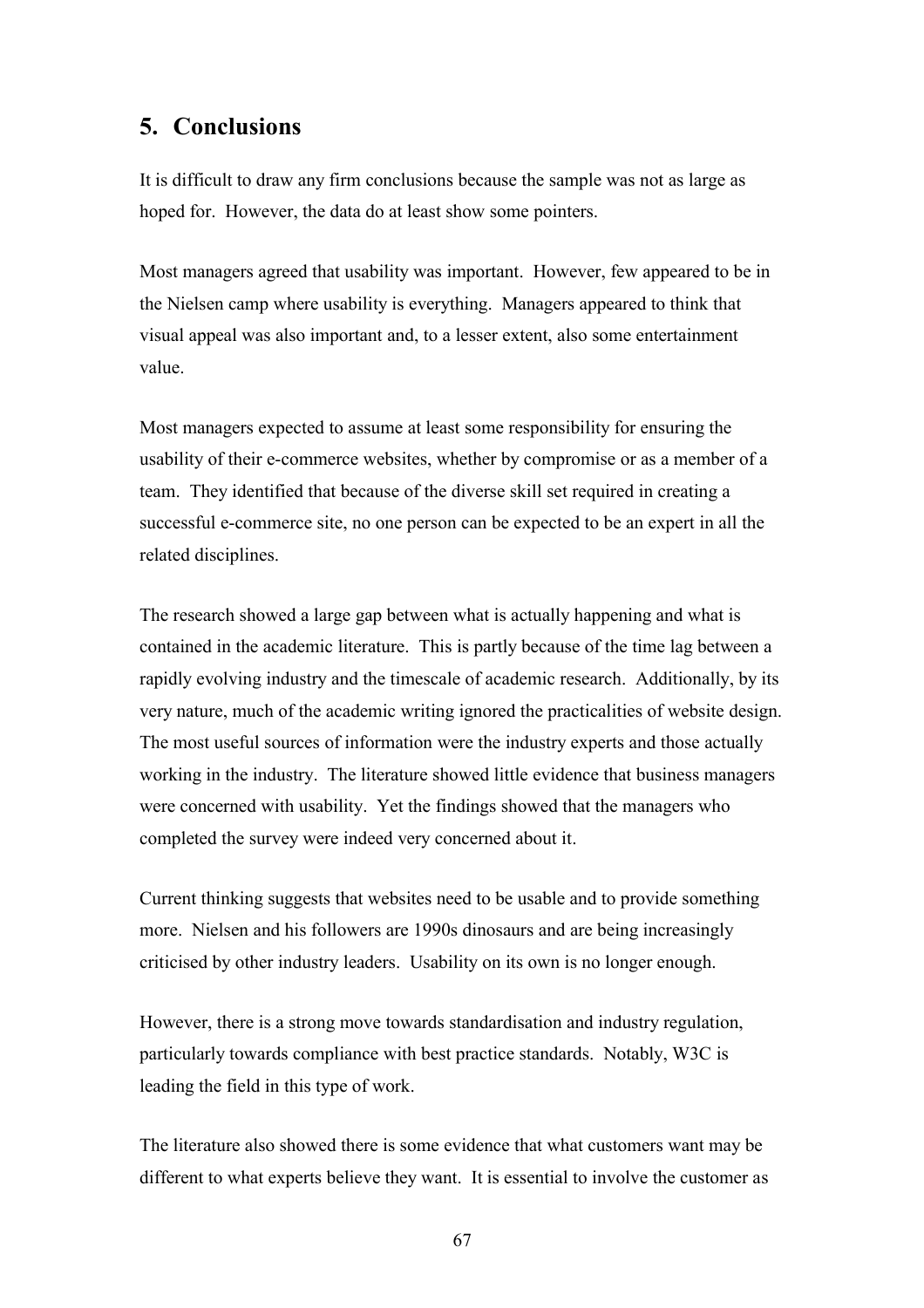early as possible in the design process. Listening to customer feedback is crucial if the site is to succeed.

The creation of a successful website requires knowledge of the technology, an understanding of psychology, marketing, knowledge management, content management, interactive design, human computer interaction (HCI ), and a multitude of other specialisations. No one person can be expected to be an expert in all of these disciplines. Teamwork is required to overcome this and to ensure the website benefits from as many different areas of expertise as possible.

A manager's opinion:

"There are two aspects to creating a good site:

1) the functionality

2) the visual appeal

"The issue is that the two are interlinked. Hence neither the business end nor the design end can comprehensively achieve these two objectives on their own. In most cases, as I have found, it is difficult to achieve this even if the two parties try to solve it together. The need of the hour is a functionality translator, i.e. someone who can understand and then translate the functionality to be achieved into something that the designers can understand. In my experience, there is no such qualification as a 'functionality translator'. The post is more of a function of experience - the closest I can think off the top of my head is something akin to a client servicing manager in an advertising agency."

Teamwork is essential and business managers should be part of that team. To be an effective member of the team they must understand usability issues, otherwise their opinions are not useful. The research showed that some business managers do have some awareness of the issues, particularly in the case of pure plays.

A manager's opinion:

"Also, this Web marketing effort needs to be implemented in the website code during the design phase, and continually changing to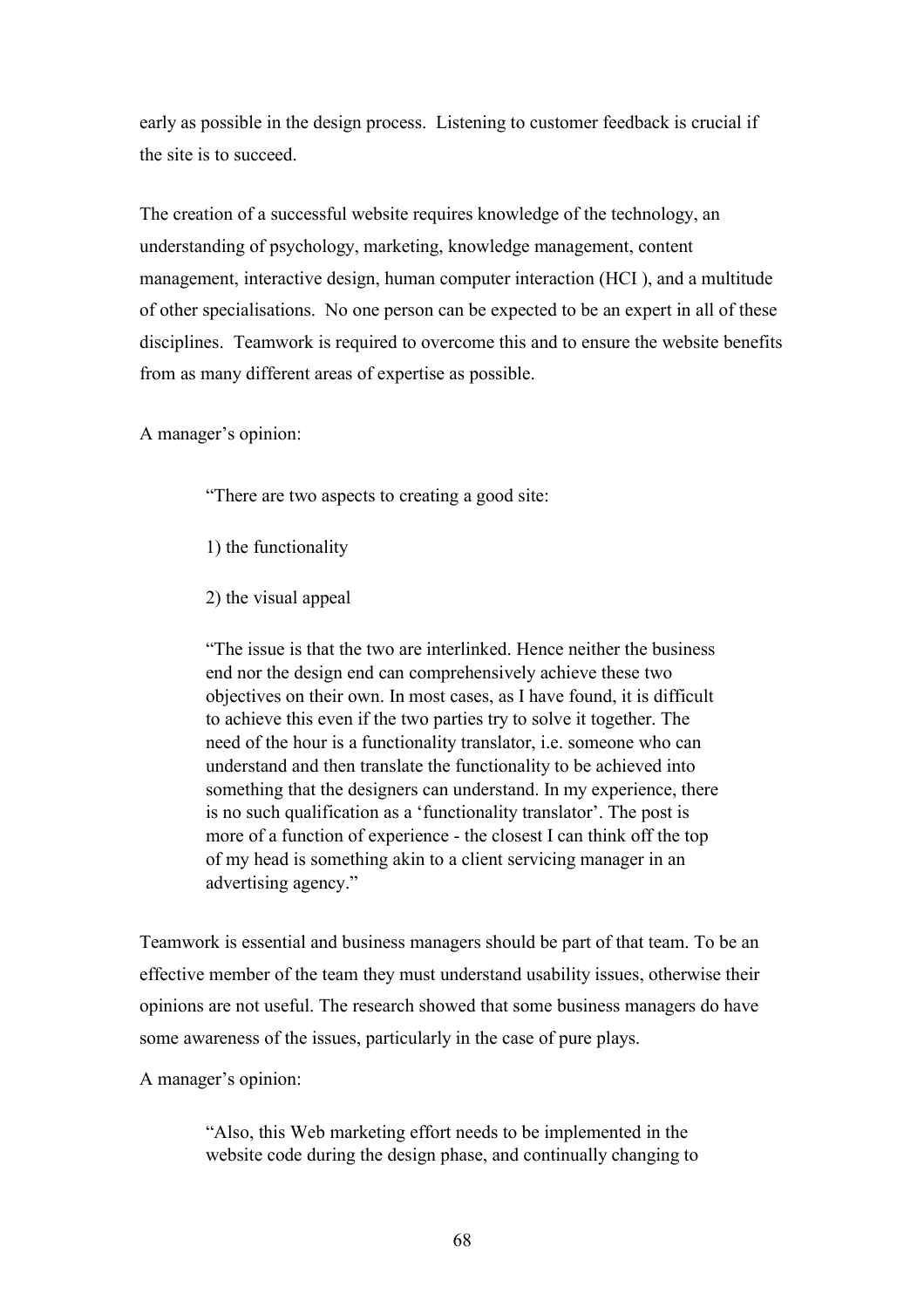be able to get those search arguments that we want our website to be found by."

This suggests an understanding of some of the complexities involved in Internet marketing. It is not enough to build a website; there are many other tasks involved to make the website successful.

The research showed that there was a difference of perceptions and that the designers resent input from managers who want to influence the site when they do not understand the issues involved. The solution to this problem is to educate the managers – this is what most designers are asking for too.

## 5.1 Recommendations for future research

It would be useful to ascertain whether there is any correlation between the managers' involvement in the appearance and functions of the website and the commercial success of the venture. However, it is unlikely that business managers would give researchers access to the type of confidential information required to complete such a study.

This research explored usability in general. A similar study focusing specifically on accessibility is also recommended. Also, this report focused on e-commerce websites. Usability research into other types of websites is recommended, for example: Intranets**,** content based sites, gambling, lotteries, and B2B sites.

A manager's comment:

"Re the question about factors contributing to success, for a business to business website I would add 'Information Content' and rank highly."

Additionally, as one manager commented, the criteria may be different to create a successful website selling services rather than products. Further research is recommended in this area.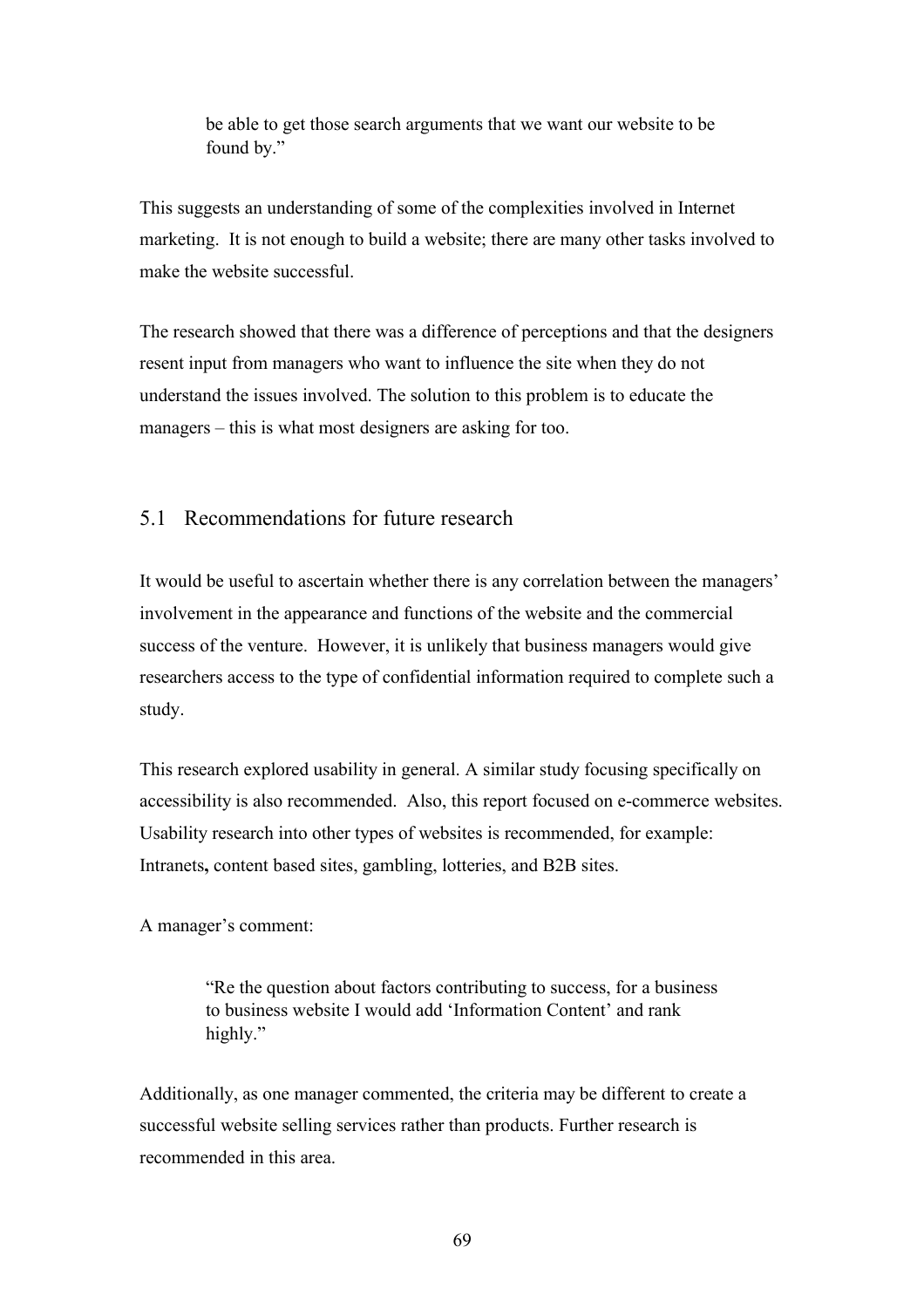### Optimal design criteria also depends on the target audience. A manager's opinion:

"An additional aspect is how others in the business view the web site and the amount of internal marketing required to get to them promote it and understand its purpose. Many 'non-IT' managers see it as an electronic brochure, whilst the non-marketing ones see it as either a more expensive or cheaper alternative, not an additional tool. Web site design also has to relate to the market place. Three clicks to order or interesting features to browse depends on the target audience."

As broadband becomes more common in the UK, there is likely to be a change in the way websites are designed. This has implications for usability. Research into broadband and usability would be useful. Similarly usability for sites designed with Macromedia Flash should be studied. This is a vast area encompassing Fitts's Law (objects that are smaller or further away take longer to point to) and other theories.

One manager suggested that strong branding was necessary to provide differentiation between websites. Further research in this area would be useful.

It was beyond the scope of this report to look at the micro areas of usability in any depth. Expanded research on this would be beneficial, particularly if the research was in the public domain. Some micro aspects, on their own, could be the focus of an entire study. Website navigation, for example, is a case in point. One manager commented that a designer had told him:

> "Websites used to be designed along the lines of a tree, with a root directory and branches in exactly the same way as a HDD is organised. This can make it difficult to find your way around the site and back to the home page. Now, and especially for ecommerce sites, the leaning is very much towards a circular site that both enables fast access to information and fast return to the home page. Navigation should be possible from any page to any page and from any page directly back to the root, like working around the spokes and rim of a wheel. The site should be organised to lead the customer by the hand from the start page to placing an order via a series of clear steps: Start Here; go here next; here next; here next; complete order. Only then will your site change from an information resource to making actual sales."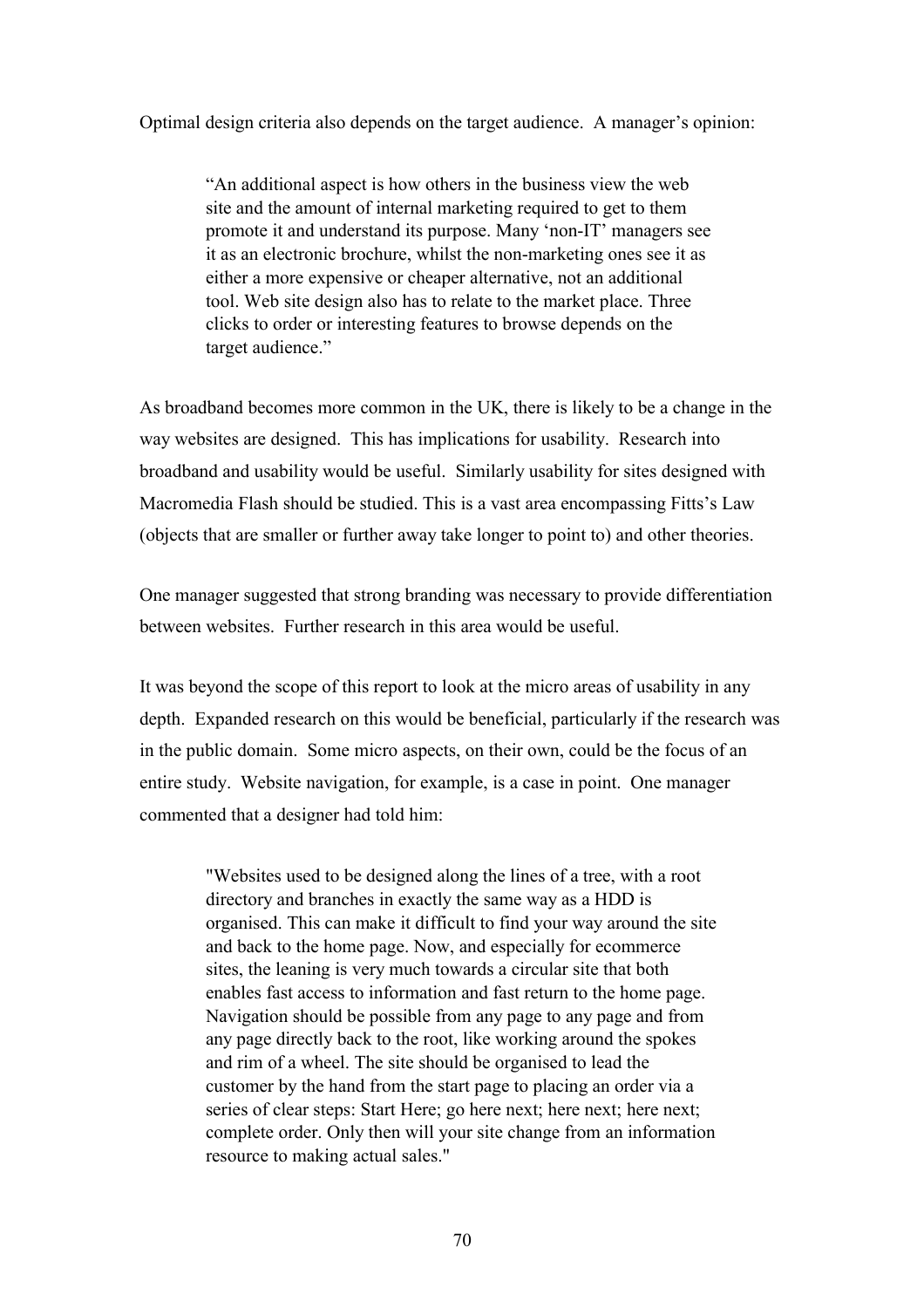Navigation is only one of a multitude of micro factors which would merit further research.

If business managers need a basic understanding of usability issues, it is also possible that they should have at least an awareness of other website-related issues, such as search engine marketing for e-commerce sites . It has also been suggested that increased usability can be a benefit of search engine optimisation. (UA-WG 2004b)

Continued research on the same subject but with a larger sample is recommended. It is proposed to keep FlowTheory.com functioning as a data gathering tool for a further six months. It is also planned to add a discussion forum where managers and designers can add their opinions and further discuss the issues. The original findings will be reviewed in the light of what is hoped will be a larger sample.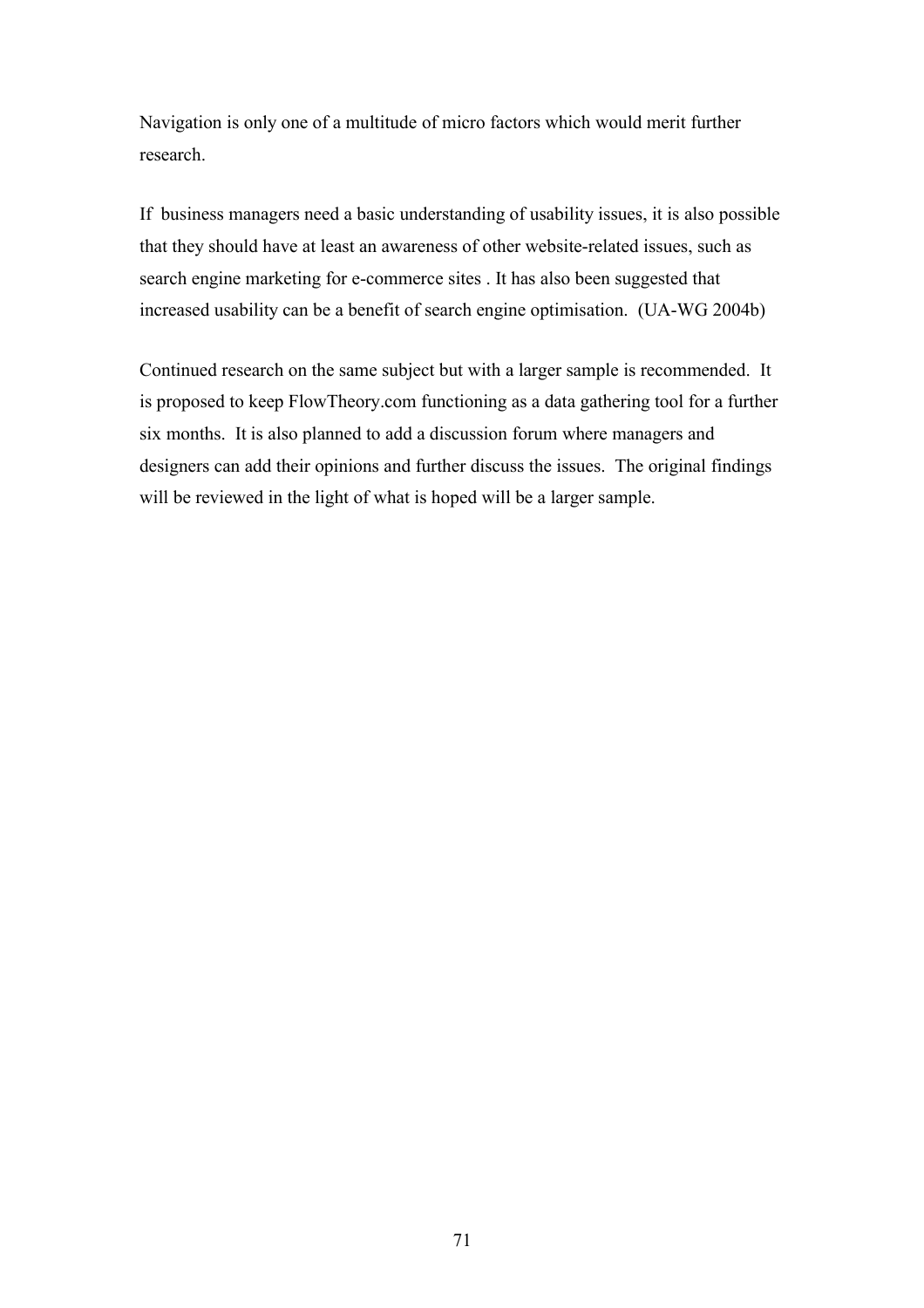# References

1-HIT 2005. Loading Time Checker. [online] 1-hit.com. Available from: http://www.1-hit.com/all-in-one/tool.loading-time-checker.htm [Accessed 9 April] 2005]

BARNET, L., 2004. *Web Usability moves up the Corporate Priority List*. [online] Usability News. Available from: http://www.usabilitynews.com/news/article2071.asp [Accessed 8 April 2005]

BERNERS-LEE, T., 2005. *Web Accessibility Initiative Home Page*. [online] World Wide Web Consortium. Available from: http://www.w3.org/WAI/ [Accessed 5 April] 2005]

BEVAN, N., 2003. Accreditation of Usability Professionals. In: ed. L. Erlbaum*, Human-Computer Interaction: Theory and Practice (Part 1), Volume 1 of the Proceedings of HCI International*. 2003. [online] Hook: Serco Group plc. pp. 429- 433. Available from:

http://www.usability.serco.com/papers/Usability\_accreditation.pdf [Accessed 8 April] 2005]

BRAJNIK, G., 2000. *Automatic web usability evaluation: what needs to be done*. [online] Udine: Universita di Udine. Available from: http://www.dimi.uniud.it/~giorgio/papers/hfweb00.html [Accessed 8 April 2005]

BRAJNIK, G., 2005, Giorgio Brajnkik's Website. [online] Available from: http://www.dimi.uniud.it/~giorgio/index.html [Accessed 8 April 2005]

BROWN, B., SELLEN, A., 2001. Exploring Users' Experiences of the Web. *First Monday.* [online] 6(9). Available from:

http://firstmonday.org/issues/issue6\_9/brown/index.html [Accessed 4 April 2005]

BURTON-TAYLOR, S., 2004. *Effective web sites – the responsibility of the whole organisation not just the web team.* [online] The Web Usability Partnership.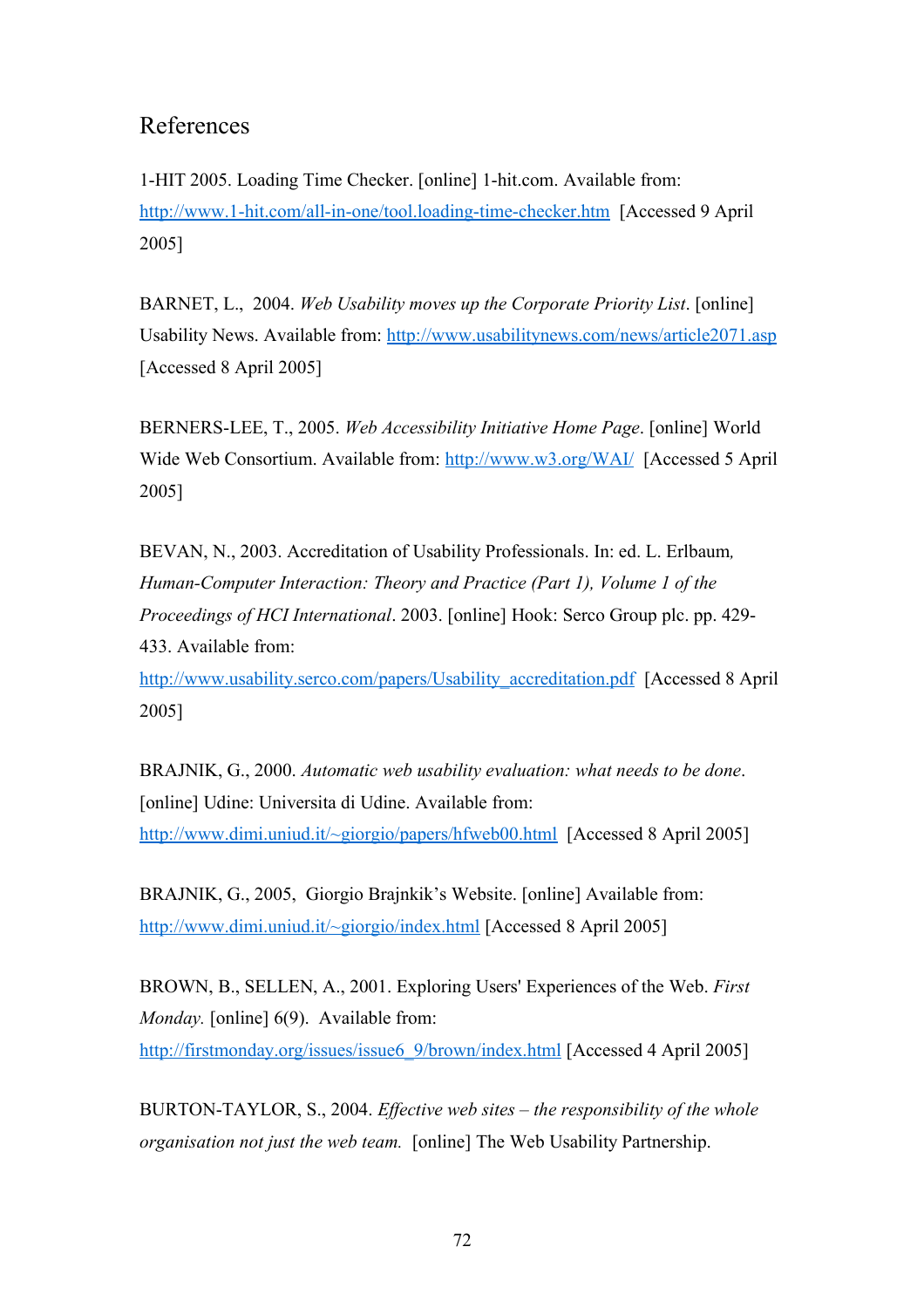Available from: http://www.webusability.co.uk/downloads/Effective-web-sites.pdf [Accessed 8 April 2005]

BYRNE, P., 2003. *Why Accessibility is important for business.* [Online] ScotConnect. Available from: http://www.scotconnect.com/show.php?contentid=81 [Accessed 5 April 2005]

CECIL, R., 2000. *Composition and Usability.* [online] Digital Web Magazine. Available from: http://digital-web.com/articles/composition\_and\_usability/ [Accessed 10 April 2005]

CHEN, K., TARN, M. J., HAN, B. T., 2004. Internet dependency: Its impact on online behavioral patterns in E-commerce. *Human Systems Management.* [online] Issue 23. Available from: http://www.ebscohost.com [Accessed 4 April 2005]

CHOI, D., KIM, J., 2004. Why People Continue to Play Online Games: In Search of Critical Design Factors to Increase Customer Loyalty to Online Contents. *Cyberpsychology & Behavior*. [online] 7(1). Available from: http://www.ebscohost.com [Accessed 4 April 2005]

CHOU, T-J., TING, C., 2003. The Role of Flow Experience in Cyber-Game Addiction. *Cyberpsychology & Behavior*. [online] 6(6). Available from: http://www.ebscohost.com [Accessed 5 April 2005]

CLONINGER, C., 2000, Usability experts are from Mars, graphic designers are from Venus. *A List Apart*. [online] Issue 74. Availble from: http://www.alistapart.com/articles/marsvenus/ [Accessed 9 April 2005]

CRM TODAY, 2003. *Web Study Shows Companies Can Increase Sales with Better Online Customer Service.* [online] Contact Solutions Ltd. Available from: http://www.crm2day.com/news/crm/EpuEuAlVVluDOkLTph.php [Accessed 5 April 2005]

CSIKSZENTMIHALYI, M., 1990. *Flow: The Psychology Of Optimal Experience*. New York: Harper Perennial.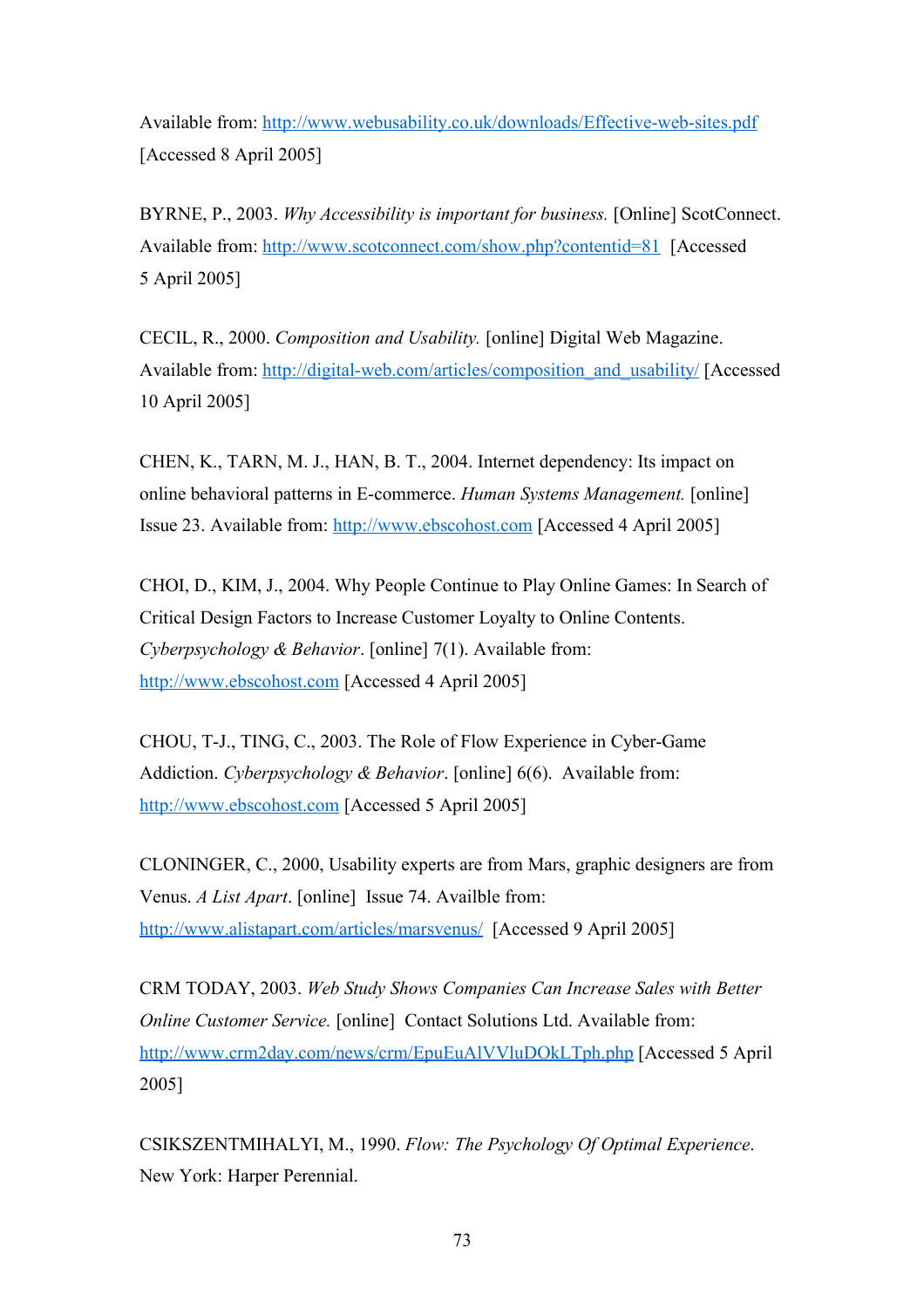CSS ZEN GARDEN, undated. *The beauty of CSS design*. [online] Vancouver: Dave Shea. Available from: http://www.csszengarden.com/ [Accessed 5 April 2005]

DISABILITY RIGHTS COMMISSION, 2003. *First DRC Formal Investigation to focus on web access.* [online] Stratford upon Avon: Disability Rights Commission. Available from: http://www.drc-gb.org/newsroom/newsdetails.asp?id=393&section=1 [Accessed 5 April 2005]

DODD, J., 2005. The way you make me feel. *.net magazine*. Bath: Future Publishing. February 2005, p142.

DYNAMIC LOGIC, 2002. Web Page Clutter and Online Advertising Effectiveness. [online] Available from:

http://www.dynamiclogic.com/na/pressroom/coverage/?id=118 [Accessed 10 April 2005]

DYNAMIC LOGIC, 2004a. *Research Shows That Two Over-content Ads Per Hour May Be "Appropriate".* [online] New York: DynamicLogic Inc. Available from: http://www.dynamiclogic.com/na/research/btc/beyond\_the\_click\_mar2004\_part1.html [Accessed 5 April 2005]

DYNAMIC LOGIC, 2004b. *Consumer Perceptions of Various Advertising Mediums* (sic)*.* [online] New York: DynamicLogic Inc. Available from: http://www.dynamiclogic.com/na/research/btc/beyond the click mar2004 part2.html [Accessed 5 April 2005]

EVANS, M., FINCK, N., 2002. *Dr Jakob Nielsen, an Interview.* [online] Digital Web Magazine. Available from: http://digital-web.com/articles/jakob\_nielsen/ [Accessed] 5 April 2005]

FLANDERS, V. 2004. Daily Sucker*.* [online] Vincent Flanders. Previously available from: http://www.webpagesthatsuck.com/dailysucker/ [accessed 16 Dec 2004] NB: The 16 December 2004 page is no longer available.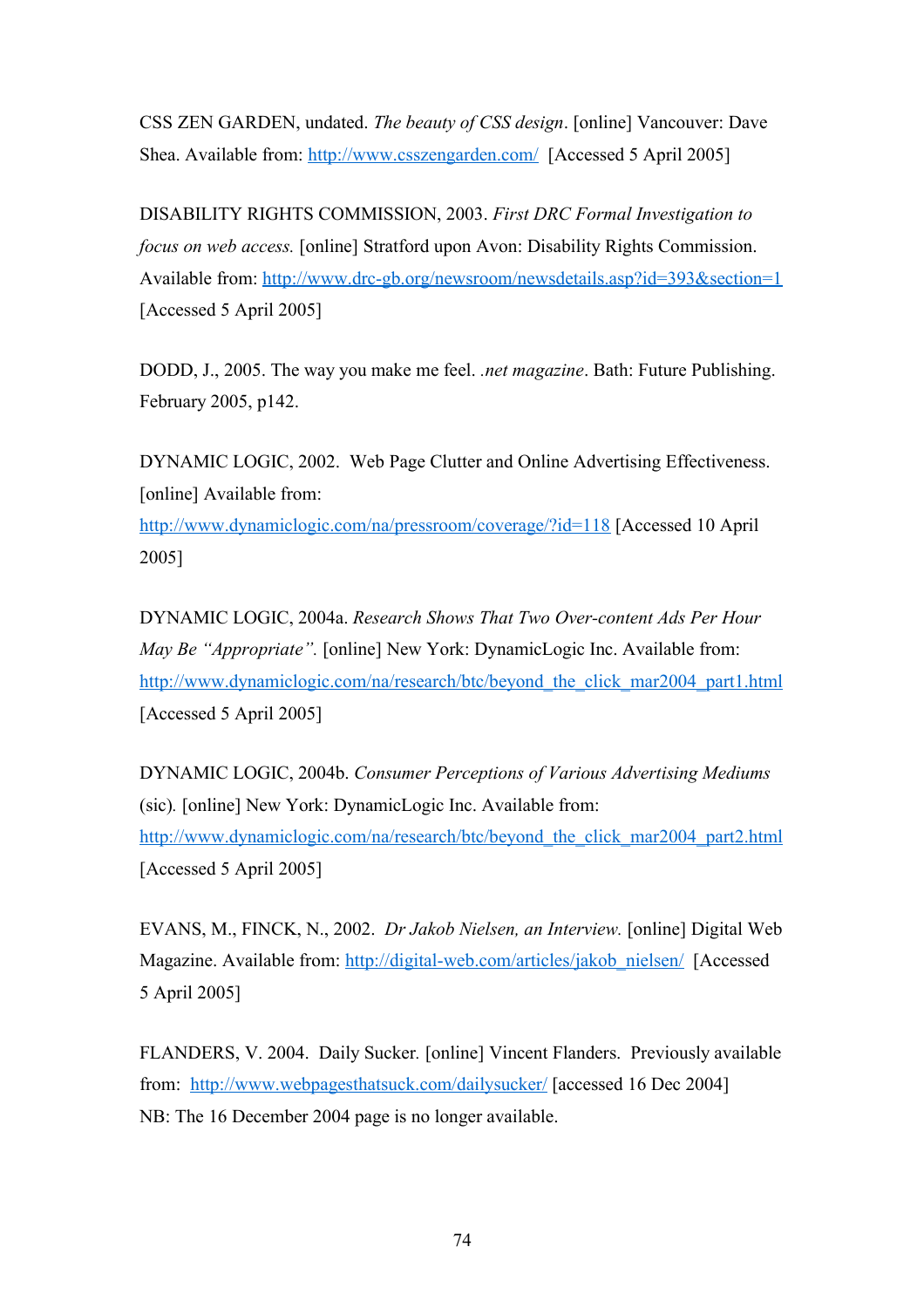FLOWTHEORY, 2005. *FlowTheory.com Home Page*. [online] Kay McMahon. Available from: http://www.flowtheory.com [Accessed 10 April 2005]

FRUHLINGER, A., 2001. Making it Flow: Achieving the Optimal User experience. *Intercom.* [online] 48(10). Available from: http://www.ebscohost.com [Accessed 5] April 2005]

GOFF, C., 2004. Where, why, who? *New Media Age Supplement*. [online] 23 September 2004. Available from: http://www.ebscohost.com [Accessed 5 April 2005]

GUSTAFSON, A., 2004. Let Them Eat Cake. *A List Apart*. [online] Issue 177. Available from: http://www.alistapart.com/articles/eatcake/ [Accessed 5 April 2005]

HANNAH, S., undated. *Strategic Goals for Website Design: a guide for organizations planning to design their Internet presence.* [online] University of Minnesota-Crookston: Northern Great Plains Inc. Available from: http://www.ngplains.org/documents/Strategic\_Goals\_Publication.pdf [Accessed 8] April 2005]

HARWOOD. S., 2004. Ad effectiveness hinges on user mindset. *New Media Age*. [online] 2 December 2004. Available from: http://www.ebscohost.com [Accessed] 10 April 2005]

HOWELL, N., 2004. Measuring Up. *New Media Age Usability Supplement*. [online] 23 September 2004. Available from: http://www.ebscohost.com [Accessed 8 April 2005]

INTERNATIONAL ORGANIZATION FOR STANDARDIZATION (ISO), 2002. International Organization for Standardization – E-Business. [online] Geneva: ISO. Available from: http://www.iso.org/iso/en/commsmarkets/ebusiness/businessindex.html [Accessed 8 April 2005]

INTERNATIONAL ORGANIZATION FOR STANDARDIZATION (ISO), 2004. Standardization in the field of Electronic Business (including E-Commerce). [online]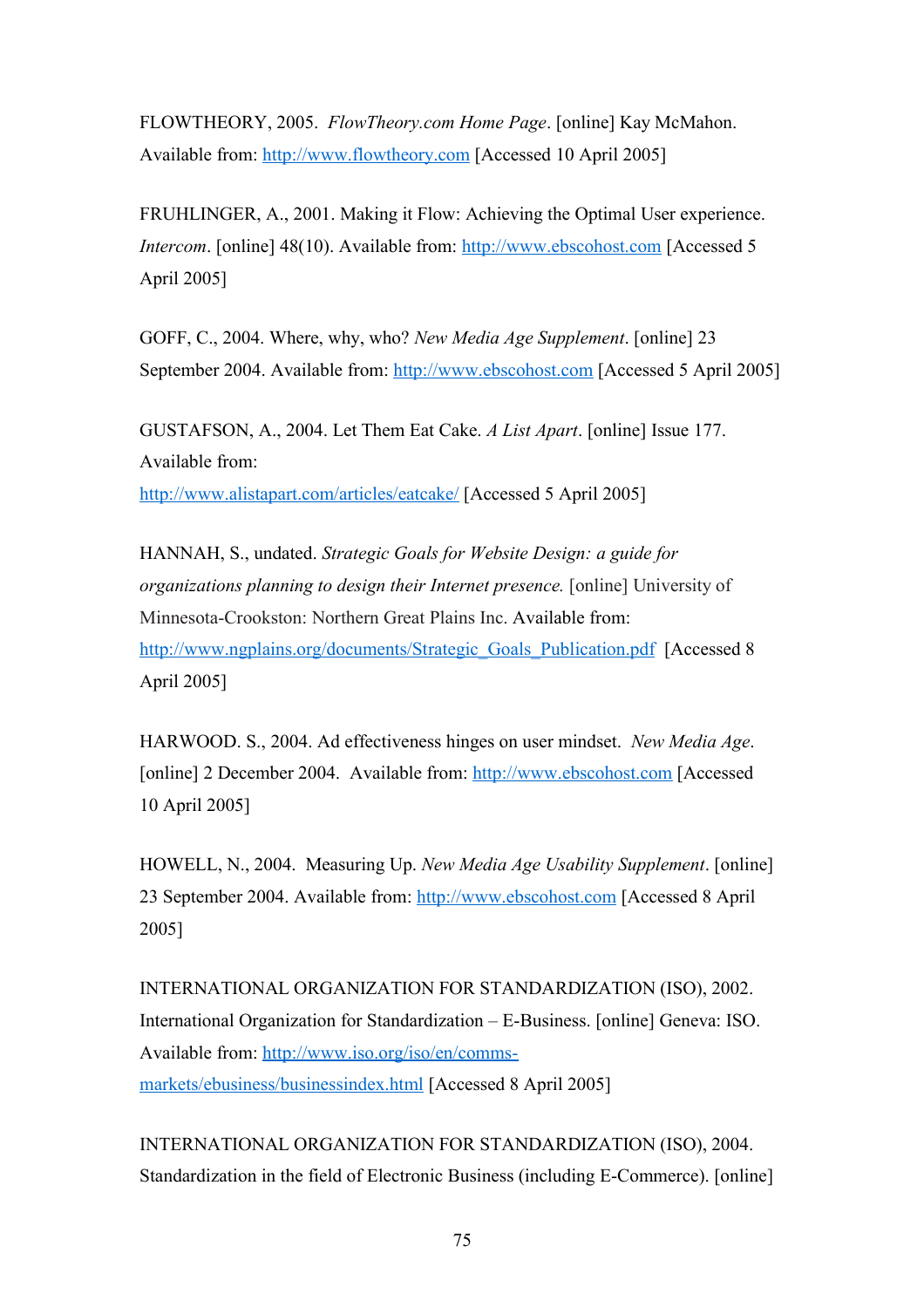Geneva: ISO. Available from: http://www.itu.int/ITU-T/e-business/mou/ [Accessed 8 April 2005]

KNOWLES, T., 2005. The type set. *.net magazine*. Bath: Future Publishing. February 2005, p111.

KORZAAN, M., 2003. Going With The Flow: Predicting Online Purchase Intentions. *Journal of Computer Information Systems.* [online] 43(4). Available from: http://www.ebscohost.com [Accessed 4 April 2005]

KOTHARI, C., R., 2002. *Research Methodology: Methods & Techniques.* New Delhi: Wishwa Prakashan.

KOUFARIS, M., 2002. Applying the Technology Acceptance Model and Flow Theory to Online Consumer Behavior. *Information Systems Research.* [online] 13(2). Available from: http://www.ebscohost.com [Accessed 5 April 2005]

KWON, O.,B., KIM, C-R., LEE, E., J., 2002. Impact of website information design factors on consumer ratings of web-based auction sites. *Behaviour & Information Technology*. [online] 21(6). Available from: http://www.ebscohost.com [Accessed 4 April 2005]

LASZLO SYSTEMS, 2005. Increasing Conversion Rates with a Rich User Experience. [online] San Mateo: Laszlo Syestems. Available from: http://www.laszlosystems.com/success/experience\_matters/conversionrates.php [Accessed 5 April 2005]

LEE, M., TURBAN, E., 2001. A Trust Model for Consumer Internet Shopping. *International Journal of Electronic Commerce*. [online] 6(1). Available from: http://www.ebscohost.com [Accessed 4 April 2005]

LUKEW.COM, 2005. Functioning Form – User Experience Diagrams. [online] LukeW.com. Available from: http://www.lukew.com/ff/entry.asp?156 [Accessed 9 April 2005]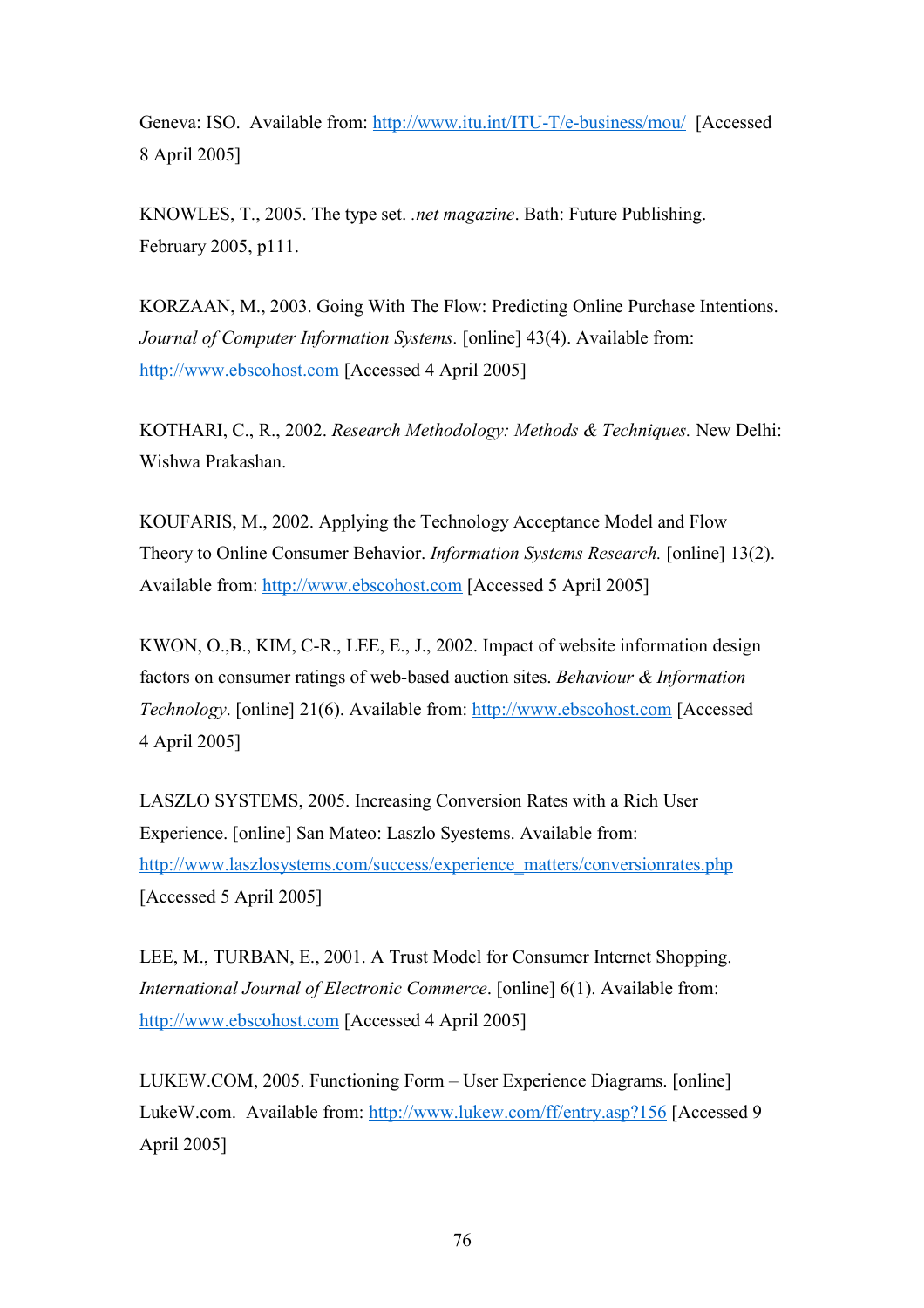MARR, A., J. (a.k.a. Dr Mezmer), undated. *In the Zone: A Biobehavioral Theory of the Flow Experience*. [online] A. J. Marr. Available from: http://www.homestead.com/flowstate/files/mydryart2.html [Accessed 4 April 2005]

MARR, A., J., 2001. Why behaviorism, to survive and triumph, must abandon its very name. An open letter. *Behavior and Social Issues*. [online] Issue 11. Available from: http://www.bfsr.org/BSI\_11\_1/11\_1Marr.pdf [Accessed 5 April 2005]

MARR, L., 2001. *Simple Online Transactions: A Usability Evaluation*. [online] The Usability Company. Available from:

http://www.theusabilitycompany.com/resources/research\_pdfs/online\_transactions.pdf [Accessed 8 April 2005]

MAURO, C., 2002. Professional usability testing and its return on investment as it applies to user interface design for web-based products and services. [online] Mauro New Media. Available from: http://taskz.com/pdf/MNMwhitepaper.pdf [Accessed 5 April 2005]

MAYHEW, D., undated. *Usability Testing: You Get What You Pay For*. [online] Mauro New Media. Available from: http://taskz.com/ucd\_usability\_testing\_indepth.php [Accessed 8 April 2005]

MCLELLAN, H. 2000. Experience Design. *Cyberpsychology & Behavior*. [online] 3 (1). Available from: http://www.ebscohost.com [Accessed 5 April 2005]

MOLICH, R., EDEM, M., KAASGAARD, K., KARYUKIN., B., 2004. Comparative usability evaluation. *Behaviour & Information Technology*. [online] 23(1) Available from: http://www.ebscohost.com [Accessed 8 April 2005]

MOSS, T., 2004a. *Web usability: the basics.* [online] Usability and Accessibility Working Group (UA-WG). Available from: http://www.uawg.org/articles2/basics.html [Accessed 5 April 2005]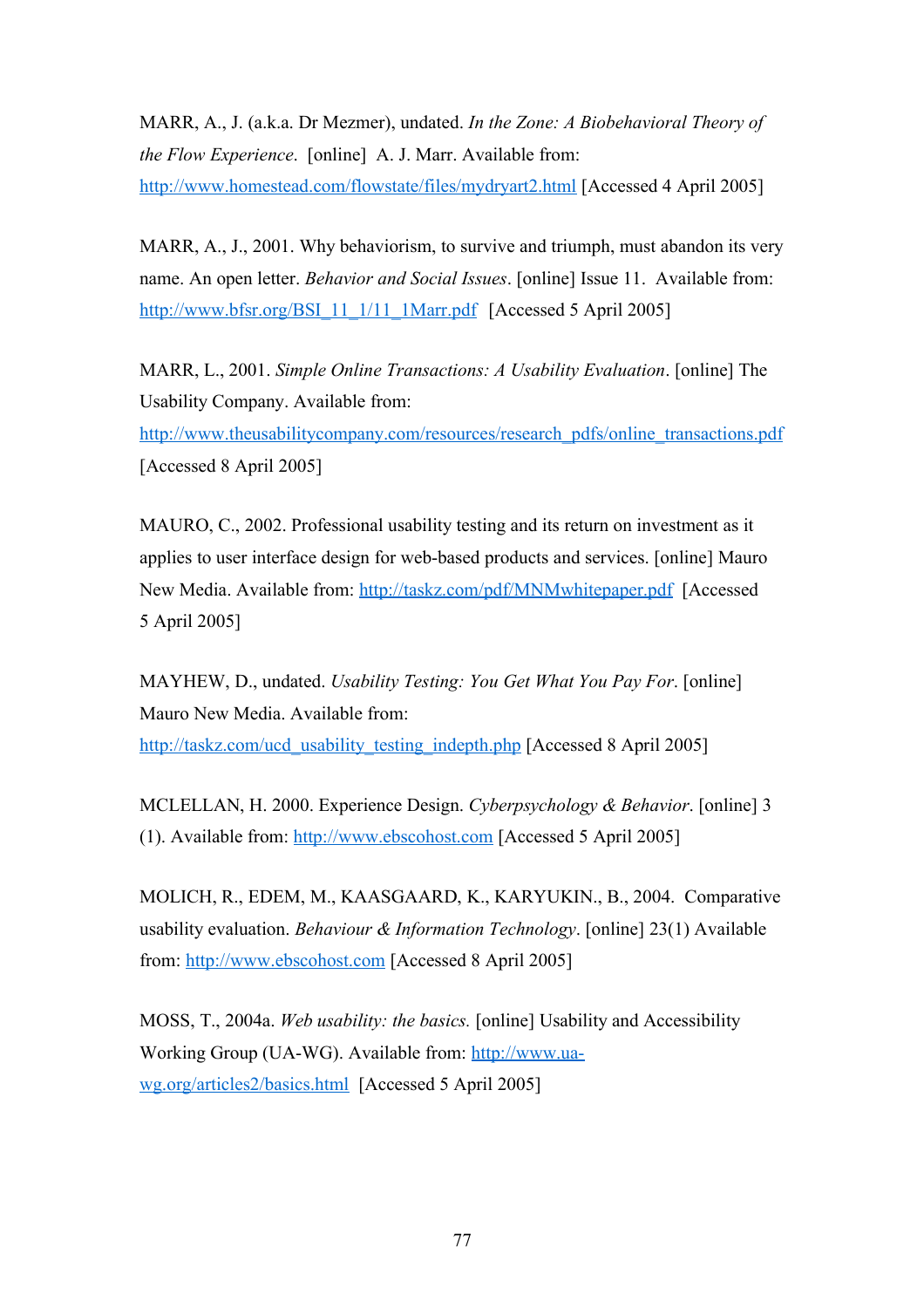MOSS, T., 2004b. *Ten Ways to Speed up the Download Time of Your Web Pages*. [online] UA-WG. Available from: http://www.ua-wg.org/articles2/downloadspeed.html [Accessed 5 April 2005]

MOSS, T., 2004c. *Writing Effective Link Text.* [online] UA-WG. Available from: http://www.ua-wg.org/articles2/effective-links.html [Accessed 5 April 2005]

MOSS, T., 2004d. *The Secret Benefit of Search Engine Optimisation: Increased Usability*. [online] UA-WG.Available from: http://www.ua-wg.org/articles2/seo-usability.html [Accessed 5 April 2005]

MOSS, T., 2004e. *Ten Quick Tests to Check Your Website for Accessibility*. [online] UA-WG. Available from: http://www.ua-wg.org/articles/tests.html [Accessed 5 April 2005]

MOUNCEY, P., A., 2003. *Review: 'Profit or Pain from your user experience'* . [online] Norfolk: Hewson Group Consulting. Available from: http://www.hewson.co.uk/profit\_or\_pain/peter\_mouncey\_review.htm [Accessed 5 April 2005]

NIELSEN J., 2002. *Interview: Then and Now*. [online] Digital Web Magazine. Available from: http://digital-web.com/articles/jakob\_nielsen/ [Accessed 5 April 2005]

NIELSEN J., 2004a. *Top Ten Mistakes In Web Design*. [online] Jakob Nielsen. Available from: http://www.useit.com/alertbox/9605.html [Accessed 5 April 2005]

NIELSEN J., 2004b. *Most hated advertising techniques*. [online] Jakob Nielsen. Available from: http://www.useit.com/alertbox/20041206.html [Accessed 5 April 2005]

NIELSEN J., 2004c. *Design Guidelines For Visualizing Links*. [online] Jakob Nielsen. Available from: http://www.useit.com/alertbox/20040510.html [Accessed 5 April 2005]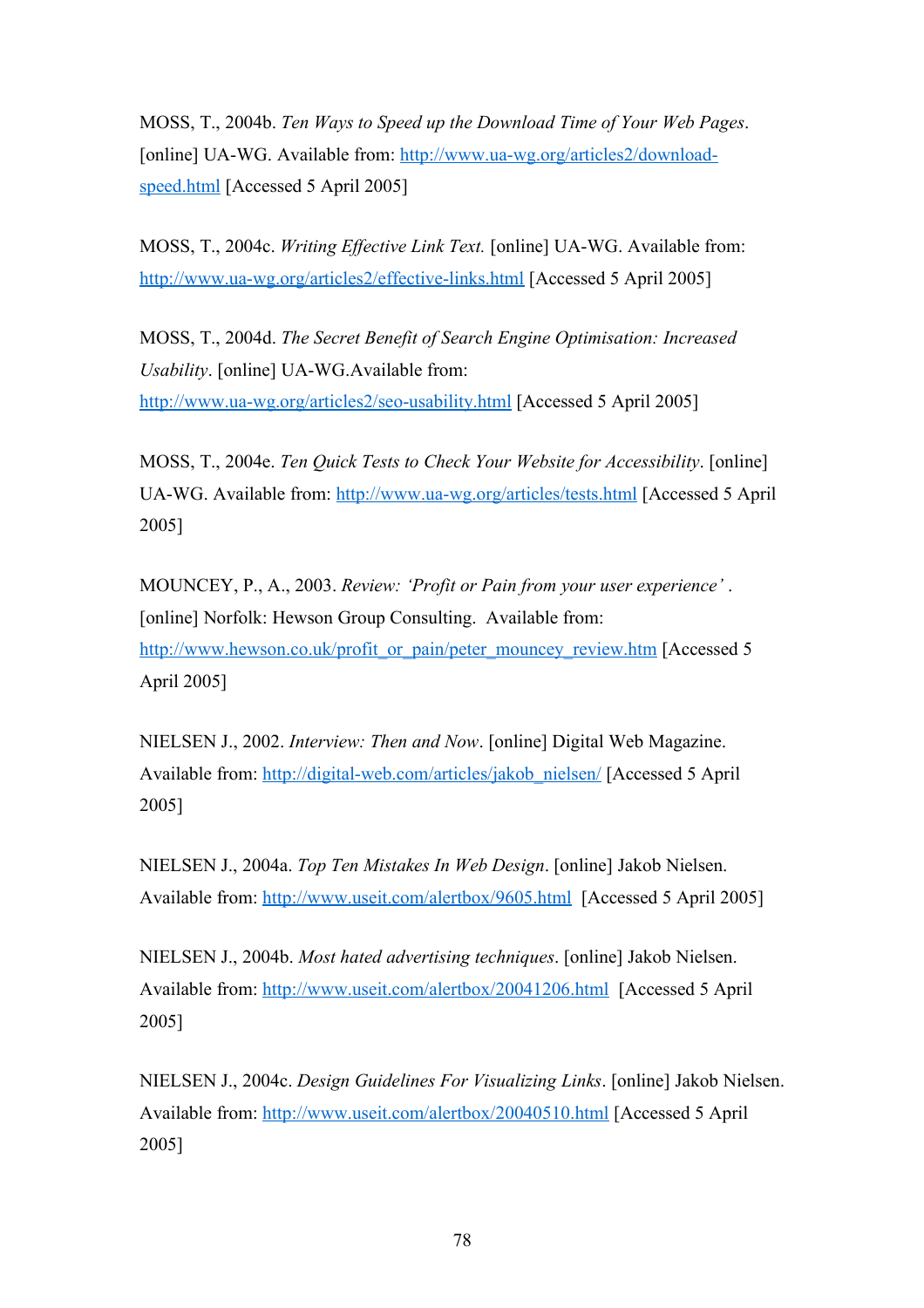NIELSEN J., 2004d. *The Need For Web Design Standards*. [online] Jakob Nielsen. Available from: http://www.useit.com/alertbox/20040913.html [Accessed 8 April 2005]

NIELSEN J, 2004e. *Acting on user research.* [online] Jakob Nielsen. Available from: http://www.useit.com/alertbox/20041108.html [Accessed 9 April 2005]

NIELSEN J, 2005. *Jakob Nielsen's Website.* [online] Jakob Nielsen. Available from: http://www.useit.com [Accessed 21 October 2004]

NOVAK, T., HOFFMAN, D., DUHACHEK, A., 2003. The Influence of Goal-Directed and Experiential Activities on Online Flow Experiences. *Journal of Consumer Psychology.* [online] 13(1&2). Available from: http://www.ebscohost.com [Accessed 4 April 2005] [NB: At time of accessing EBSCO erroneously listed this article as "The Influence of **Global**-Directed and Experiential Activities on Online Flow Experiences"]

NUTLEY, M., 2004. Time is right for sites to build in accessibility. *New Media Age*. [online] 6 May 2004. Available from: http://www.ebscohost.com [Accessed 5 April] 2005]

NUTLEY, M., 2005. Keeping it simple for users without them switching off. *New Media Age*. [online] 20 January 2005. Available from: http://www.ebscohost.com [Accessed 5 April 2005]

OPINION LAB, 2004. *Website User Feedback Best Practices: An Audit of the User Feedback Practices of the 50 Most Trafficked Websites.* [online] Opinion Lab Inc. Available from: http://www.opinionlab.com/pdf/2004\_Audit\_Feedback\_Practices.pdf [Accessed 9 April 2005]

OUTING, S., RUEL, L., 2004a. *Observations on Advertising.* [online] St. Petersburg, Florida: Poynter Institute. Available from: http://www.poynterextra.org/eyetrack2004/advertising.htm [Accessed 5 April 2005]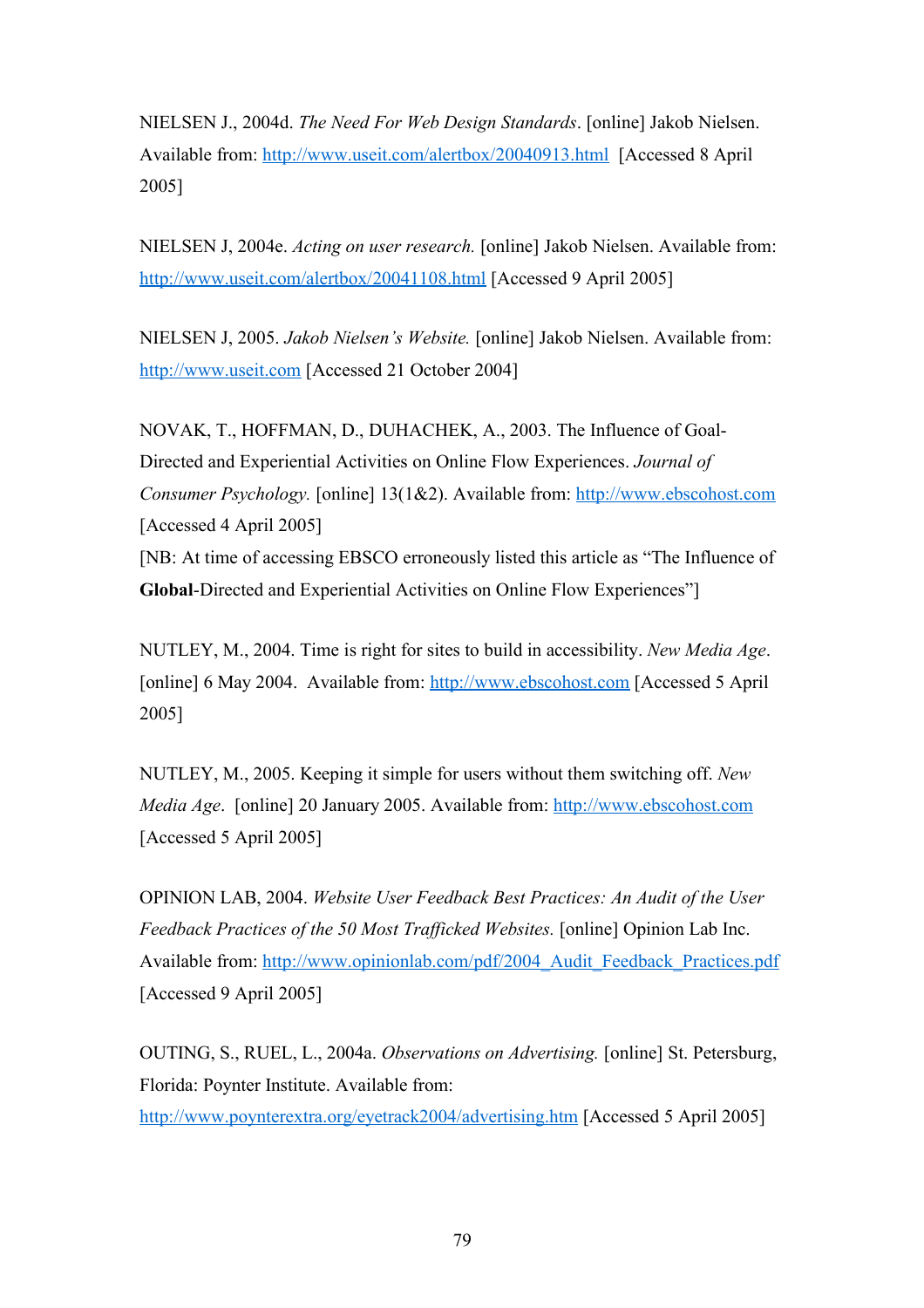OUTING, S., RUEL, L., 2004b. *What we saw through their eyes*. [online] St. Petersburg, Florida: Poynter Institute. Available from: http://www.poynterextra.org/eyetrack2004/index.htm [Accessed 5 April 2005]

PECK, J., CHILDERS, T., 2003. Individual Differences in Haptic Information Processing: The "Need for Touch" Scale". *Journal of Consumer Research.* [online] 30(3). Available from: http://www.ebscohost.com [Accessed 10 April 2005]

PENENBERG, A., L., 2004. Ads that annoy also succeed. [online] Wired News. Available from:

http://www.wired.com/news/business/0,1367,64807-2,00.html?tw=wn\_story\_page\_n [Accessed 5 April 2005]

PERFETTI, C., LANDESMAN, L., 2001. Eight Is Not Enough. *User Interface Engineering*. [online] Bradford, Massachusetts: User Interface Engineering. Available from: http://www.uie.com/articles/eight\_is\_not\_enough/ [Accessed 8 April 2005]

PRACTICAL ACCOUNTANT, 2002. New Technology Savvy Needed*. Practical Accountant*. [online] 35(4). Available from: http://www.ebscohost.com [Accessed 4 April 2005]

RAINGER, P, 2004. Is Accessibility the last great Alchemy? [online] British HCI Group. Available from: http://www.usabilitynews.com/news/article2089.asp [Accessed 9 April 2005]

REID SMITH, E., 2000. E-Loyalty: How to keep customers coming back to your website. New York: Harper Collins.

RGU (Robert Gordon University) NEWS, 2004. Education on the Web December 2004. [online] Aberdeen: RGU. Available from: http://campus.rgu.com/campus/home/NewsDec2004.cfm?CFID=337769&CFTOKEN =49828995#five [Accessed 9 April 2005]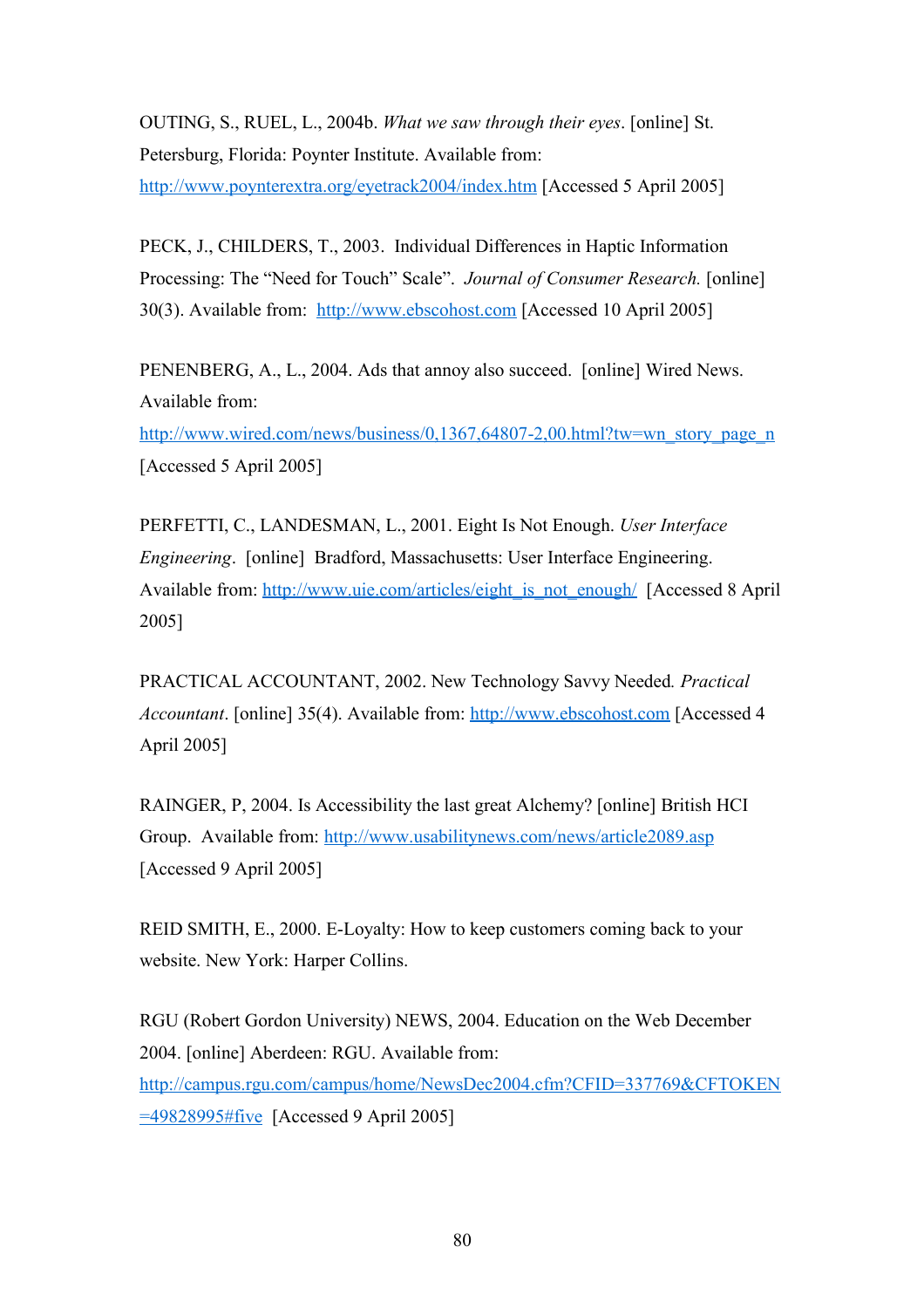ROY, M. C., DEWIT O, AUBERT, B. A., 2001. The impact of interface usability on trust in Web retailers. *Internet Research: Electronic Networking Applications and Policy*. [online] 11(5). Available from: http://www.ebscohost.com [Accessed 4 April] 2005]

SCHROEDER, W., PERFETTI, C., SPOOL, J. M., 2002. Enhancing User Interaction in Pet Market. *User Interface Engineering*. [online] Bradford, Massachusetts: User Interface Engineering. Available from:

http://www.uie.com/publications/whitepapers/EnhancingInteraction.pdf [Accessed 5 April 2005]

SING. C., K., 2004. The Measurement, Analysis, and Application of the Perceived Usability of Electronic Stores. *Singapore Management Review*. [online] 26(2) Available from: http://www.ebscohost.com [Accessed 8 April 2005]

SMITH, T., 2005. UX Curriculum Diagram. [online] OtherWorks.com. Available from: http://dev11.otherworks.com/theotherblog/images/UXCurriculum.gif [Accessed 9 April 2005]

STARLING A, 2001. *E-commerce and Usability*. [online]Web Developer's Virtual Library. (WDVL) Available from:

http://www.wdvl.com/Authoring/Design/Basics/ecom1.html [Accessed 5 April 2005]

TECHTARGET, 2001. *pure-play – a Whatis definition*. [online] Tech Target. Available from:

http://searchsecurity.techtarget.com/gDefinition/0,294236,sid19\_gci509390,00.html [Accessed 12 April 2005]

TESCO, 2005. Tesco Home Page. [online] Available from: http://www.tesco.com/ [Accessed 29 March 2005]

THE USABILITY COMPANY, 2005. *Standards* [online] The Usability Company (TUC). Available from: http://www.theusabilitycompany.com/approach/standards.html [Accessed 8 April 2005]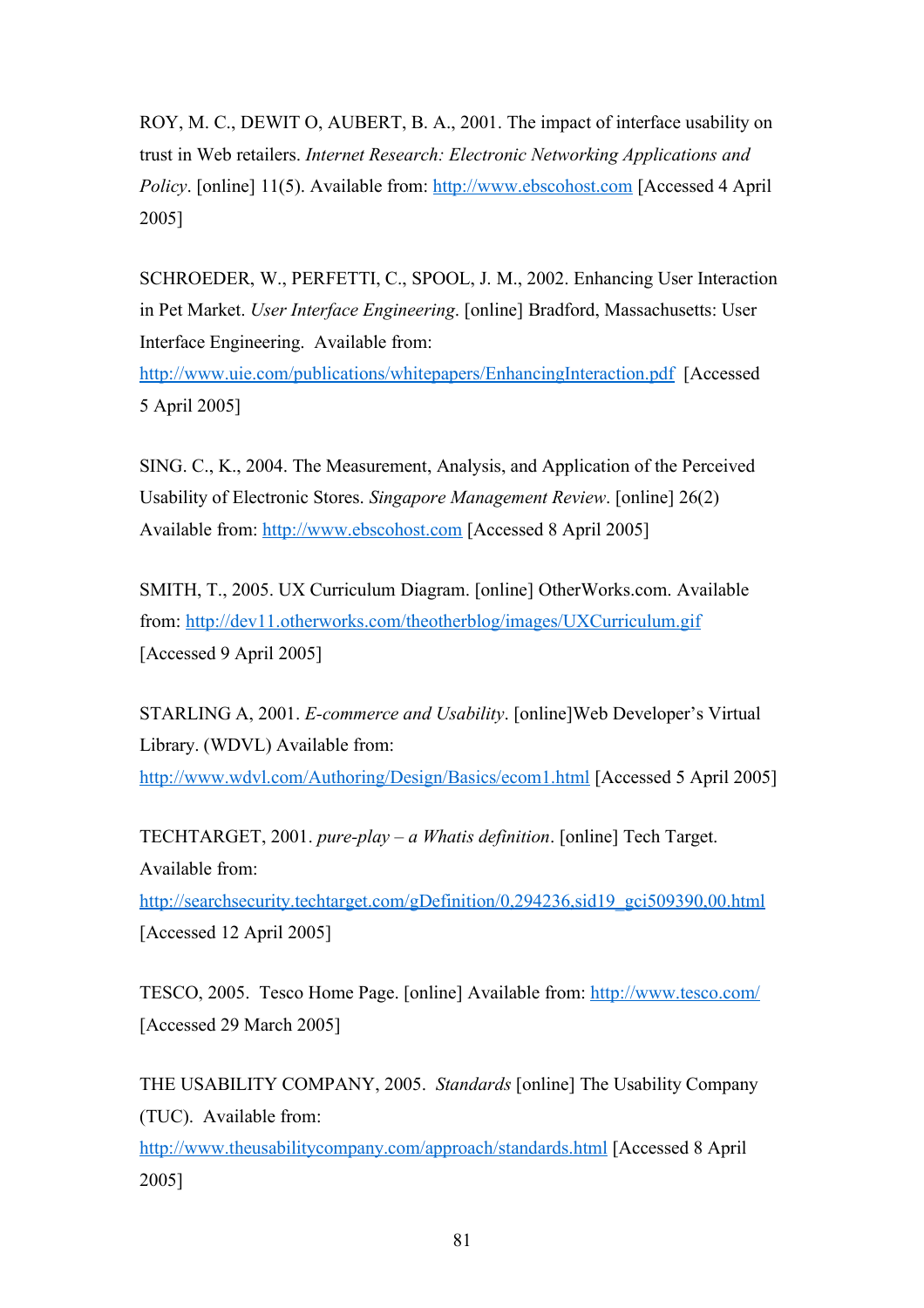TIEDTKE, T., MÄRTIN, C., GERTH, N., 2002. *AWUSA – A Tool for Automated Website Usability Analysis*. [online] Augsburg: Augsburg University of Applied Sciences. Available from:

http://wwwcs.upb.de/cs/ag-szwillus/lehre/ss02/seminar/semband/MarcoWeissenborn/ WebUsabilityTools/AWUS1605.pdf [Accessed 8 April 2005]

TURBAN, E., GEHRKE, D., 2000. Determinants of e-commerce Website. *Human Systems Management*. [online] 19(2). Available from: http://www.ebscohost.com [Accessed 4 April 2005]

UA-WG (USABILITY AND ACCESSIBILITY WORKING GROUP), 2004a. Accessibility Accreditation Scheme. [online] London: UA-WG. Available from: http://www.ua-wg.org/aas/ [Accessed 9 April 2005]

UA-WG (USABILITY AND ACCESSIBILITY WORKING GROUP), 2004b. The Secret Benefit of Search Engine Optimisation: Increased Usability. [online] London: UA-WG. Available from: http://www.ua-wg.org/articles2/seo-usability.html [Accessed 10 April 2005]

USBORNE, N., 2004, Helping Your Visitors: a State of Mind. *A List Apart.* [online] Issue 171. Available from: http://www.alistapart.com/articles/helpingvisitors/ [Accessed 9 April 2005]

USABLENET, 2005. Website testing systems. [online] UsableNet Inc. Available from: http://www.usablenet.com/ [Accessed 10 April 2005]

WALKER, D., 2004a. *How To Rebuff Stupidity: Remember Boo.com!* [online] David Walker. Available from: http://www.shorewalker.com/section7/boo.html [Accessed 4 April 2005]

WALKER, D., 2004b. *Accept responsibility to make your online project work.* [online] David Walker*.* Available from:

http://www.shorewalker.com/section3/accept\_responsibility.html [Accessed 4 April 2005]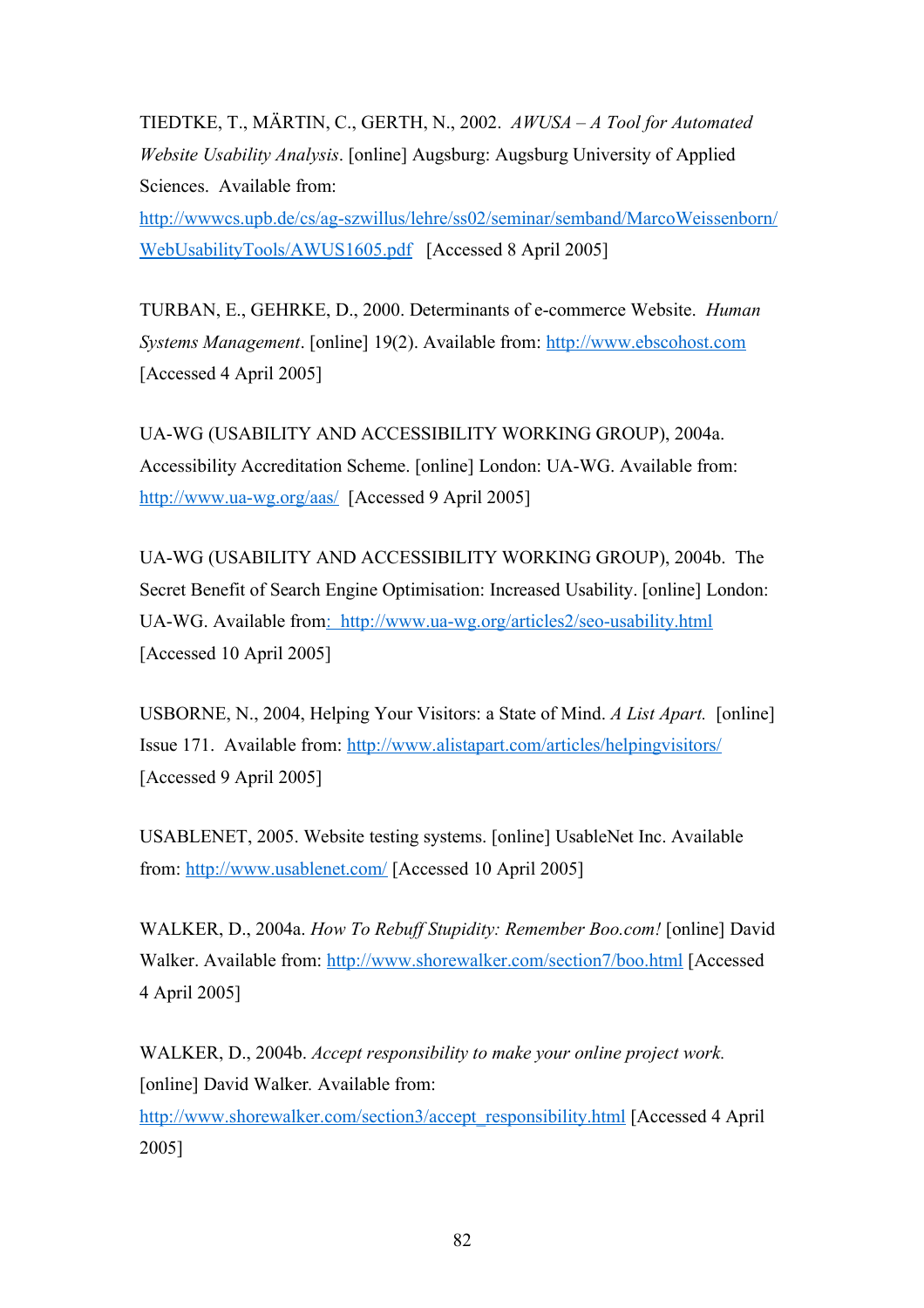WALKER, D., 2004c. *Don't make me think: Classics Illustrated does website usability.* [online] David Walker*.* Available from:

http://www.shorewalker.com/section4/think\_review.html [Accessed 4 April 2005]

WATCHFIRE, 2005. *Bobby Test*. [online] Watchfire Corporation. Available from: http://bobby.watchfire.com/bobby/html/en/index.jsp [Accessed 5 April 2005]

WEBAIM, 2005. Wave Test [online] Webaim.org. Available from: http://www.wave.webaim.org/index.jsp [Accessed 8 April 2005]

WIENERS, B., 2002. Making Headlines in 10,000- Point Type. *Wired News.* [online] 10(12). Available from: http://wiredvig.wired.com/wired/archive/10.12/headlines.html [Accessed 8 April 2005]

WILSON, J., 2005. *Making your website work for you, not against you.* [online] San Francisco:Workz.com. Available from:

http://www.workz.com/cgi-

bin/gt/tpl\_page.html?template=3&content=2748&nav1=1& [Accessed 10 April 2005]

WINN, W., BECK, K., 2002. The Persuasive Power of Design Elements on an E-Commerce Web Site. *Technical Communication Online*. [online] 49(1) Available from:

http://www.techcomm-online.org/issues/v49n1/full/0497.html [Accessed 5 April 2005]

WOOD, T., 2004. Talking To Users. *New Media Age Supplement*. [online] 23 September 2004. Available from: http://www.ebscohost.com [Accessed 5 April 2005]